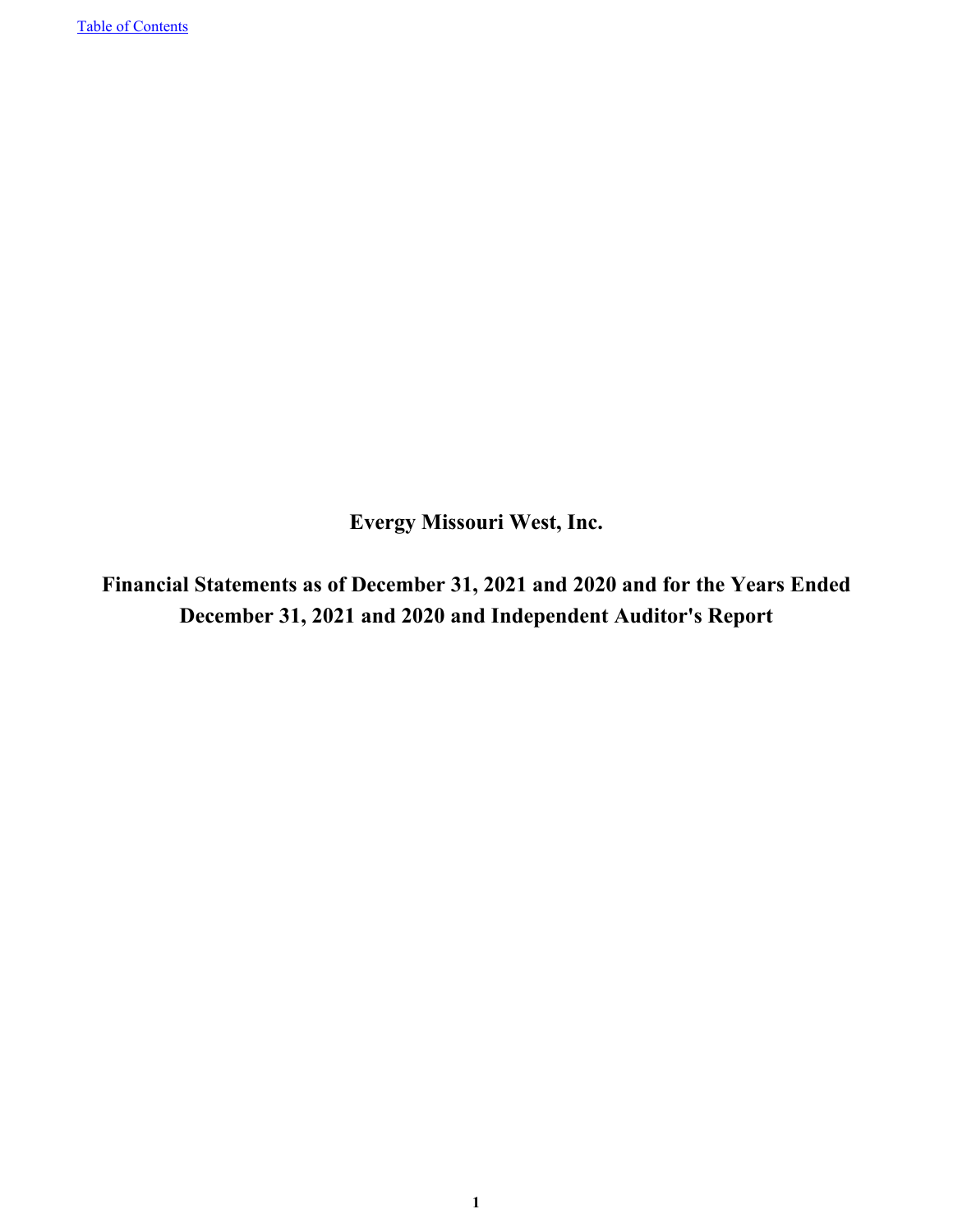# <span id="page-1-0"></span>**EVERGY MISSOURI WEST, INC.**

#### **TABLE OF CONTENTS**

Consolidated Financial Statements for December 31, 2021 and 2020:

| <b>Consolidated Statements of Comprehensive Income</b>       | $\overline{4}$  |
|--------------------------------------------------------------|-----------------|
| <b>Consolidated Balance Sheets</b>                           | $\overline{2}$  |
| <b>Consolidated Statements of Cash Flows</b>                 | $\overline{1}$  |
| <b>Consolidated Statements of Changes in Equity</b>          | $\underline{8}$ |
| <b>Notes to Consolidated Financial Statements</b>            | $\overline{9}$  |
| 1. Summary of Significant Accounting Policies                | $\overline{9}$  |
| 2. Revenue                                                   | 13              |
| 3. Receivables                                               | 15              |
| 4. Rate Matters and Regulation                               | 15              |
| 5. Goodwill                                                  | 19              |
| <b>6. Asset Retirement Obligations</b>                       | 20              |
| 7. Property, Plant and Equipment                             | 20              |
| 8. Retirement Benefits                                       | 20              |
| 9. Short-Term Borrowings and Short-Term Bank Lines of Credit | 21              |
| 10. Long-Term Debt                                           | 22              |
| 11. Fair Value Measurements                                  | 23              |
| 12. Commitments and Contingencies                            | 24              |
| 13. Related Party Transactions and Relationships             | 27              |
| 14. Shareholder's Equity                                     | 28              |
| 15. Taxes                                                    | 27              |
| 16. Leases                                                   | 32              |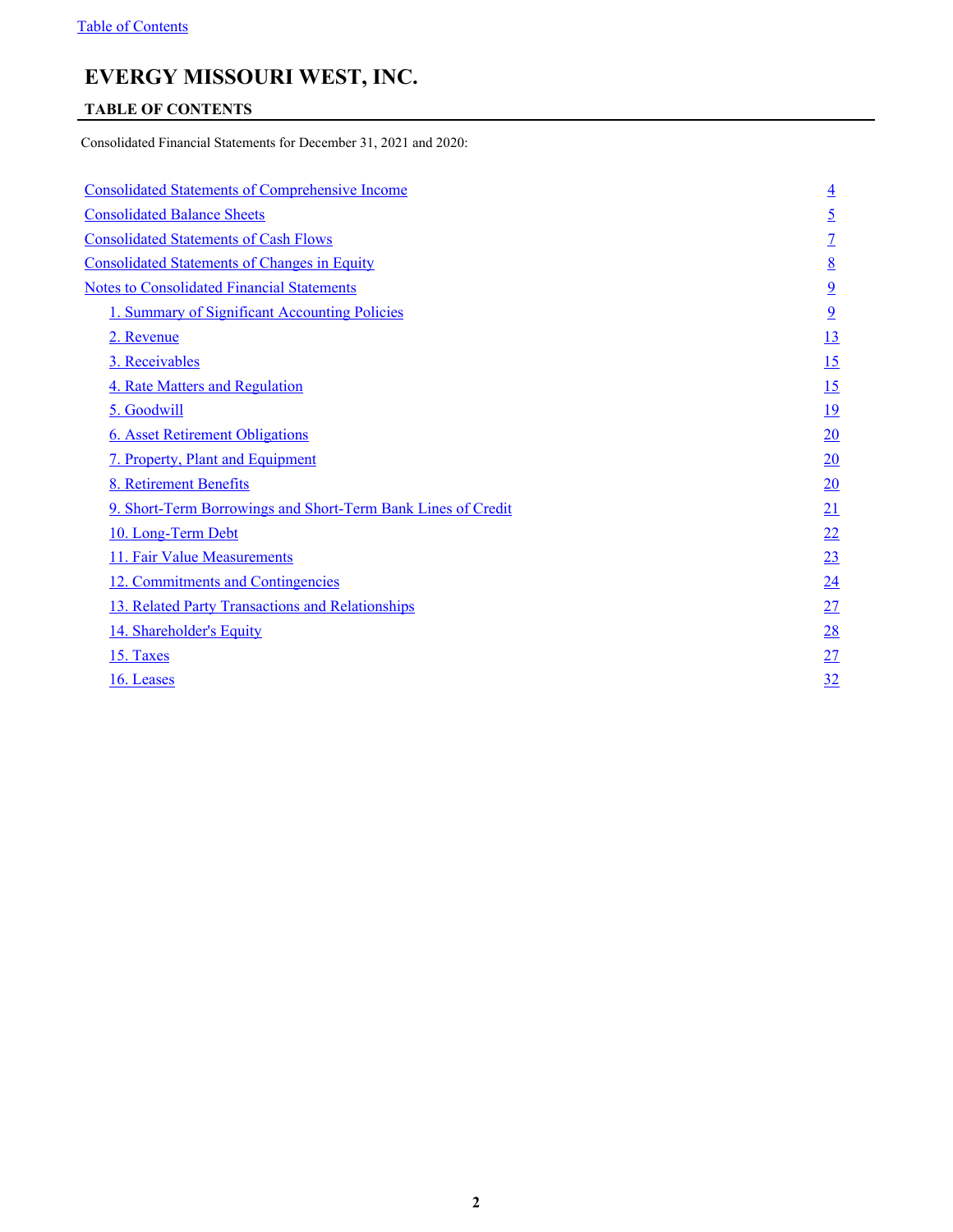# **GLOSSARY OF TERMS**

The following is a glossary of frequently used abbreviations or acronyms that are found throughout this report.

# **Abbreviation or Acronym Definition**

| <b>AAO</b>                            | Accounting authority order                                                                                                                                                         |
|---------------------------------------|------------------------------------------------------------------------------------------------------------------------------------------------------------------------------------|
| <b>ACE</b>                            | <b>Affordable Clean Energy</b>                                                                                                                                                     |
| <b>AFUDC</b>                          | Allowance for funds used during construction                                                                                                                                       |
| <b>AROs</b>                           | Asset retirement obligations                                                                                                                                                       |
| <b>BSER</b>                           | Best system of emission reduction                                                                                                                                                  |
| CAA                                   | Clean Air Act Amendments of 1990                                                                                                                                                   |
| <b>CCRs</b>                           | Coal combustion residuals                                                                                                                                                          |
| CO <sub>2</sub>                       | Carbon dioxide                                                                                                                                                                     |
| COVID-19                              | Coronavirus                                                                                                                                                                        |
| <b>CPP</b>                            | Clean Power Plan                                                                                                                                                                   |
| <b>CSAPR</b>                          | Cross-State Air Pollution                                                                                                                                                          |
| <b>ELG</b>                            | Effluent limitations guidelines                                                                                                                                                    |
| <b>EPA</b>                            | <b>Environmental Protection Agency</b>                                                                                                                                             |
| <b>Evergy</b>                         | Evergy, Inc.                                                                                                                                                                       |
| <b>Evergy Kansas Central</b>          | Evergy Kansas Central, Inc., a wholly-owned subsidiary of Evergy                                                                                                                   |
| <b>Evergy Metro</b>                   | Evergy Metro, Inc., a wholly-owned subsidiary of Evergy                                                                                                                            |
| <b>Evergy Missouri West</b>           | Evergy Missouri West, Inc., a wholly-owned subsidiary of Evergy                                                                                                                    |
| February 2021 winter weather<br>event | Significant winter weather event in February 2021 that resulted in extremely<br>cold temperatures over a multi-day period across much of the central and<br>southern United States |
| <b>GAAP</b>                           | Generally Accepted Accounting Principles                                                                                                                                           |
| <b>GHG</b>                            | Greenhouse gas                                                                                                                                                                     |
| <b>KDHE</b>                           | Kansas Department of Health & Environment                                                                                                                                          |
| <b>MECG</b>                           | Midwest Energy Consumers Group                                                                                                                                                     |
| <b>MDNR</b>                           | Missouri Department of Natural Resources                                                                                                                                           |
| <b>MPSC</b>                           | Public Service Commission of the State of Missouri                                                                                                                                 |
| <b>NAAQS</b>                          | National Ambient Air Quality Standards                                                                                                                                             |
| <b>NAV</b>                            | Net asset value                                                                                                                                                                    |
| <b>OCI</b>                            | Other comprehensive income                                                                                                                                                         |
| <b>OPC</b>                            | Office of the Public Counsel                                                                                                                                                       |
| <b>SERP</b>                           | Supplemental Executive Retirement Plan                                                                                                                                             |
| <b>SIP</b>                            | State implementation plan                                                                                                                                                          |
| <b>SPP</b>                            | Southwest Power Pool, Inc.                                                                                                                                                         |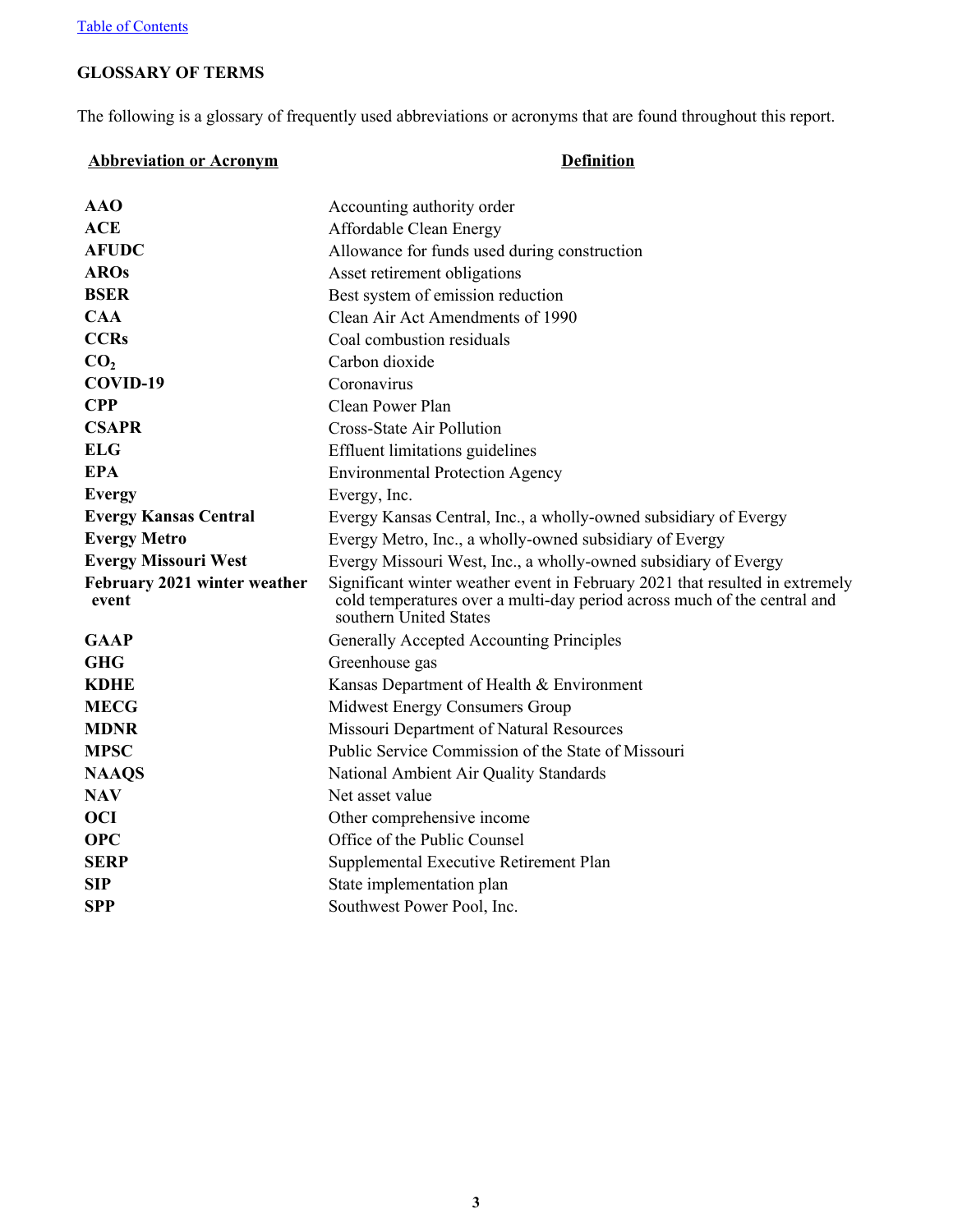# **EVERGY MISSOURI WEST, INC. Consolidated Statements of Comprehensive Income**

<span id="page-3-0"></span>

| <b>Year Ended December 31</b>                                                 |             | 2021       |               | 2020   |
|-------------------------------------------------------------------------------|-------------|------------|---------------|--------|
|                                                                               |             | (millions) |               |        |
| OPERATING REVENUES                                                            | \$          | 833.3      | $\mathcal{S}$ | 795.1  |
| <b>OPERATING EXPENSES:</b>                                                    |             |            |               |        |
| Fuel and purchased power                                                      |             | 312.9      |               | 260.8  |
| Operating and maintenance                                                     |             | 195.2      |               | 199.8  |
| Depreciation and amortization                                                 |             | 112.9      |               | 105.6  |
| Taxes other than income tax                                                   |             | 50.2       |               | 49.1   |
| <b>Total Operating Expenses</b>                                               |             | 671.2      |               | 615.3  |
| <b>INCOME FROM OPERATIONS</b>                                                 |             | 162.1      |               | 179.8  |
| <b>OTHER INCOME (EXPENSE):</b>                                                |             |            |               |        |
| Investment earnings                                                           |             | 3.4        |               | 3.2    |
| Other income                                                                  |             | 3.2        |               | 0.7    |
| Other expense                                                                 |             | (15.4)     |               | (14.5) |
| Total Other Expense, Net                                                      |             | (8.8)      |               | (10.6) |
| Interest expense                                                              |             | 52.0       |               | 55.9   |
| <b>INCOME BEFORE INCOME TAXES</b>                                             |             | 101.3      |               | 113.3  |
| Income tax expense (benefit)                                                  |             | 14.2       |               | (44.0) |
| <b>NET INCOME</b>                                                             | $\mathbf S$ | 87.1       | $\mathsf{\$}$ | 157.3  |
| <b>COMPREHENSIVE INCOME</b>                                                   |             |            |               |        |
| <b>NET INCOME</b>                                                             | $\mathbf S$ | 87.1       | \$            | 157.3  |
| OTHER COMPREHENSIVE INCOME                                                    |             |            |               |        |
| Defined benefit pension plans                                                 |             |            |               |        |
| Net gain (loss) arising during period                                         |             | 0.7        |               | (2.1)  |
| Income tax (expense) benefit                                                  |             | (0.2)      |               | 0.4    |
| Net gain (loss) arising during period, net of tax                             |             | 0.5        |               | (1.7)  |
| Amortization of net losses included in net periodic benefit costs             |             | 0.6        |               | 0.5    |
| Income tax expense                                                            |             | (0.1)      |               | (0.2)  |
| Amortization of net losses included in net periodic benefit costs, net of tax |             | 0.5        |               | 0.3    |
| Change in unrecognized pension expense, net of tax                            |             | 1.0        |               | (1.4)  |
| Total other comprehensive income (loss)                                       |             | 1.0        |               | (1.4)  |
| <b>COMPREHENSIVE INCOME</b>                                                   | \$          | 88.1       | \$            | 155.9  |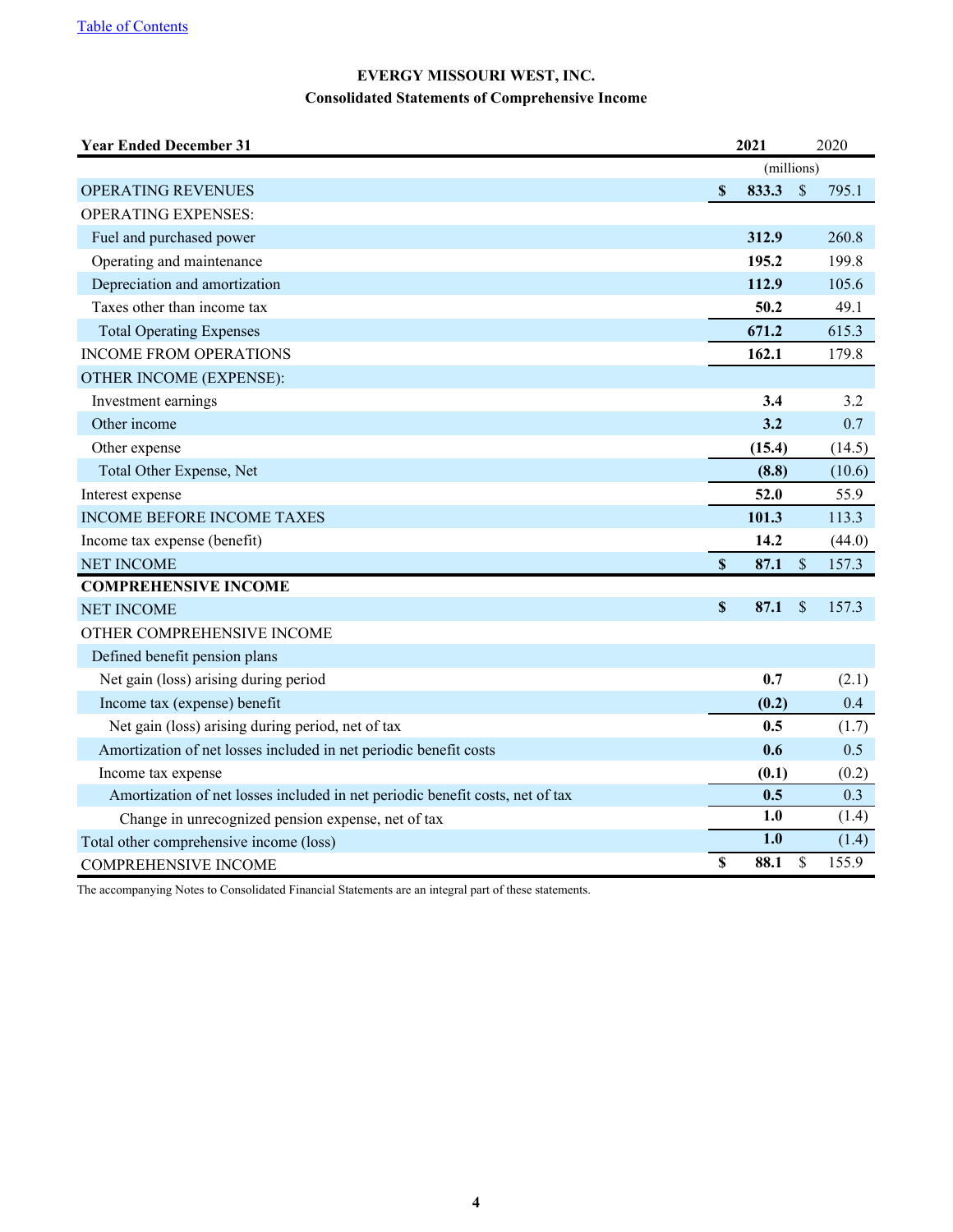# **EVERGY MISSOURI WEST, INC.**

#### **Consolidated Balance Sheets**

<span id="page-4-0"></span>

|                                                                                  | December 31                      |      |         |  |  |
|----------------------------------------------------------------------------------|----------------------------------|------|---------|--|--|
|                                                                                  | 2021                             | 2020 |         |  |  |
| <b>ASSETS</b>                                                                    | (millions, except share amounts) |      |         |  |  |
| <b>CURRENT ASSETS:</b>                                                           |                                  |      |         |  |  |
| Cash and cash equivalents                                                        | \$<br>1.8                        | \$   | 28.0    |  |  |
| Receivables, net of allowance for credit losses of \$6.7 and \$3.7, respectively | 32.7                             |      | 36.8    |  |  |
| Related party receivables                                                        | 1.6                              |      | 1.6     |  |  |
| Accounts receivable pledged as collateral                                        | 50.0                             |      | 50.0    |  |  |
| Fuel inventory and supplies                                                      | 72.4                             |      | 57.5    |  |  |
| Income taxes receivable                                                          | 3.9                              |      | 26.8    |  |  |
| Regulatory assets                                                                | 77.1                             |      | 21.3    |  |  |
| Prepaid expenses and other assets                                                | 8.2                              |      | 5.8     |  |  |
| <b>Total Current Assets</b>                                                      | 247.7                            |      | 227.8   |  |  |
| PROPERTY, PLANT AND EQUIPMENT, NET                                               | 3,009.4                          |      | 2,652.9 |  |  |
| <b>OTHER ASSETS:</b>                                                             |                                  |      |         |  |  |
| Regulatory assets                                                                | 617.0                            |      | 323.0   |  |  |
| Goodwill                                                                         | 351.6                            |      | 351.6   |  |  |
| Other                                                                            | 26.7                             |      | 27.9    |  |  |
| <b>Total Other Assets</b>                                                        | 995.3                            |      | 702.5   |  |  |
| <b>TOTAL ASSETS</b>                                                              | \$<br>4,252.4                    | \$   | 3,583.2 |  |  |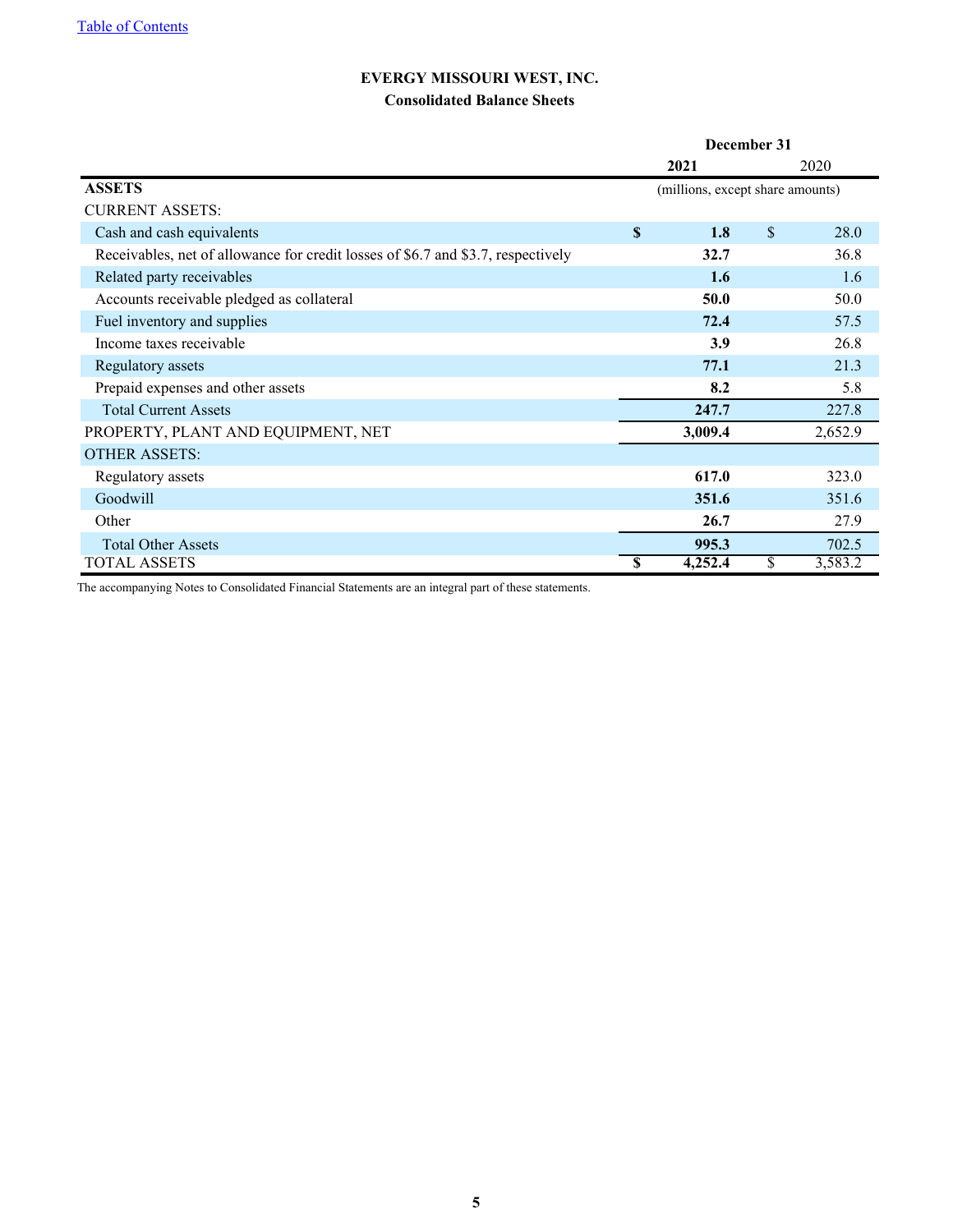#### **EVERGY MISSOURI WEST, INC. Consolidated Balance Sheets**

|                                                                                        | December 31            |                                  |  |  |
|----------------------------------------------------------------------------------------|------------------------|----------------------------------|--|--|
|                                                                                        | 2021                   | 2020                             |  |  |
| <b>LIABILITIES AND EQUITY</b>                                                          |                        | (millions, except share amounts) |  |  |
| <b>CURRENT LIABILITIES:</b>                                                            |                        |                                  |  |  |
| Current maturities of long-term debt                                                   | 387.5<br>\$            | 429.4<br>\$                      |  |  |
| Notes payable and commercial paper                                                     | 395.3                  | 65.0                             |  |  |
| Collateralized note payable                                                            | 50.0                   | 50.0                             |  |  |
| Accounts payable                                                                       | 142.2                  | 115.6                            |  |  |
| Related party payables                                                                 | 306.0                  | 236.1                            |  |  |
| <b>Accrued</b> taxes                                                                   | 8.2                    | 7.4                              |  |  |
| Accrued interest                                                                       | 8.5                    | 6.8                              |  |  |
| Regulatory liabilities                                                                 | 3.3                    | 6.2                              |  |  |
| Asset retirement obligations                                                           | 1.1                    | 7.8                              |  |  |
| Other                                                                                  | 4.2                    | 6.6                              |  |  |
| <b>Total Current Liabilities</b>                                                       | 1,306.3                | 930.9                            |  |  |
| LONG-TERM LIABILITIES:                                                                 |                        |                                  |  |  |
| Long-term debt, net                                                                    | 752.5                  | 642.3                            |  |  |
| Deferred income taxes                                                                  | 398.3                  | 305.7                            |  |  |
| Unamortized investment tax credits                                                     | 2.5                    | 2.6                              |  |  |
| Regulatory liabilities                                                                 | 284.6                  | 282.3                            |  |  |
| Retirement benefits                                                                    | 22.5                   | 23.8                             |  |  |
| Asset retirement obligations                                                           | 16.1                   | 11.7                             |  |  |
| Other                                                                                  | 19.2                   | 21.6                             |  |  |
| <b>Total Long-Term Liabilities</b>                                                     | 1,495.7                | 1,290.0                          |  |  |
| Commitments and Contingencies (Note 12)                                                |                        |                                  |  |  |
| EQUITY:                                                                                |                        |                                  |  |  |
| Common shareholder's equity                                                            |                        |                                  |  |  |
| Common stock-1,000 shares authorized, \$0.01 par value, 10 shares issued, stated value | 1,257.7                | 1,257.7                          |  |  |
| Retained earnings                                                                      | 194.8                  | 107.7                            |  |  |
| Accumulated other comprehensive loss                                                   | (2.1)                  | (3.1)                            |  |  |
| <b>Total Shareholder's Equity</b>                                                      | 1,450.4                | 1,362.3                          |  |  |
| TOTAL LIABILITIES AND EQUITY                                                           | $\mathbf S$<br>4,252.4 | \$<br>3,583.2                    |  |  |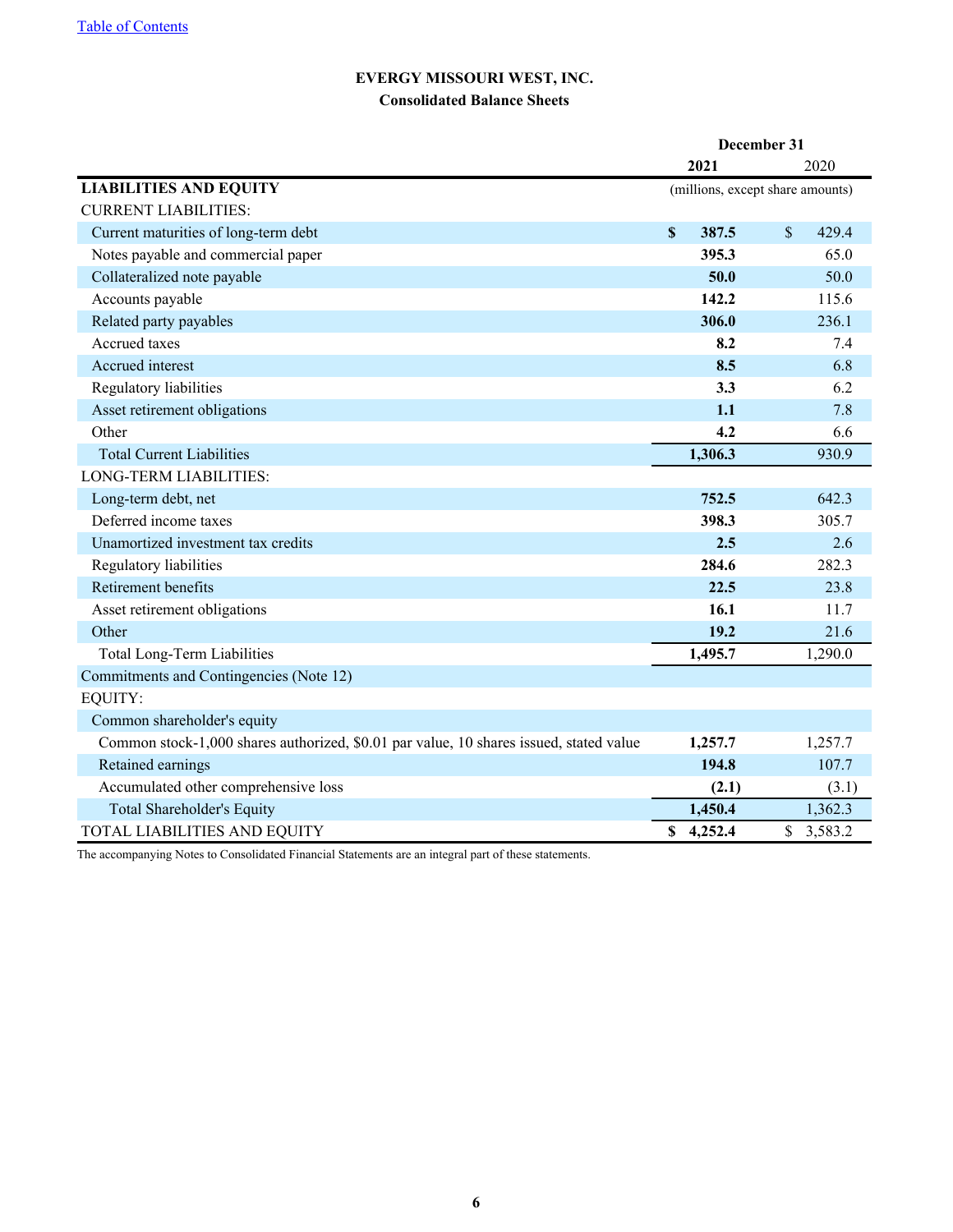#### **EVERGY MISSOURI WEST, INC. Consolidated Statements of Cash Flows**

<span id="page-6-0"></span>

| <b>Year Ended December 31</b>                                                    |                 | 2021             |                 | 2020    |
|----------------------------------------------------------------------------------|-----------------|------------------|-----------------|---------|
| CASH FLOWS FROM (USED IN) OPERATING ACTIVITIES                                   |                 | (millions)       |                 |         |
| Net income                                                                       | \$              | 87.1             | $\mathsf{\$}$   | 157.3   |
| Adjustments to reconcile net income to net cash provided by operating activities |                 |                  |                 |         |
| Depreciation and amortization                                                    |                 | 112.9            |                 | 105.6   |
| Net deferred income taxes and credits                                            |                 | 80.9             |                 | (33.4)  |
| Allowance for equity funds used during construction                              |                 | (2.0)            |                 | (0.1)   |
| Payments for asset retirement obligations                                        |                 | (9.0)            |                 | (8.6)   |
| Changes in working capital items:                                                |                 |                  |                 |         |
| Accounts receivable                                                              |                 | 10.9             |                 | 9.6     |
| Fuel inventory and supplies                                                      |                 | (14.9)           |                 | (5.4)   |
| Prepaid expenses and other current assets                                        |                 | (59.2)           |                 | 13.0    |
| Accounts payable                                                                 |                 | (12.5)           |                 | 39.3    |
| <b>Accrued</b> taxes                                                             |                 | 23.7             |                 | 11.3    |
| Other current liabilities                                                        |                 | (0.1)            |                 | (3.1)   |
| Change in other assets                                                           |                 | (257.2)          |                 | 12.4    |
| Changes in other liabilities                                                     |                 | 13.5             |                 | 8.6     |
| Cash Flows from (used in) Operating Activities                                   |                 | (25.9)           |                 | 306.5   |
| CASH FLOWS FROM (USED IN) INVESTING ACTIVITIES:                                  |                 |                  |                 |         |
| Additions to property, plant and equipment                                       |                 | (452.6)          |                 | (276.0) |
| Other investing activities                                                       |                 |                  |                 | 1.0     |
| Cash Flows used in Investing Activities                                          |                 | (452.6)          |                 | (275.0) |
| CASH FLOWS FROM (USED IN) FINANCING ACTIVITIES:                                  |                 |                  |                 |         |
| Short term debt, net                                                             |                 | 329.4            |                 | (28.4)  |
| Proceeds from long-term debt                                                     |                 | 497.3            |                 |         |
| Retirements of long-term debt                                                    |                 | (429.4)          |                 | (1.1)   |
| Net money pool borrowings                                                        |                 | 55.0             |                 | 100.0   |
| Cash dividends paid                                                              |                 |                  |                 | (75.0)  |
| Other financing activities                                                       |                 |                  |                 | (0.2)   |
| Cash flows from (used in) Financing Activities                                   |                 | 452.3            |                 | (4.7)   |
| NET CHANGE IN CASH AND CASH EQUIVALENTS                                          |                 | (26.2)           |                 | 26.8    |
| CASH AND CASH EQUIVALENTS:                                                       |                 |                  |                 |         |
| Beginning of period                                                              |                 | 28.0             |                 | 1.2     |
| End of period                                                                    | $\overline{\$}$ | $\overline{1.8}$ | $\overline{\$}$ | 28.0    |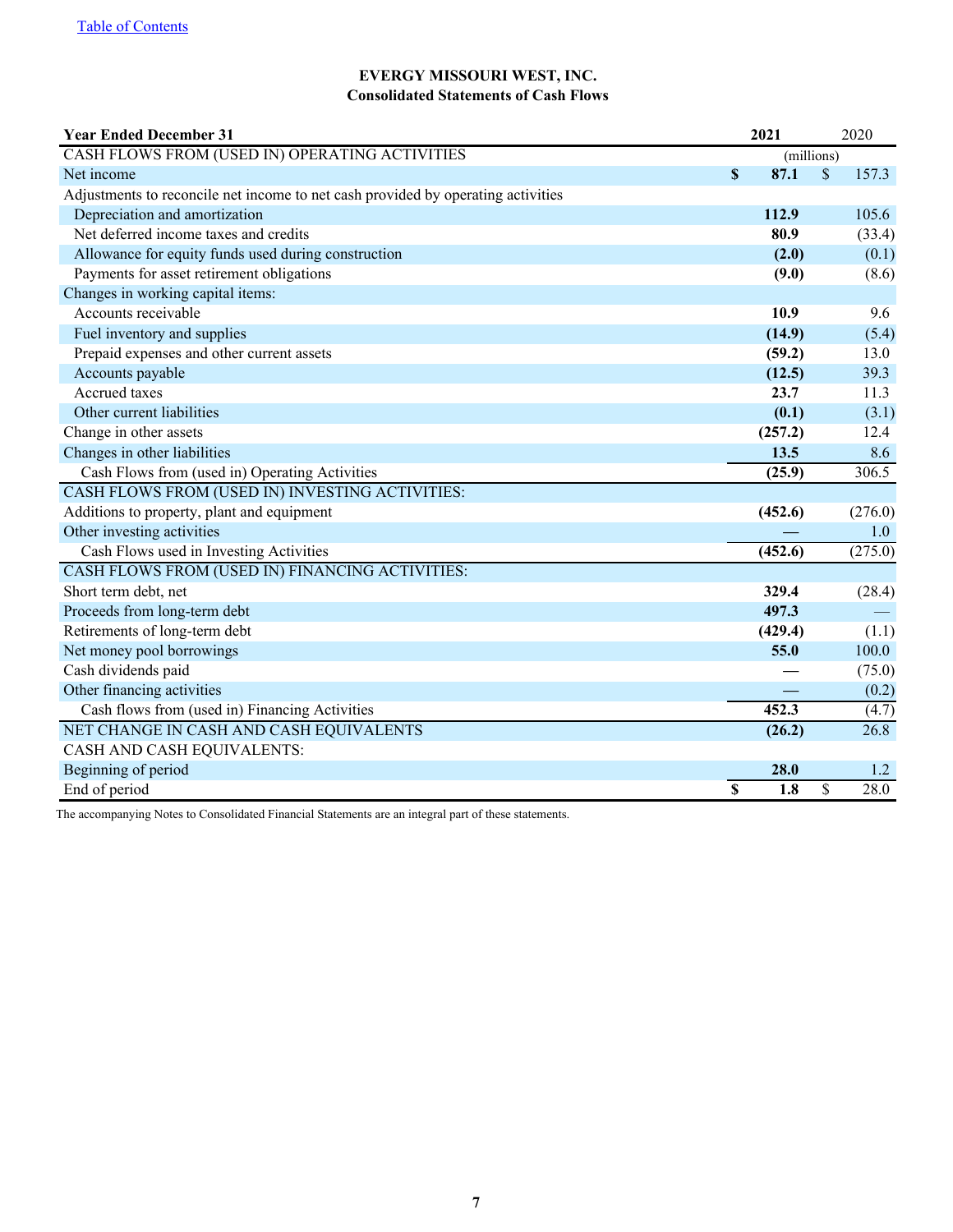#### **EVERGY MISSOURI WEST, INC. Consolidated Statements of Changes in Equity**

<span id="page-7-0"></span>

|                                                    | Common<br>stock<br>shares | Common<br>stock | <b>Retained</b><br>earnings      | AOCI-<br><b>Defined</b><br>benefit<br>pension<br>plans | <b>Total equity</b> |
|----------------------------------------------------|---------------------------|-----------------|----------------------------------|--------------------------------------------------------|---------------------|
|                                                    |                           |                 | (millions, except share amounts) |                                                        |                     |
| <b>Balance as of December 31, 2019</b>             | 10S                       | $1,276.9$ \$    | 6.2 \$                           | $(1.7)$ \$                                             | 1,281.4             |
| Net income                                         |                           |                 | 157.3                            |                                                        | 157.3               |
| Dividends declared on common stock                 |                           | (19.2)          | (55.8)                           |                                                        | (75.0)              |
| Change in unrecognized pension expense, net of tax |                           |                 |                                  | (1.4)                                                  | (1.4)               |
| <b>Balance as of December 31, 2020</b>             | 10                        | 1,257.7         | 107.7                            | (3.1)                                                  | 1,362.3             |
| Net income                                         |                           |                 | 87.1                             |                                                        | 87.1                |
| Change in unrecognized pension expense, net of tax |                           |                 |                                  | 1.0                                                    | 1.0                 |
| <b>Balance as of December 31, 2021</b>             | 10S                       | 1.257.7 S       | 194.8 S                          | $(2.1)$ \$                                             | 1,450.4             |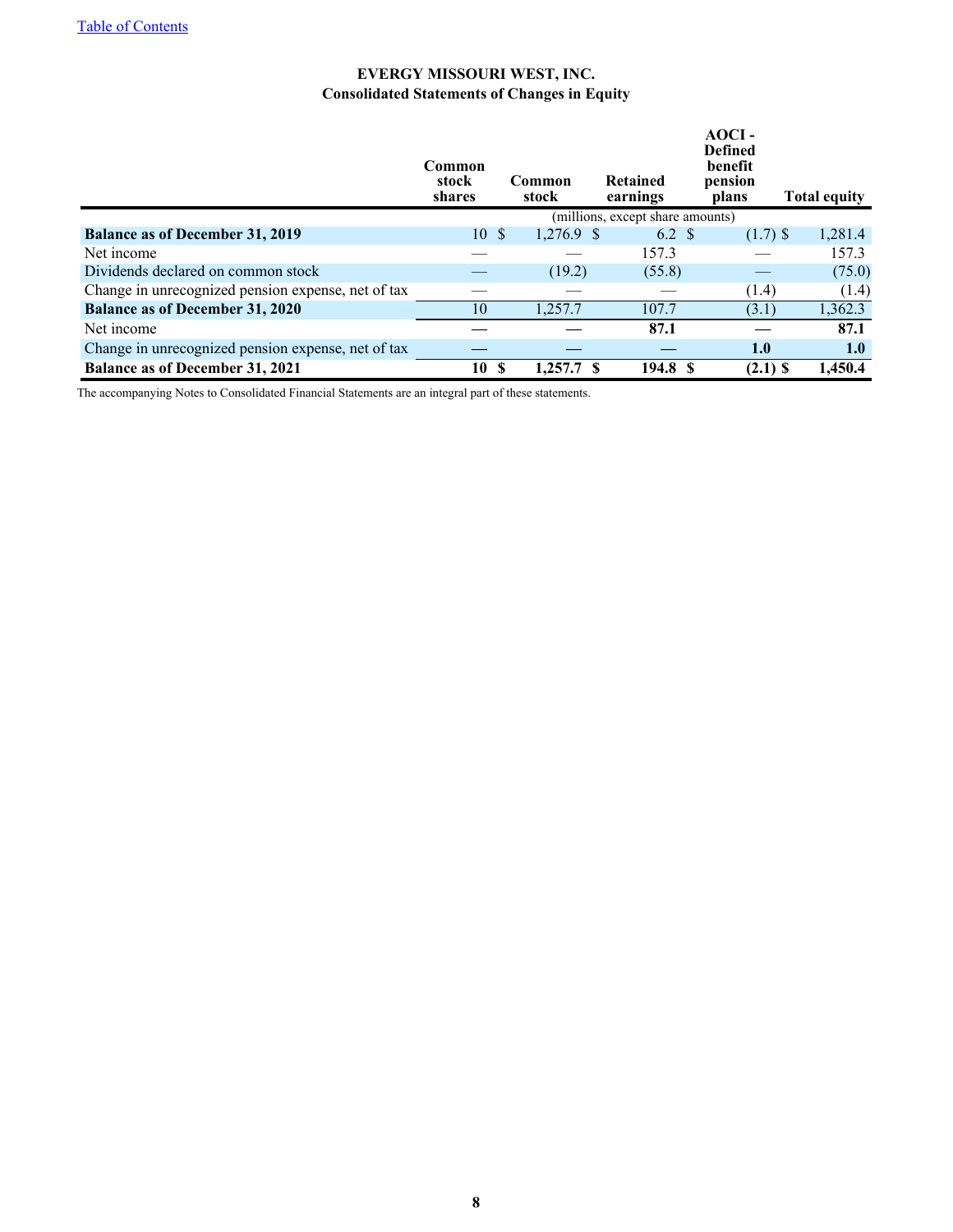#### <span id="page-8-0"></span>**EVERGY MISSOURI WEST, INC. Notes to Consolidated Financial Statements**

The term "Evergy Missouri West" is used throughout this report and refers to Evergy Missouri West, Inc. and its consolidated subsidiaries, unless otherwise indicated. Evergy Missouri West is a wholly-owned subsidiary of Evergy, Inc. (Evergy). Evergy also owns Evergy Metro, Inc. (Evergy Metro) and Evergy Kansas Central, Inc. (Evergy Kansas Central), both integrated, regulated electric utilities.

#### **1. SUMMARY OF SIGNIFICANT ACCOUNTING POLICIES**

#### **Organization**

Evergy Missouri West is an integrated, regulated electric utility that provides electricity to 338,500 customers in the state of Missouri. Evergy Missouri West conducts business in its service territory using the name Evergy.

#### **Principles of Consolidation**

Evergy Missouri West's consolidated financial statements include the accounts of its subsidiaries. Undivided interests in jointly-owned generation facilities are included on a proportionate basis. Intercompany transactions have been eliminated.

Subsequent events have been evaluated through March 2, 2022, the date the consolidated financial statements were available to be issued.

Evergy Missouri West elected not to apply "push-down accounting" related to the Great Plains Energy Incorporated (Great Plains Energy) and Evergy Kansas Central merger in 2018, whereby the adjustments of assets and liabilities to fair value and the resulting goodwill would be recorded on the financial statements of the acquired subsidiary. Evergy Missouri West's recorded goodwill of \$351.6 million as of December 31, 2021 and 2020 is related to Great Plains Energy's acquisition of Evergy Missouri West in 2008, where "push-down accounting" was applied.

#### **Use of Estimates**

The process of preparing financial statements in conformity with generally accepted accounting principles (GAAP) requires the use of estimates and assumptions that affect the reported amounts of certain types of assets, liabilities, revenues and expenses. Such estimates primarily relate to unsettled transactions and events as of the date of the financial statements. Accordingly, upon settlement, actual results may differ from estimated amounts.

#### **Cash and Cash Equivalents**

Cash equivalents consist of highly liquid investments with original maturities of three months or less at acquisition.

#### **Fuel Inventory and Supplies**

Evergy Missouri West records fuel inventory and supplies at average cost. The following table separately states the balances for fuel inventory and supplies.

|                             |   | December 31 |  |      |  |  |  |
|-----------------------------|---|-------------|--|------|--|--|--|
|                             |   | 2021        |  |      |  |  |  |
|                             |   | (millions)  |  |      |  |  |  |
| Fuel inventory              | D | 24.7        |  | 20.8 |  |  |  |
| Supplies                    |   | 47.7        |  | 36.7 |  |  |  |
| Fuel inventory and supplies |   | 72.4        |  |      |  |  |  |

#### **Property, Plant and Equipment**

Evergy Missouri West records the value of property, plant and equipment at cost. For plant, cost includes contracted services, direct labor and materials, indirect charges for engineering and supervision and an allowance for funds used during construction (AFUDC). AFUDC represents the allowed cost of capital used to finance utility construction activity. AFUDC equity funds are included as a non-cash item in other income and AFUDC borrowed funds are a reduction of interest expense. AFUDC is computed by applying a composite rate to qualified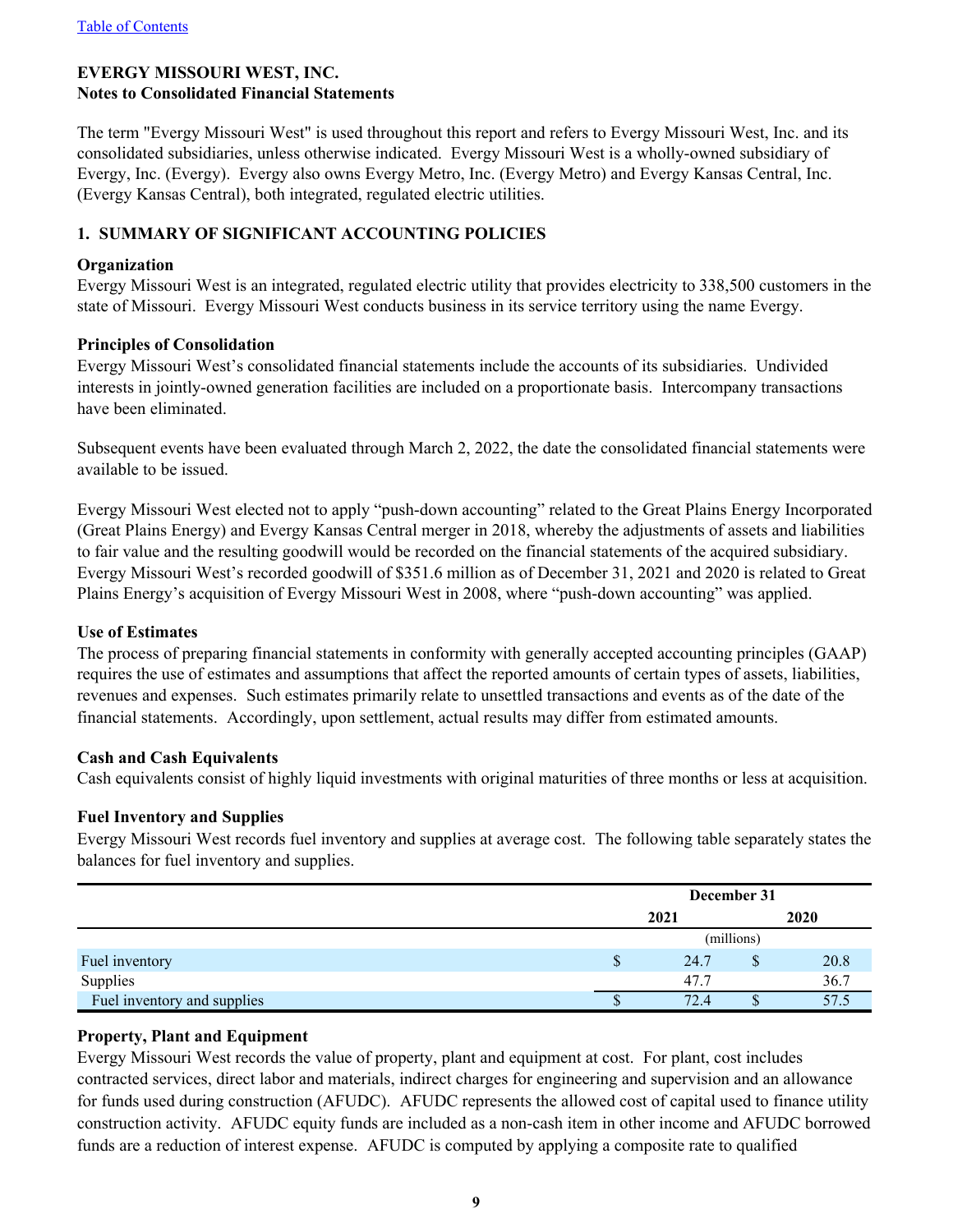construction work in progress. The rates used to compute gross AFUDC are compounded semi-annually and averaged 2.6% in 2021 and 3.5% in 2020.

The amounts of Evergy Missouri West's AFUDC for borrowed and equity funds are detailed in the following table.

|                      | 2021       |   | 2020 |
|----------------------|------------|---|------|
|                      | (millions) |   |      |
| AFUDC borrowed funds |            | D | 2.0  |
| AFUDC equity funds   | 2.0        |   |      |
| Total                |            |   |      |

When property units are retired or otherwise disposed, the original cost net of salvage is charged to accumulated depreciation. Repair of property and replacement of items not considered to be units of property are expensed as incurred.

#### **Depreciation and Amortization**

Depreciation and amortization of utility plant is computed using the straight-line method over the estimated lives of depreciable property based on rates approved by state regulatory authorities. Annual depreciation rates average approximately 3%. See Note 7 for more details.

The depreciable lives of Evergy Missouri West's property, plant and equipment are detailed in the following table.

|                         |    | (years) |    |  |  |
|-------------------------|----|---------|----|--|--|
| Generating facilities   | 20 | to      | 60 |  |  |
| Transmission facilities | 49 | to      | 66 |  |  |
| Distribution facilities | 10 | to      | 66 |  |  |
| Other                   |    | to      | 55 |  |  |

#### **Plant to be Retired, Net**

When Evergy Missouri West retires utility plant, the original cost, net of salvage, is charged to accumulated depreciation. However, when it becomes probable an asset will be retired significantly in advance of its original expected useful life and in the near term, the cost of the asset and related accumulated depreciation is recognized as a separate asset and a probable abandonment. If the asset is still in service, the net amount is classified as plant to be retired, net on the consolidated balance sheets. If the asset is no longer in service, the net amount is classified as a regulatory asset on the consolidated balance sheets.

Evergy Missouri West must also assess the probability of full recovery of the remaining net book value of the abandonment. The net book value that may be retained as an asset on the balance sheet for the abandonment is dependent upon amounts that may be recovered through regulated rates, including any return. An impairment charge, if any, would equal the difference between the remaining net book value of the asset and the present value of the future revenues expected from the asset.

Evergy Missouri West has determined that its November 2018 retirement of Sibley No. 3 Unit meets the criteria to be considered an abandonment. As of December 31, 2021, Evergy Missouri West has classified the remaining Sibley No. 3 Unit net book value of \$123.4 million as retired generation facilities within regulatory assets on its consolidated balance sheet. This regulatory asset is reduced by approximately \$9 million of annual amortization expense, which is an amount equal to the annual depreciation expense for the asset reflected in retail rates.

In October 2019, the Missouri Public Service Commission (MPSC) granted the request of certain intervenors for an Accounting Authority Order (AAO) that requires Evergy Missouri West to record a regulatory liability for all revenues collected from customers for return on investment, non-fuel operations and maintenance costs, taxes including accumulated deferred income taxes and all other costs associated with Sibley Station following the station's retirement in November 2018 for consideration in Evergy Missouri West's current rate case, which was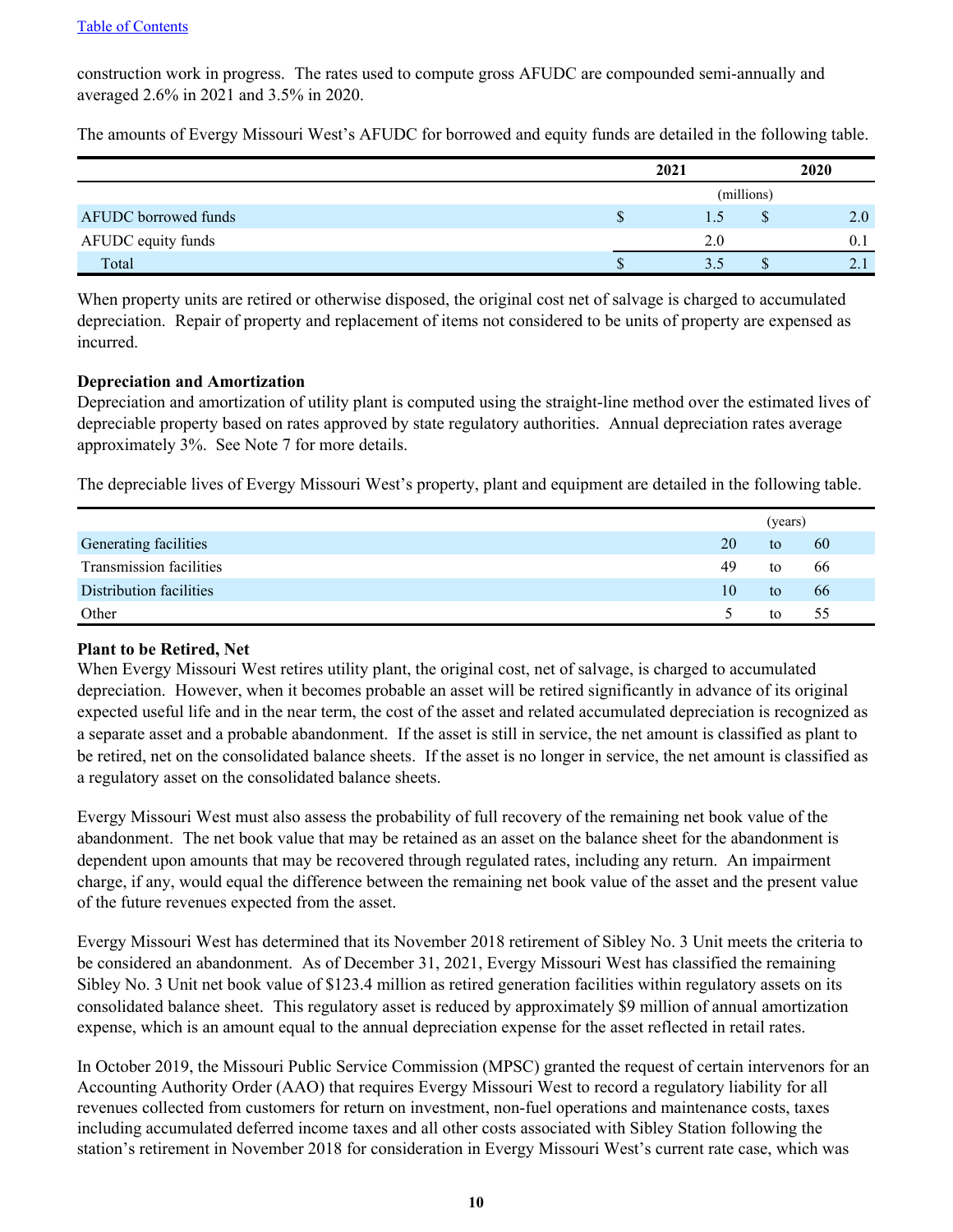filed in January 2022. See Note 4 for additional information regarding the AAO and Every Missouri West's current rate case.

Evergy Missouri West expects that the MPSC's decision in its current case regarding the AAO could impact the valuation of its regulatory asset for retired generation facilities but as of December 31, 2021, has concluded that no impairment is required based on the relevant facts and circumstances.

#### **Regulatory Accounting**

Accounting standards are applied that recognize the economic effects of rate regulation. Accordingly, regulatory assets and liabilities have been recorded when required by a regulatory order or based on regulatory precedent. See Note 4 for additional information concerning regulatory matters.

#### **Revenue Recognition**

Evergy Missouri West recognizes revenue on the sale of electricity to customers over time as the service is provided in the amount it has the right to invoice. Revenues recorded include electric services provided but not yet billed by Evergy Missouri West. Unbilled revenues are recorded for kWh usage in the period following the customers' billing cycle to the end of the month. This estimate is based on net system kWh usage less actual billed kWhs. Evergy Missouri West's estimated unbilled kWhs are allocated and priced by regulatory jurisdiction across the rate classes based on actual billing rates. Evergy Missouri West's unbilled revenue estimate is affected by factors including fluctuations in energy demand, weather, line losses and changes in the composition of customer classes. See Note 3 for the balance of unbilled receivables for Evergy Missouri West as of December 31, 2021 and 2020.

Evergy Missouri West also collects sales taxes and franchise fees from customers concurrent with revenueproducing activities that are levied by state and local governments. These items are excluded from revenue, and thus are not reflected on Evergy Missouri West's consolidated statements of comprehensive income.

See Note 2 for additional details regarding revenue recognition from sales of electricity by Evergy Missouri West.

#### **Allowance for Credit Losses**

Historical loss information generally provides the basis for Evergy Missouri West's assessment of expected credit losses. Evergy Missouri West uses an aging of accounts receivable method to assess historical loss information. When historical experience may not fully reflect Evergy Missouri West's expectations about the future, Evergy Missouri West will adjust historical loss information, as necessary, to reflect the current conditions and reasonable and supportable forecasts not already reflected in the historical loss information.

Receivables are charged off when they are deemed uncollectible, which is based on a number of factors including specific facts surrounding an account and management's judgment.

#### **Asset Impairments**

Long-lived assets and finite-lived intangible assets subject to amortization are reviewed for impairment whenever events or changes in circumstances indicate that the carrying amount of an asset may not be recoverable. If the sum of the undiscounted expected future cash flows from an asset to be held and used is less than the carrying value of the asset, an asset impairment must be recognized in the financial statements. The amount of impairment recognized is the excess of the carrying value of the asset over its fair value.

Goodwill and indefinite lived intangible assets are tested for impairment annually and when an event occurs indicating the possibility that an impairment exists. The annual test must be performed at the same time each year. The goodwill impairment test consists of comparing the fair value of a reporting unit to its carrying amount, including goodwill, to identify potential impairment. In the event that the carrying amount exceeds the fair value of the reporting unit, an impairment loss is recognized for the difference between the carrying amount of the reporting unit and its fair value. See Note 5 for additional details on goodwill.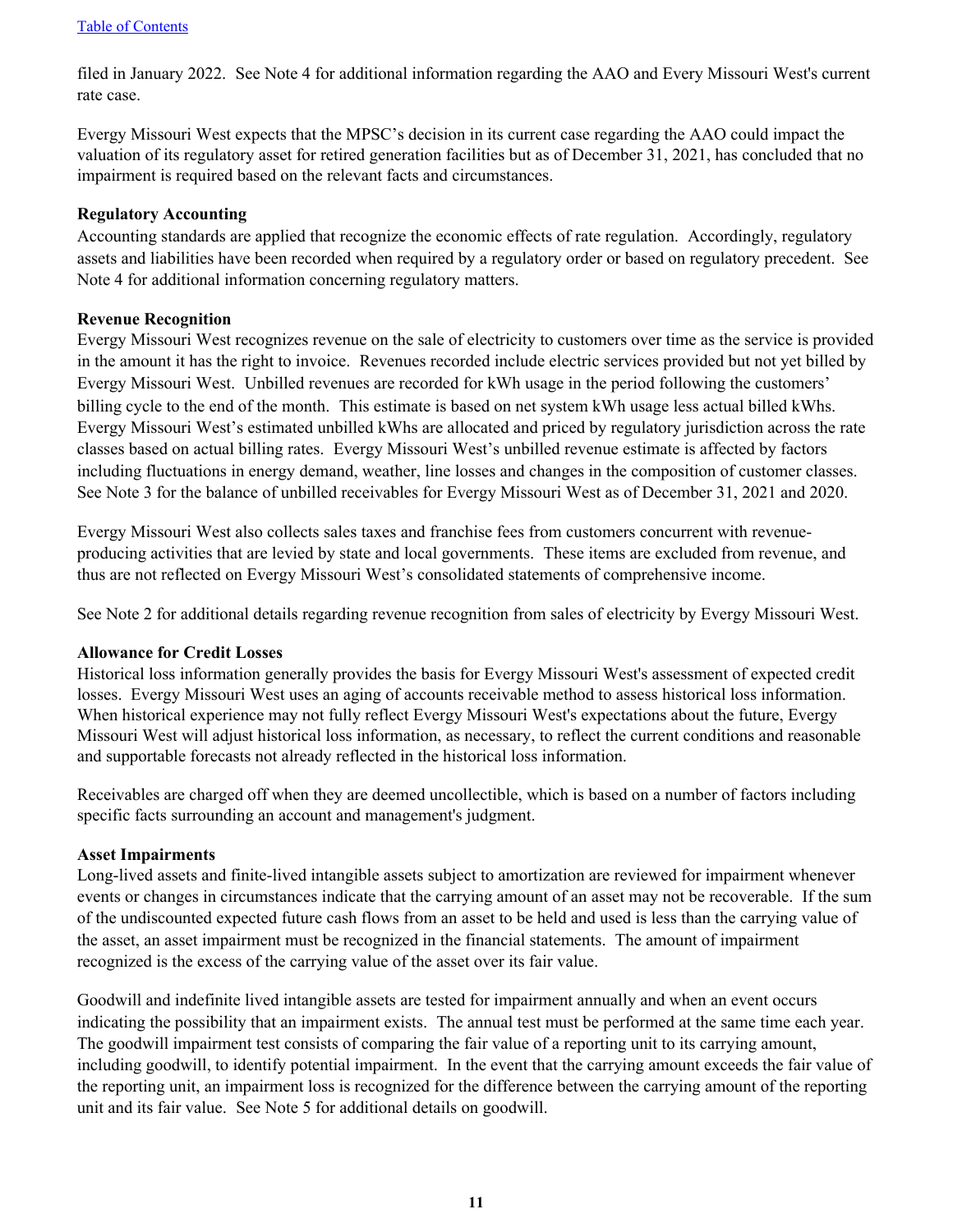#### [Table of Contents](#page-1-0)

#### **Income Taxes**

Income taxes are accounted for using the asset/liability approach. Deferred tax assets and liabilities are determined based on the temporary differences between the financial reporting and tax bases of assets and liabilities, applying enacted statutory tax rates in effect for the year in which the differences are expected to reverse. Deferred tax assets are reduced by a valuation allowance when, in the opinion of management, it is more likely than not that some portion of the deferred tax assets will not be realized.

Evergy Missouri West recognizes tax benefits based on a "more-likely-than-not" recognition threshold. In addition, Evergy Missouri West recognizes interest accrued related to unrecognized tax benefits in interest expense and penalties in operating expenses.

Evergy and its subsidiaries, including Evergy Missouri West, file a consolidated federal income tax return as well as unitary and combined income tax returns in several state jurisdictions with Kansas and Missouri being the most significant. Income taxes for consolidated or combined subsidiaries are allocated to the subsidiaries based on separate company computations of income or loss. Evergy Missouri West's income tax provisions include taxes allocated based on its separate company income or loss.

Evergy Missouri West has established a net regulatory liability for future refunds to be made to customers for amounts collected from customers in excess of income taxes in current rates. Tax credits are recognized in the year generated except for certain investment tax credits that have been deferred and amortized over the remaining service lives of the related properties.

#### **Other Income (Expense), Net**

The table below shows the detail of other expense for Evergy Missouri West.

|                                                | 2021       | 2020   |
|------------------------------------------------|------------|--------|
|                                                | (millions) |        |
| Non-service cost component of net benefit cost | (14.6)     | (13.7) |
| Other                                          | (0.8)      | (0.8)  |
| Other expense                                  | (15.4)     | (14.5) |

#### **Supplemental Cash Flow Information**

| <b>Year Ended December 31</b>           | 2021       | 2020   |
|-----------------------------------------|------------|--------|
| Cash paid for (received from):          | (millions) |        |
| Interest, net of amount capitalized     | 49.4       | 55.3   |
| Income taxes, net of refunds            | (89.6)     | (21.9) |
| Non-cash investing transactions:        |            |        |
| Property, plant and equipment additions | 65.2       | 35.4   |

#### **February 2021 Winter Weather Event**

In February 2021, much of the central and southern United States, including the service territory of Evergy Missouri West, experienced a significant winter weather event that resulted in extremely cold temperatures over a multi-day period (February 2021 winter weather event). The February 2021 winter weather event resulted in an increase in the demand for natural gas used by Evergy Missouri West for generating electricity and also contributed to the limited availability of other generation resources, including coal and renewables, within the Southwest Power Pool, Inc. (SPP) Integrated Marketplace. Evergy Missouri West is a member of the SPP and, as a result, principally sells and purchases power for Evergy Missouri West's retail electric customers through the SPP Integrated Marketplace. These circumstances resulted in higher than normal market prices for both natural gas and power for the duration of the February 2021 winter weather event. These higher than normal market prices also included make-whole payments calculated by the SPP to compensate natural gas generators within the SPP Integrated Marketplace for costs incurred in excess of revenues. As part of the February 2021 winter weather event and inclusive of the aforementioned items, Evergy Missouri West incurred natural gas and purchased power costs, net of wholesale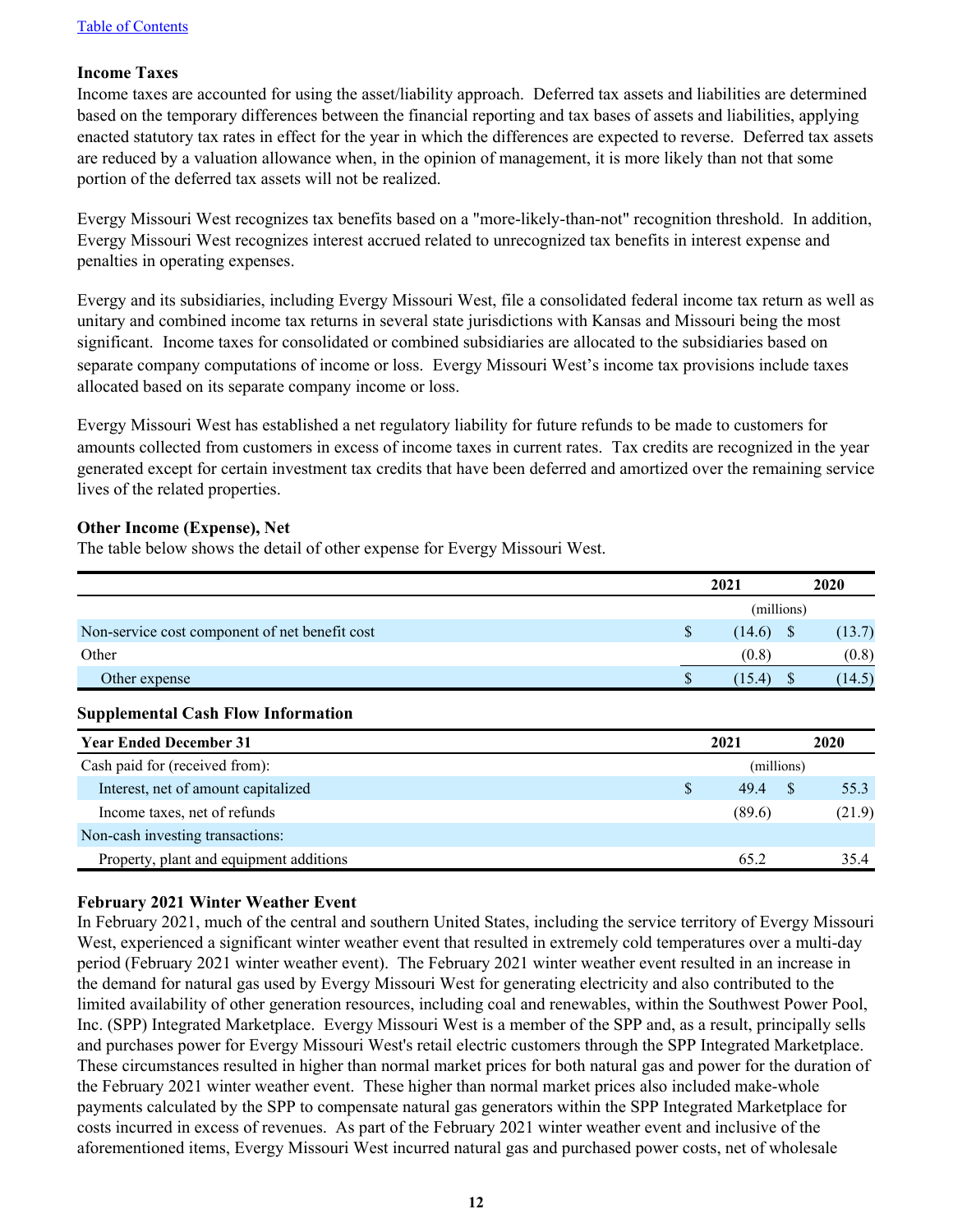<span id="page-12-0"></span>revenues, of \$296.4 million. The amount of purchased power costs incurred by Evergy Missouri West during the February 2021 winter weather event is subject to resettlement activity and further review by the SPP. This review and any subsequent resettlement activity could result in increases or decreases to the final amount of purchased power costs incurred by Evergy Missouri West during the February 2021 winter weather event and these changes could be material.

Evergy Missouri West has a fuel recovery mechanism that allows it to defer substantially all of any increased fuel and purchased power costs, net of wholesale revenues, to a regulatory asset for future recovery from customers. In June 2021, Evergy Missouri West and Evergy Metro filed a joint request for an AAO with the MPSC that would allow for the extraordinary costs to provide service during the February 2021 winter weather event, including carrying costs, to be deferred to a regulatory asset for consideration in future proceedings. See Note 4 for additional information regarding the AAO.

As of December 31, 2021, Evergy Missouri West had deferred substantially all of its fuel and purchased power costs, net of wholesale revenues, related to the February 2021 winter weather event to a regulatory asset pursuant to the mechanisms discussed above. While Evergy Missouri West expects to recover substantially all of any increased fuel and purchased power costs related to the February 2021 winter weather event from customers, the timing of the cost recovery could be delayed or spread over a longer than typical recovery timeframe by the MPSC to help moderate monthly customer bill impacts given the extraordinary nature of the February 2021 winter weather event.

#### **2. REVENUE**

Evergy Missouri West's revenues disaggregated by customer class are summarized in the following table.

|                                             |               | 2021  |               | 2020  |
|---------------------------------------------|---------------|-------|---------------|-------|
| <b>Revenues</b>                             |               |       | (millions)    |       |
| Residential                                 | \$            | 402.3 | $\mathbb{S}$  | 393.3 |
| Commercial                                  |               | 273.9 |               | 259.0 |
| Industrial                                  |               | 83.3  |               | 80.0  |
| Other retail                                |               | 6.8   |               | 9.1   |
| Total electric retail                       | \$            | 766.3 | $\mathbb{S}$  | 741.4 |
| Wholesale                                   |               | 29.6  |               | 19.0  |
| Transmission                                |               | 16.8  |               | 17.3  |
| Industrial steam and other                  |               | 19.6  |               | 16.2  |
| Total revenue from contracts with customers | $\mathcal{S}$ | 832.3 | <sup>\$</sup> | 793.9 |
| Other                                       |               | 1.0   |               | 1.2   |
| <b>Operating revenues</b>                   | \$            | 833.3 | <sup>\$</sup> | 795.1 |

#### **Retail Revenues**

Evergy Missouri West's retail revenues are generated by the regulated sale of electricity to Evergy Missouri West's residential, commercial and industrial customers within its franchised service territory. Evergy Missouri West recognizes revenue on the sale of electricity to its customers over time as the service is provided in the amount it has a right to invoice. Retail customers are billed monthly at the tariff rates approved by the MPSC based on customer kWh usage.

Revenues recorded include electric services provided but not yet billed by Evergy Missouri West. Unbilled revenues are recorded for kWh usage in the period following the customers' billing cycle to the end of the month. Evergy Missouri West's estimate is based on net system kWh usage less actual billed kWhs. Evergy Missouri West's estimated unbilled kWhs are allocated and priced by regulatory jurisdiction across the rate classes based on actual billing rates.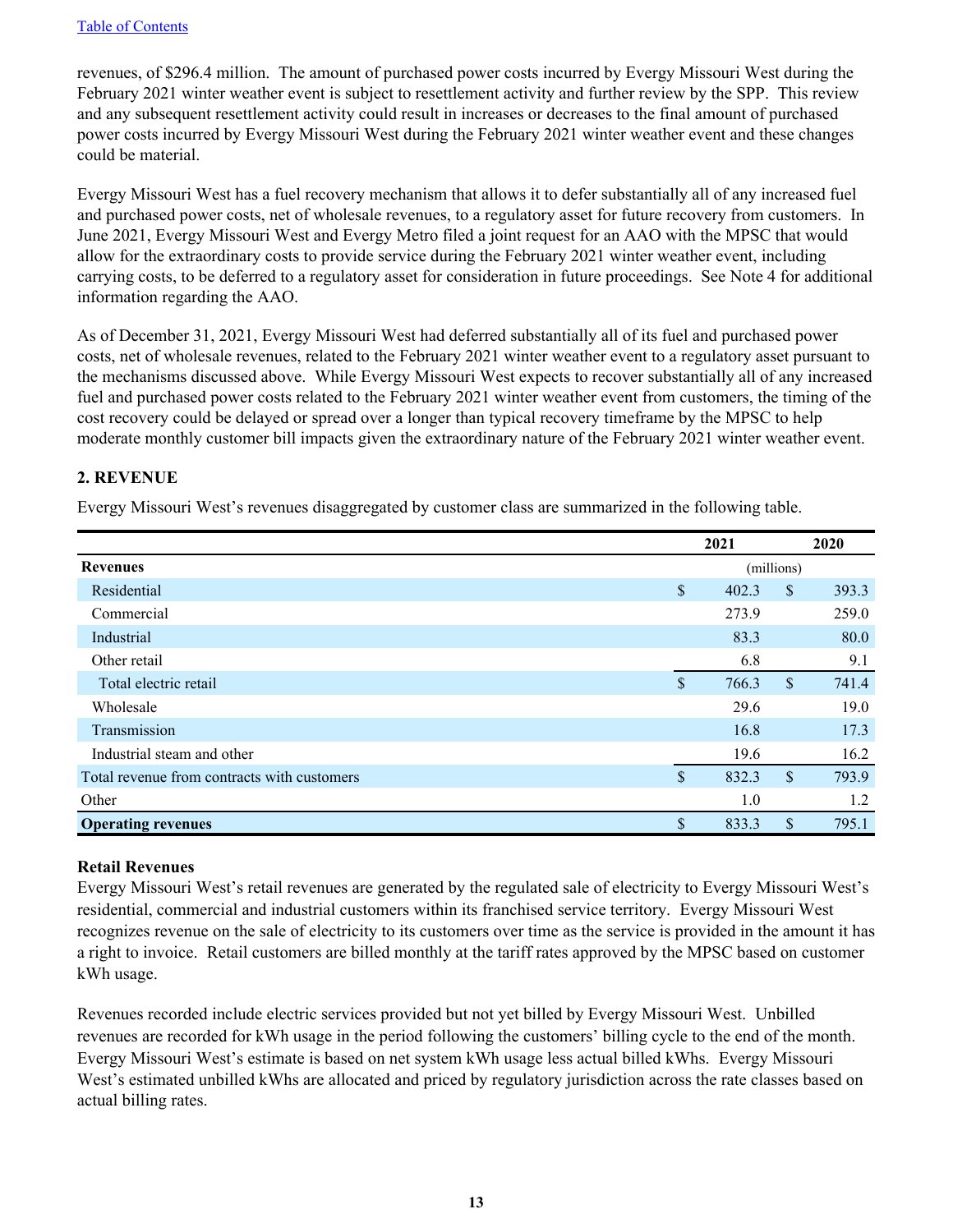Evergy Missouri West also collects sales taxes and franchise fees from customers concurrent with revenueproducing activities that are levied by state and local governments. These items are excluded from revenue and thus not reflected on Evergy Missouri West's statements of comprehensive income.

#### **Wholesale Revenues**

Evergy Missouri West's wholesale revenues are generated by the sale of wholesale power and capacity in circumstances when the power that Evergy Missouri West generates is not required for customers in its service territory. These sales primarily occur within the SPP Integrated Marketplace. Evergy Missouri West also purchases power from the SPP Integrated Marketplace and records sale and purchase activity on a net basis in wholesale revenue or fuel and purchased power expense. In addition, Evergy Missouri West sells wholesale power and capacity through bilateral contracts to other counterparties, such as electric cooperatives, municipalities and other electric utilities.

For both wholesale sales to the SPP Integrated Marketplace and through bilateral contracts, Evergy Missouri West recognizes revenue on the sale of wholesale electricity to its customers over time as the service is provided in the amount it has a right to invoice.

Wholesale sales within the SPP Integrated Marketplace are billed weekly based on the fixed transaction price determined by the market at the time of the sale and the MWh quantity purchased. Wholesale sales from bilateral contracts are billed monthly based on the contractually determined transaction price and the kWh quantity purchased.

#### **Transmission Revenues**

Evergy Missouri West's transmission revenues are generated by the use of its transmission network by the SPP. To enable optimal use of the diverse generating resources in the SPP region, Evergy Missouri West, as well as other transmission owners, allow the SPP to access and operate their transmission networks. As new transmission lines are constructed, they are included in the transmission network available to the SPP. In exchange for providing access, the SPP pays Evergy Missouri West consideration determined by formula rates approved by the Federal Energy Regulatory Commission (FERC), which include the cost to construct and maintain the transmission lines and a return on investment. The price for access to Evergy Missouri West's transmission network is updated annually based on projected costs. Projections are updated to actual costs and the difference is included in subsequent year's prices.

Evergy Missouri West recognizes revenue on the sale of transmission service to its customers over time as the service is provided in the amount it has a right to invoice. Transmission service to the SPP is billed monthly based on a fixed transaction price determined by FERC formula transmission rates along with other SPP-specific charges and the MW quantity purchased.

#### **Industrial Steam and Other Revenues**

Evergy Missouri West's industrial steam and other revenues are generated by the regulated sale of industrial steam to steam customers. Evergy Missouri West recognizes revenue on the sale of industrial steam to its customers over time as the service is provided in the amount that it has the right to invoice. Steam customers are billed on a monthly basis at the tariff rate approved by the MPSC based on customer MMBtu usage.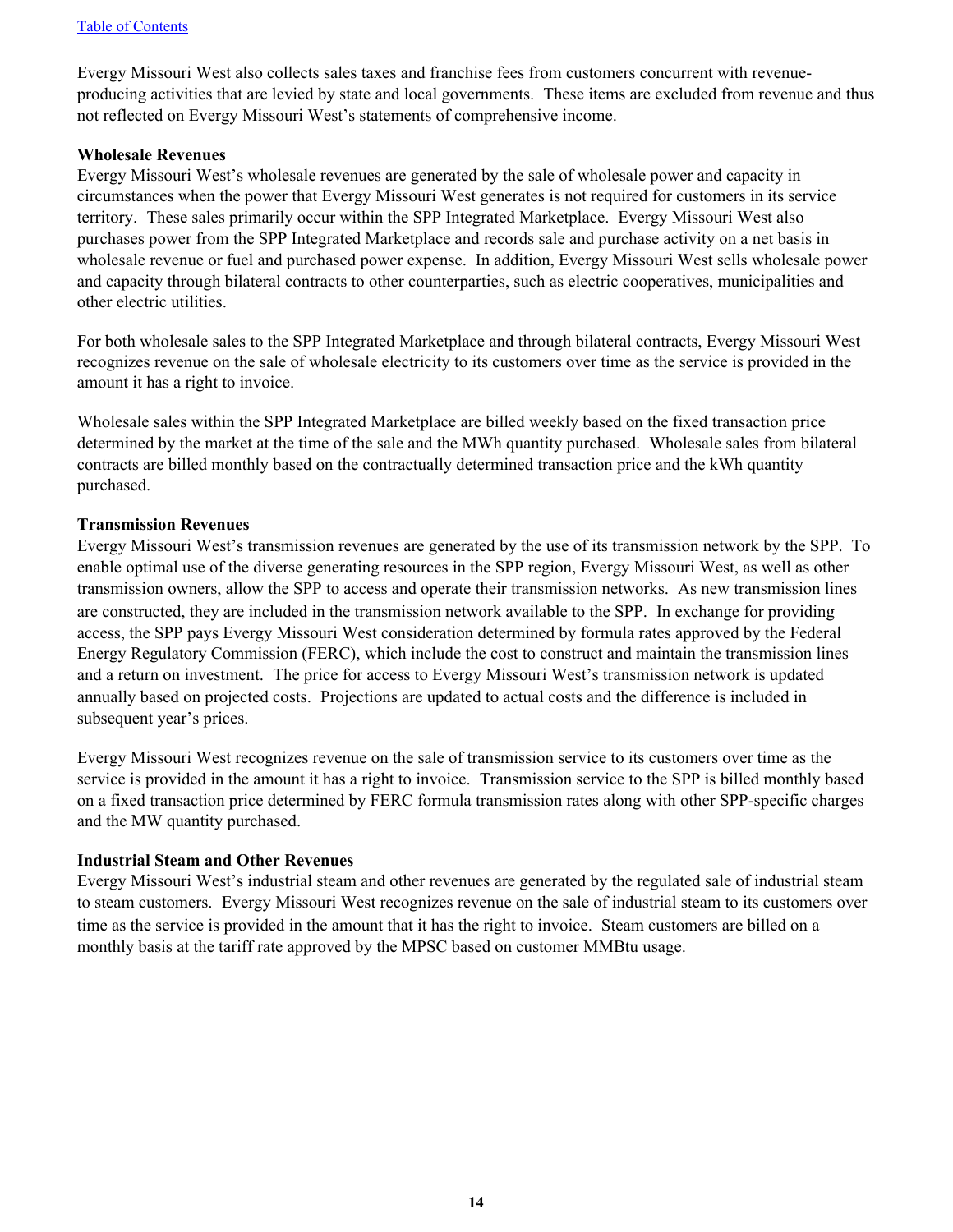#### <span id="page-14-0"></span>**3. RECEIVABLES**

Evergy Missouri West's receivables are detailed in the following table.

|                                         |          | December 31 |              |       |  |  |  |
|-----------------------------------------|----------|-------------|--------------|-------|--|--|--|
|                                         |          | 2021        |              | 2020  |  |  |  |
|                                         |          | (millions)  |              |       |  |  |  |
| Customer accounts receivable - billed   | S        | 1.3         | <sup>S</sup> | 2.0   |  |  |  |
| Customer accounts receivable - unbilled |          | 27.8        |              | 31.4  |  |  |  |
| Other receivables                       |          | 10.3        |              | 7.1   |  |  |  |
| Allowance for credit losses             |          | (6.7)       |              | (3.7) |  |  |  |
| Total                                   | <b>S</b> | 32.7        | S            | 36.8  |  |  |  |

As of December 31, 2021 and 2020, other receivables for Evergy Missouri West included receivables from contracts with customers of \$0.6 million and \$0.8 million, respectively.

The change in Evergy Missouri West's allowance for credit losses is summarized in the following table.

|                                |    | 2021         | 2020  |
|--------------------------------|----|--------------|-------|
|                                |    | (millions)   |       |
| Beginning balance January 1    |    | S<br>3.7     |       |
| Credit loss expense            |    | 5.6          | 4.8   |
| Write-offs                     |    | (4.8)        | (6.3) |
| Recoveries of prior write-offs |    | 2.2          | 3.0   |
| Ending balance December 31     | Ъ. | $\mathbf{b}$ |       |

#### **Sale of Accounts Receivable**

Evergy Missouri West sells an undivided percentage ownership interest in its retail electric accounts receivable to an independent outside investor. This sale is accounted for as a secured borrowing with accounts receivable pledged as collateral and a corresponding short-term collateralized note payable recognized on the balance sheets. At December 31, 2021 and 2020, Evergy Missouri West's accounts receivable pledged as collateral and the corresponding short-term collateralized note payable were \$50.0 million. Evergy Missouri West's receivable sales facility expires in 2024 and allows for \$50.0 million in aggregate outstanding principal amount of borrowings from mid-November through mid-June and then \$65.0 million from mid-June through mid-November.

#### **4. RATE MATTERS AND REGULATION**

#### **MPSC Proceedings**

#### *2022 Rate Case Proceeding*

In January 2022, Evergy Missouri West filed an application with the MPSC to request an increase to its retail revenues of \$27.7 million before rebasing fuel and purchased power expense, with a return on equity of 10% and a rate-making equity ratio of 51.81%. The request reflects increases related to higher property taxes and the recovery of infrastructure investments made to improve reliability and enhance customer service and were also partially offset by significant customers savings and cost reductions created since the Great Plains Energy and Evergy Kansas Central merger in 2018. Evergy Missouri West also requested an additional \$32.1 million increase associated with rebasing fuel and purchased power expense, the implementation of tracking mechanisms for both property tax expense and credit loss expense, the creation of a storm reserve, and the full return of and return on its unrecovered investment related to the 2018 retirement of Sibley Station as part of its application with the MPSC.

An evidentiary hearing in the case is expected to occur in September 2022 and new rates are expected to be effective in December 2022.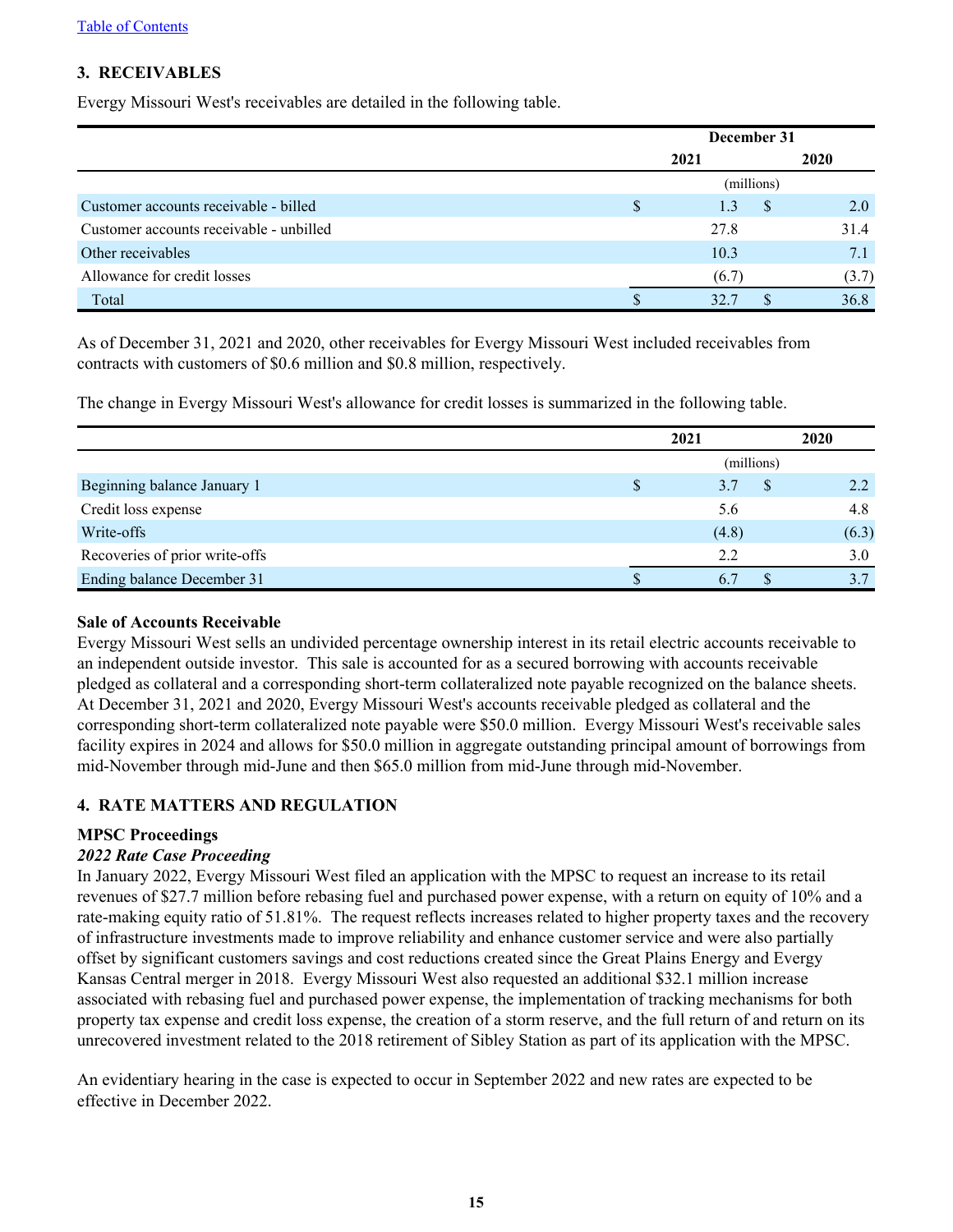#### *Other Proceedings*

In December 2018, the Office of the Public Counsel (OPC) and the Midwest Energy Consumers Group (MECG) filed a petition with the MPSC requesting an AAO that would require Evergy Missouri West to record a regulatory liability for all revenues collected from customers for return on investment, non-fuel operations and maintenance costs, taxes including accumulated deferred income taxes, and all other costs associated with Sibley Station following the station's retirement in November 2018.

In October 2019, the MPSC granted OPC's and MECG's request for an AAO and required Evergy Missouri West to record a regulatory liability for the revenues discussed above for consideration in Evergy Missouri West's current rate case. Depending on the MPSC's decision in the current rate case, Evergy Missouri West could be required to refund to customers all or a portion of amounts collected in revenue for Sibley Station since December 2018 or, alternatively, could be required to make no refunds. As part of its current rate case, Evergy Missouri West is proposing to refund to customers the revenues collected from customers for non-fuel operations and maintenance costs and other costs associated with Sibley Station following the station's retirement but not the return on investment.

As a result of the MPSC order, Evergy Missouri West has recorded a regulatory liability of \$29.3 million as of December 31, 2021 for the estimated amount of revenues that Evergy Missouri West has collected from customers for Sibley Station since December 2018 that Evergy Missouri West has determined is probable of refund. Evergy Missouri West expects that it will continue to defer such amounts as collected from customers until new rates become effective in its current rate case.

The accrual for this estimated amount does not include certain revenues collected related to Sibley Station that Evergy Missouri West has determined to not be probable of refund in the current rate case based on the relevant facts and circumstances. Although Evergy Missouri West has determined these additional revenues to not be probable of refund, the ultimate resolution of this matter in Evergy Missouri West's current rate case is uncertain and could result in an estimated loss of approximately \$50 million when new rates are expected to become effective in December 2022. Evergy Missouri West's regulatory liability for probable refunds as of December 31, 2021 and estimated loss in excess of the amount accrued represent estimates that could change significantly based on ongoing developments including decisions in other regulatory proceedings that establish precedent applicable to this matter and positions of parties on this issue in Evergy Missouri West's 2022 rate case.

#### *February 2021 Winter Weather Event AAO*

In June 2021, Evergy Missouri West and Evergy Metro filed a joint request for an AAO with the MPSC that would allow Evergy Missouri West to defer to a regulatory asset any extraordinary costs, including carrying costs, to provide electric service during the February 2021 winter weather event for consideration in future proceedings.

Evergy Missouri West has currently deferred substantially all of its fuel and purchased power costs, net of wholesale revenues, related to the February 2021 winter weather event to a regulatory asset pursuant to its ability to recover these amounts through its fuel recovery mechanism, which allows for the recovery of 95% of increases in fuel and purchased power costs, net of wholesale revenues, above the amount included in base rates to customers. This AAO request is intended to address the recovery of the February 2021 winter weather event amounts separate from the normal fuel recovery mechanism process given the extraordinary nature of the February 2021 winter weather event and to help moderate customer bill impacts. As of December 31, 2021, Evergy Missouri West had recognized a regulatory asset of \$281.6 million related to its costs incurred during the February 2021 winter weather event, primarily consisting of increased fuel and purchased power costs.

In the AAO filing, Evergy Missouri West requested to exclude its deferred February 2021 winter weather event amounts from recovery through its fuel recovery mechanism and indicated its intent to recover them through issuing securitized bonds pursuant to the securitization legislation signed into law in Missouri in July 2021. Evergy Missouri West also requested an approximately \$15 million increase to its February 2021 winter weather event recovery from Missouri customers, which is not currently reflected in its regulatory asset for the February 2021 winter weather event, for the portion of net fuel and purchased power costs not traditionally recoverable because of the 5% sharing provision of its fuel recovery mechanism.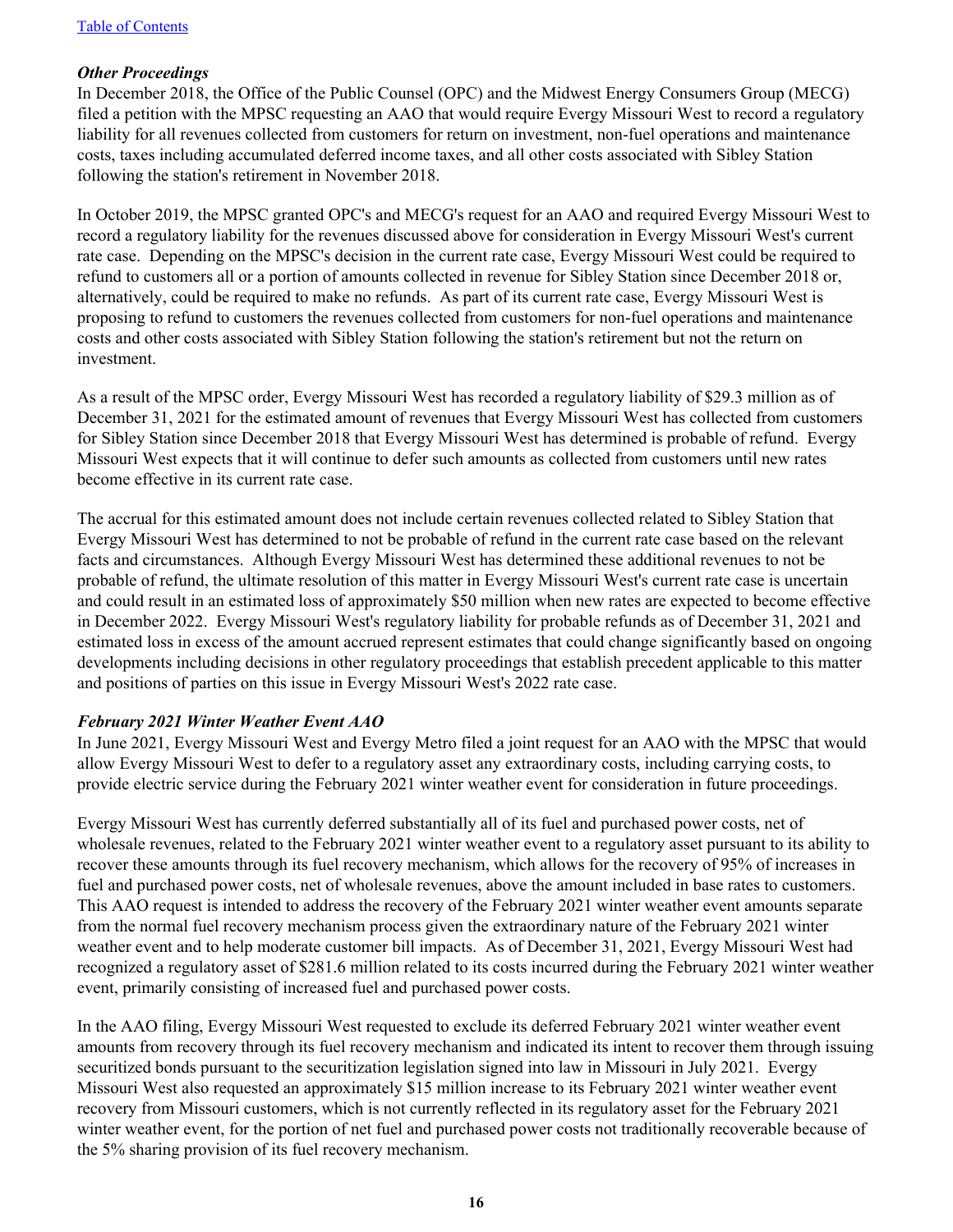In September 2021, MPSC staff filed their recommendation regarding the February 2021 winter weather event and the related costs and revenues deferred by Evergy Missouri West. The MPSC staff recommended that the MPSC approve Evergy Missouri West's AAO request, including the approximately \$15 million of additional recovery requested related to the 5% sharing provision of its fuel recovery mechanism, but that the AAO deferral should not include carrying costs as they should be determined in a future ratemaking proceeding.

A decision by the MPSC regarding Evergy Missouri West's request is expected in the first half of 2022.

#### **Regulatory Assets and Liabilities**

Evergy Missouri West has recorded assets and liabilities on its consolidated balance sheets resulting from the effects of the ratemaking process, which would not otherwise be recorded if Evergy Missouri West was not regulated. Regulatory assets represent incurred costs that are probable of recovery from future revenues. Regulatory liabilities represent future reductions in revenues or refunds to customers.

Management regularly assesses whether regulatory assets and liabilities are probable of future recovery or refund by considering factors such as decisions by the MPSC or FERC in Evergy Missouri West's rate case filings; decisions in other regulatory proceedings, including decisions related to other companies, including Evergy Metro and Evergy Kansas Central, that establish precedent on matters applicable to Evergy Missouri West; and changes in laws and regulations. If recovery or refund of regulatory assets or liabilities is not approved by regulators or is no longer deemed probable, these regulatory assets or liabilities are recognized in the current period results of operations. Evergy Missouri West's continued ability to meet the criteria for recording regulatory assets and liabilities may be affected in the future by restructuring and deregulation in the electric industry or changes in accounting rules. In the event that the criteria no longer applied to any or all of Evergy Missouri West's operations, the related regulatory assets and liabilities would be written off unless an appropriate regulatory recovery mechanism were provided. Additionally, these factors could result in an impairment on utility plant assets.

|                                                             |      | December 31           |        |
|-------------------------------------------------------------|------|-----------------------|--------|
|                                                             | 2021 |                       | 2020   |
| <b>Regulatory Assets</b>                                    |      | (millions)            |        |
| Pension and post-retirement costs                           | \$   | 88.3<br><sup>\$</sup> | 95.0   |
| Debt reacquisition costs                                    |      | 1.0                   | 0.8    |
| Depreciation                                                |      | 21.4                  | 7.9    |
| Cost of removal                                             |      | 26.3                  |        |
| Asset retirement obligations                                |      | 17.9                  | 31.8   |
| Iatan No. 1 and common facilities                           |      | 3.8                   | 4.1    |
| Iatan No. 2 construction accounting costs                   |      | 12.3                  | 12.7   |
| Deferred customer programs                                  |      | 4.5                   | 2.0    |
| Fuel recovery mechanism                                     |      | 61.9                  | 7.3    |
| February 2021 winter weather event                          |      | 281.6                 |        |
| Solar rebates                                               |      | 21.3                  | 26.4   |
| Pension and other post-retirement benefit non-service costs |      | 13.0                  | 13.6   |
| Retired generation facility                                 |      | 123.4                 | 128.4  |
| Merger transition costs                                     |      | 5.0                   | 5.7    |
| Other regulatory assets                                     |      | 12.4                  | 8.6    |
| Total                                                       |      | 694.1                 | 344.3  |
| Less: current portion                                       |      | (77.1)                | (21.3) |
| Total noncurrent regulatory assets                          | \$   | \$<br>617.0           | 323.0  |

Evergy Missouri West's regulatory assets and liabilities are detailed in the following table.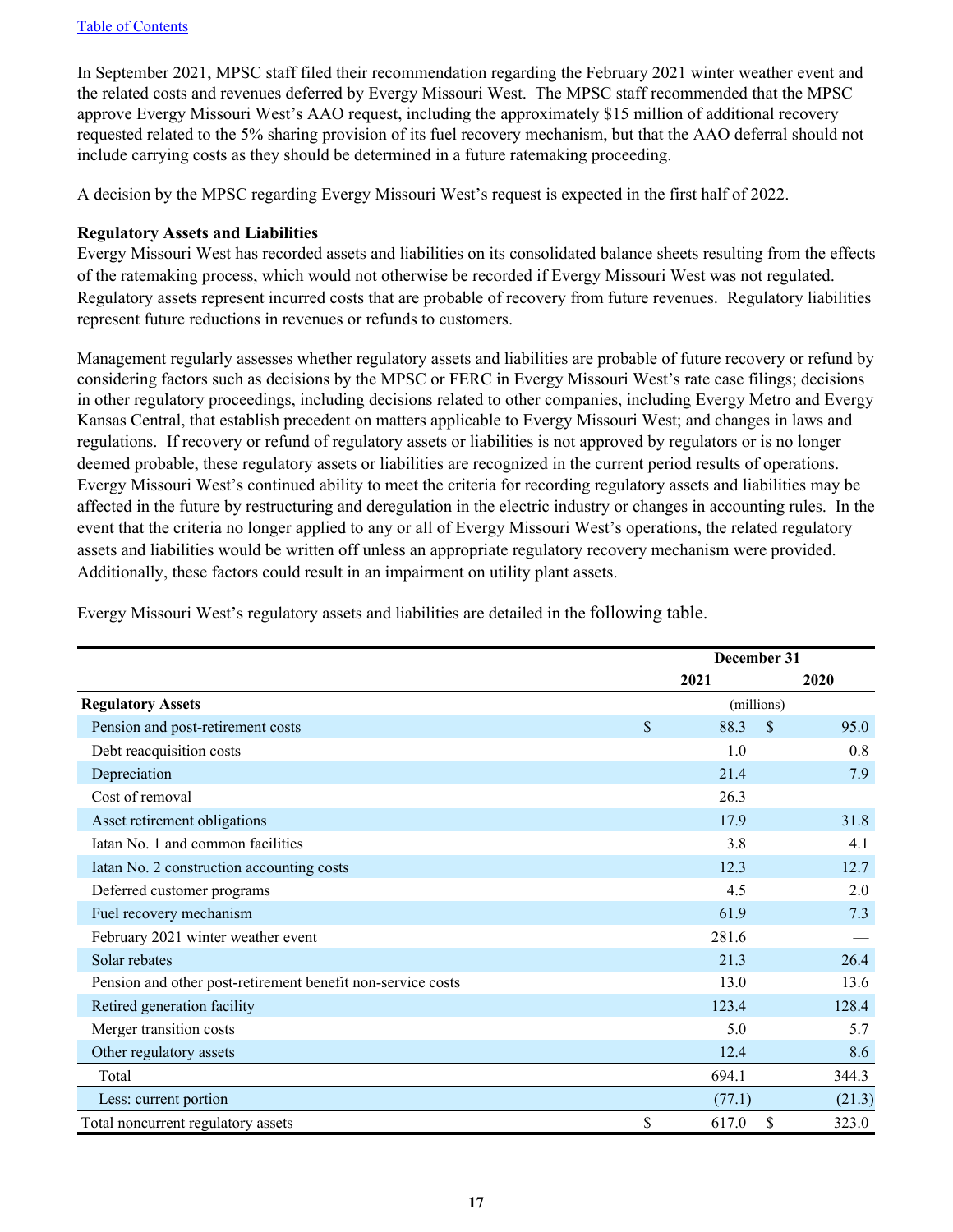|                                         | December 31 |       |          |       |
|-----------------------------------------|-------------|-------|----------|-------|
|                                         | 2021        |       |          | 2020  |
| <b>Regulatory Liabilities</b>           | (millions)  |       |          |       |
| Taxes refundable through future rates   | \$          | 209.7 | -S       | 221.0 |
| Pension and post-retirement costs       |             | 5.3   |          | 6.3   |
| Cost of removal                         |             |       |          | 4.4   |
| Fuel recovery mechanism                 |             |       |          | 1.3   |
| Sibley AAO                              |             | 29.3  |          | 18.4  |
| Other regulatory liabilities            |             | 43.6  |          | 37.1  |
| Total                                   |             | 287.9 |          | 288.5 |
| Less: current portion                   |             | (3.3) |          | (6.2) |
| Total noncurrent regulatory liabilities | \$          | 284.6 | <b>S</b> | 282.3 |

The following summarizes the nature and period of recovery for each of the regulatory assets listed in the table above.

**Pension and post-retirement costs:** Represents unrecognized gains and losses, prior service and transition costs that will be recognized in future net periodic pension and post-retirement costs, pension settlements amortized over various periods and financial and regulatory accounting method differences that will be eliminated over the life of pension and post-retirement plans maintained by Evergy and certain of its subsidiaries, of which Evergy Missouri West is allocated its respective share of the costs. Of these amounts, \$50.0 million is not included in rate base and is amortized over various periods.

**Debt reacquisition costs:** Includes costs incurred to reacquire and refinance debt. These costs are amortized over the term of the new debt or the remaining lives of the old debt issuances if no new debt was issued and are not included in rate base.

**Depreciation:** Represents the difference between regulatory depreciation expense and depreciation expense recorded for financial reporting purposes. These assets are included in rate base and the difference is amortized over the life of the related plant.

**Cost of removal:** Represents amounts spent, but not yet collected, to dispose of plant assets. This asset will decrease as removal costs are collected in rates and is included in rate base.

**Asset retirement obligations (AROs):** Represents amounts associated with AROs as discussed further in Note 6. These amounts are recovered over the life of the related plant and are not included in rate base.

**Iatan No. 1 and common facilities:** Represents depreciation and carrying costs related to Iatan No. 1 and common facilities. These costs are included in rate base and amortized over various periods.

**Iatan No. 2 construction accounting costs:** Represents the construction accounting costs related to Iatan No. 2. These costs are included in rate base and amortized through 2059.

**Deferred customer programs:** Represents costs related to various energy efficiency programs that have been accumulated and deferred for future recovery. Of this amount, \$4.5 million is not included in rate base and is amortized over various periods.

**Fuel recovery mechanism:** Represents the actual cost of fuel consumed in producing electricity or industrial steam and the cost of purchased power in excess of the amounts collected from customers. This difference is expected to be recovered over a one-year period and is not included in rate base.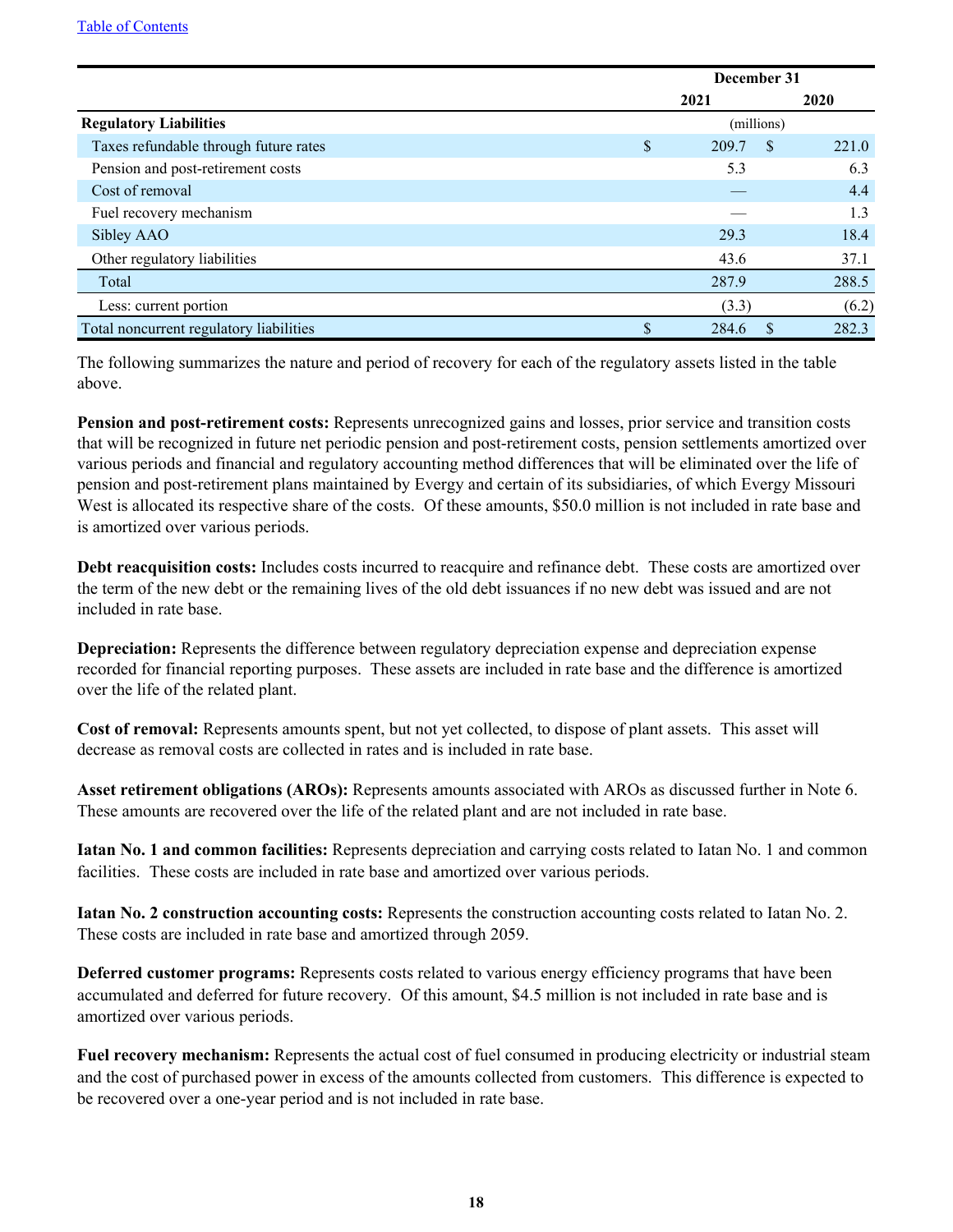<span id="page-18-0"></span>**February 2021 winter weather event:** Represents deferred extraordinary fuel and purchased power costs incurred to provide electric service as a result of the February 2021 winter weather event. These amounts are not included in rate base.

**Solar rebates:** Represents costs associated with solar rebates provided to retail electric customers. These amounts are not included in rate base and are amortized over various periods.

**Pension and other post-retirement benefit non-service costs:** Represents the non-service component of pension and post-retirement net benefit costs that are capitalized as authorized by regulators. The amounts are included in rate base and are recovered over the life of the related asset.

**Retired generation facility:** Represents amounts to be recovered for facilities that have been retired and are probable of recovery.

**Merger transition costs:** Represents recoverable transition costs related to the merger. The amounts are not included in rate base and are recovered from retail customers through 2028.

**Other regulatory assets:** Includes various regulatory assets that individually are small in relation to the total regulatory asset balance. These amounts have various recovery periods and are not included in rate base.

The following summarizes the nature and period of amortization for each of the regulatory liabilities listed in the table above.

**Taxes refundable through future rates:** Represents the obligation to return to customers income taxes recovered in earlier periods when corporate income tax rates were higher than current income tax rates. A large portion of this amount is related to depreciation and will be returned to customers over the life of the applicable property.

**Pension and post-retirement costs:** Includes pension and post-retirement benefit obligations and expense recognized in setting prices in excess of actual pension and post-retirement expense.

**Cost of removal:** Represents amount collected, but not yet spent, to dispose of plant assets. This liability will be discharged as removal costs are incurred.

**Fuel recovery mechanism:** Represents the amount collected from customers in excess of the actual cost of fuel consumed in producing electricity or industrial steam and the cost of purchased power. This difference is expected to be refunded over a one-year period and is not included in rate base.

**Sibley AAO:** Represents the estimated amount of revenues that Evergy Missouri West has collected from customers for Sibley Station and has determined is probable of refund. These amounts were recorded in connection with an AAO granted by the MPSC in October 2019 and deferred amounts will be considered by the MPSC in Evergy Missouri West's 2022 rate case.

**Other regulatory liabilities:** Includes various regulatory liabilities that individually are relatively small in relation to the total regulatory liability balance. These amounts will be credited over various periods.

#### **5. GOODWILL**

Accounting rules require goodwill to be tested for impairment annually and when an event occurs indicating the possibility that an impairment exists. The annual impairment test for the \$351.6 million of Evergy Missouri West acquisition goodwill was conducted as of September 1, 2021. The goodwill impairment test consists of comparing the fair value of a reporting unit to its carrying amount, including goodwill, to identify potential impairment. In the event that the carrying amount exceeds the fair value of the reporting unit, an impairment loss is recognized for the difference between the carrying amount of the reporting unit and its fair value. Evergy Missouri West's regulated electric utility operations are considered one reporting unit for assessment of impairment, as they have similar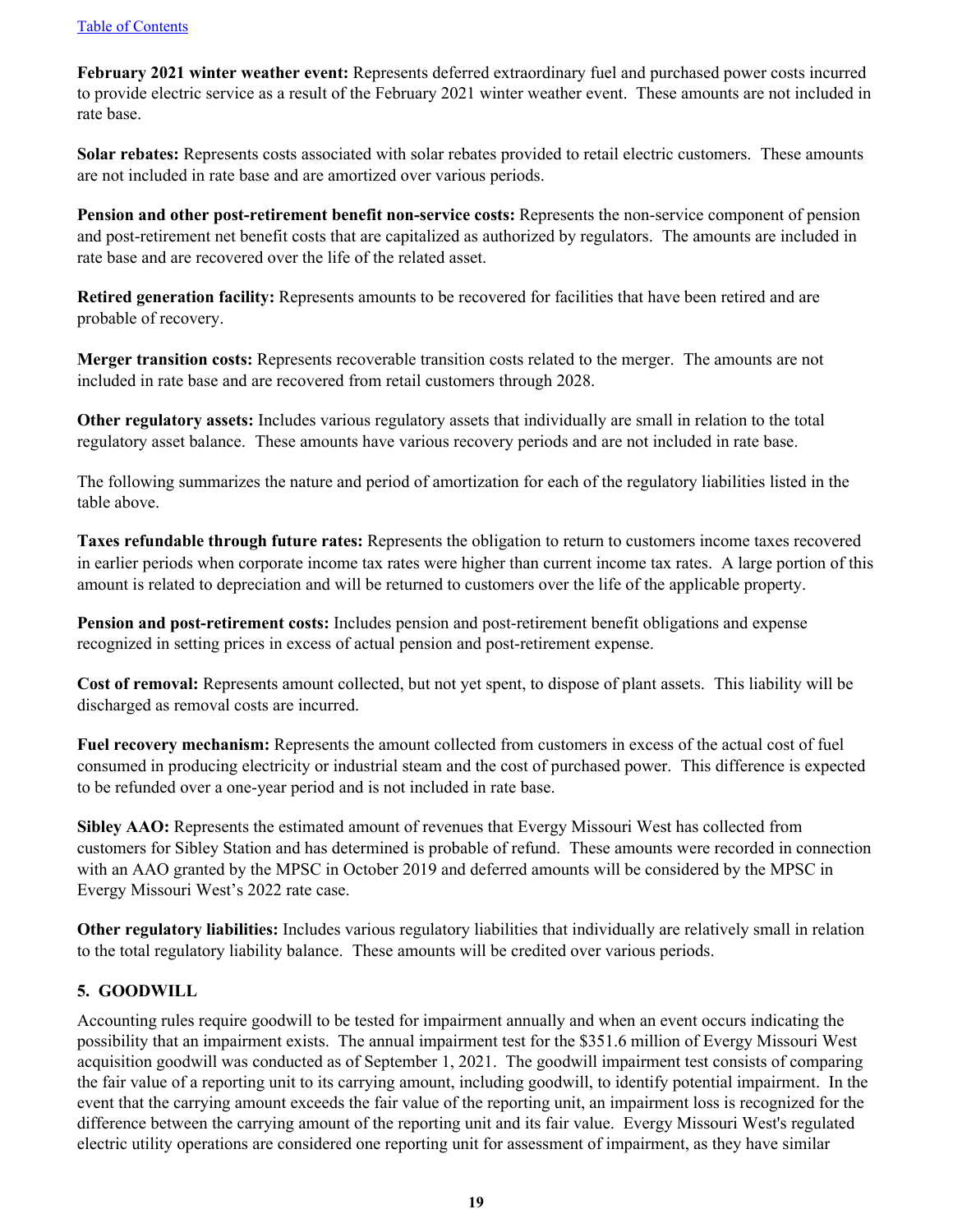<span id="page-19-0"></span>economic characteristics. The determination of fair value of the reporting unit consisted of two valuation techniques: an income approach consisting of a discounted cash flow analysis and a market approach consisting of a determination of reporting unit invested capital using a market multiple derived from the historical earnings before interest, income taxes, depreciation and amortization and market prices of the stock of peer companies. The results of the two techniques were evaluated and weighted to determine a point within the range that management considered representative of fair value for the reporting unit. The fair value of the reporting unit exceeded the carrying amount, including goodwill. As a result, there was no impairment of goodwill.

#### **6. ASSET RETIREMENT OBLIGATIONS**

AROs associated with tangible long-lived assets are legal obligations that exist under enacted laws, statutes and written or oral contracts, including obligations arising under the doctrine of promissory estoppel. These liabilities are recognized at estimated fair value as incurred with a corresponding amount capitalized as part of the cost of the related long-lived assets and depreciated over their useful lives. Accretion of the liabilities due to the passage of time is recorded to a regulatory asset. Changes in the estimated fair values of the liabilities are recognized when known.

Evergy Missouri West has AROs related to asbestos abatement and closure and post-closure of ponds and landfills containing coal combustion residuals (CCRs).

The following table summarizes the changes in Evergy Missouri West's AROs for the periods ending December 31, 2021 and 2020.

|                                               |    | 2021       |          | 2020  |
|-----------------------------------------------|----|------------|----------|-------|
|                                               |    | (millions) |          |       |
| Beginning balance, January 1                  | \$ | 19.5       | S        | 33.1  |
| Revision in timing and/or estimates           |    | 0.2        |          | (6.0) |
| <b>Settlements</b>                            |    | (3.7)      |          | (8.6) |
| Accretion                                     |    | 1.2        |          | 1.0   |
| Ending balance                                | S  | 17.2       | <b>S</b> | 19.5  |
| Less: current portion                         |    | (1.1)      |          | (7.8) |
| Total non-current asset retirement obligation |    | 16.1       |          |       |

#### **7. PROPERTY, PLANT AND EQUIPMENT**

The following table summarizes the property, plant and equipment of Evergy Missouri West.

|                                   | December 31   |            |           |  |  |
|-----------------------------------|---------------|------------|-----------|--|--|
|                                   | 2021          | 2020       |           |  |  |
|                                   |               | (millions) |           |  |  |
| Electric plant in service         | \$<br>4,038.9 | \$         | 3,750.5   |  |  |
| Accumulated depreciation          | (1,251.6)     |            | (1,228.1) |  |  |
| Plant in service                  | 2,787.3       |            | 2,522.4   |  |  |
| Construction work in progress     | 222.1         |            | 130.5     |  |  |
| Net property, plant and equipment | \$<br>3,009.4 |            | 2,652.9   |  |  |

Evergy Missouri West recorded depreciation expense on property, plant and equipment of \$112.1 million in 2021 and \$104.8 million in 2020.

#### **8. RETIREMENT BENEFITS**

Evergy Missouri West maintains a non-contributory defined benefit Supplemental Executive Retirement Plan (SERP) for certain former executives. The SERP is unfunded; however, Evergy Missouri West has approximately \$12.5 million of assets in a non-qualified trust for the SERP as of December 31, 2021, and expects to fund future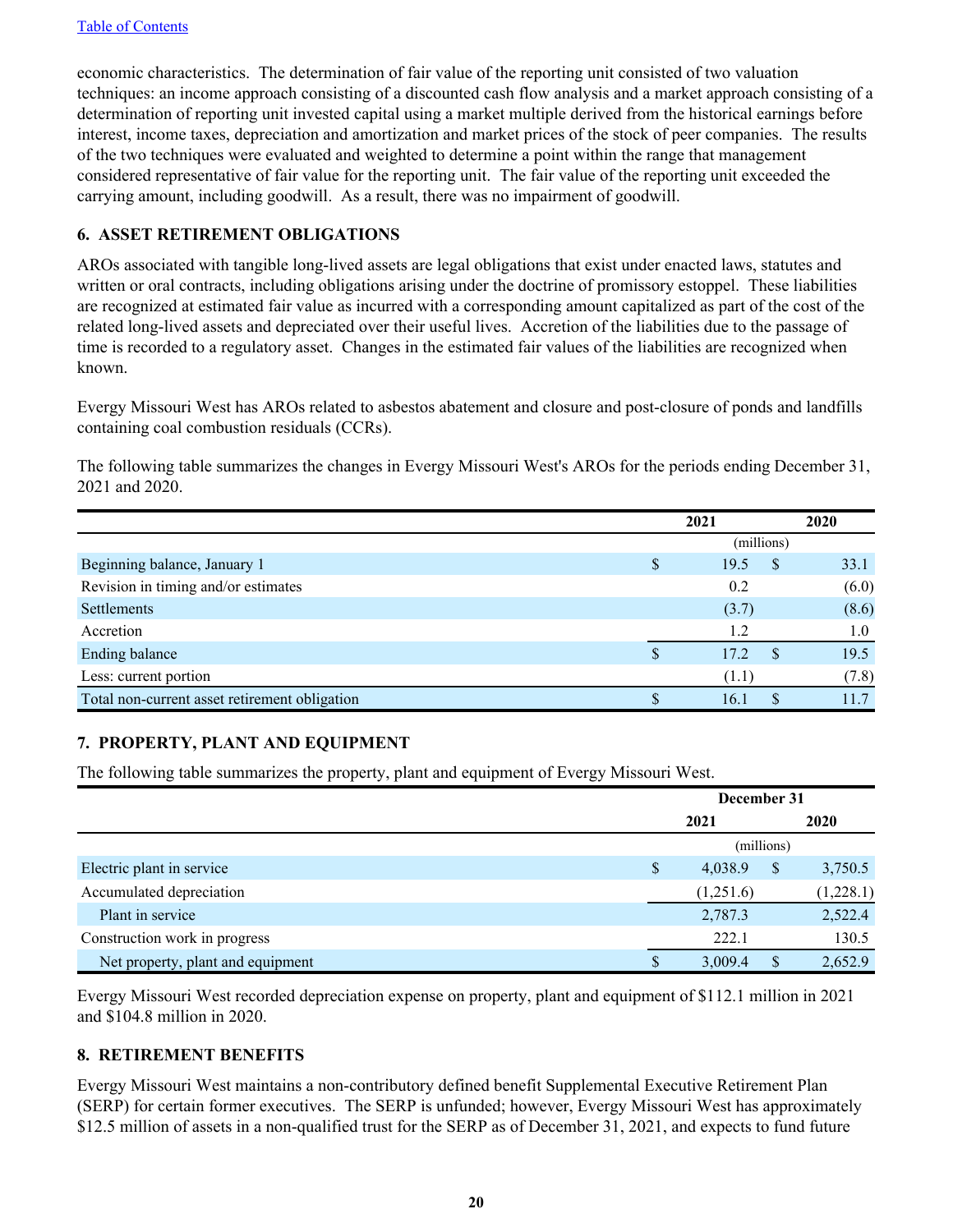#### <span id="page-20-0"></span>[Table of Contents](#page-1-0)

benefit payments from these assets. Benefits paid by Evergy Missouri West in each of 2021 and 2020 were \$1.3 million.

The following table reflects benefit obligation information regarding the Evergy Missouri West SERP.

|                                                                                            | December 31  |              |        |
|--------------------------------------------------------------------------------------------|--------------|--------------|--------|
|                                                                                            | 2021         |              | 2020   |
|                                                                                            |              | (millions)   |        |
| Projected benefit obligation                                                               | \$<br>23.8   | \$           | 25.1   |
| Funded status                                                                              | \$<br>(23.8) | \$           | (25.1) |
| Accumulated benefit obligation                                                             | \$<br>23.8   | \$           | 25.1   |
| Amounts recognized in the consolidated balance sheets                                      |              |              |        |
| Current retirement benefits liability                                                      | \$<br>(1.3)  | $\mathbb{S}$ | (1.3)  |
| Noncurrent retirement benefits liability                                                   | (22.5)       |              | (23.8) |
| Net amount recognized before Other Comprehensive Income (OCI)                              | (23.8)       |              | (25.1) |
| Accumulated OCI                                                                            | 2.7          |              | 4.0    |
| Net amount recognized                                                                      | \$<br>(21.1) | \$           | (21.1) |
| Amounts in accumulated OCI not yet recognized as a component of net periodic benefit cost: |              |              |        |
| <b>Actuarial</b> loss                                                                      | \$<br>2.7    | \$           | 4.0    |
| Assumptions used for benefit obligations:                                                  |              |              |        |
| Discount rate                                                                              | $3.07\%$     |              | 2.74%  |

The following table reflects information regarding the net periodic benefit costs of the Evergy Missouri West SERP.

| <b>Year Ended December 31</b>                                          | 2021 |            |    | 2020     |
|------------------------------------------------------------------------|------|------------|----|----------|
|                                                                        |      | (millions) |    |          |
| Net periodic benefit costs                                             | \$.  | 1.3        | S  | 1.3      |
| Other changes in plan assets and benefit obligations recognized in OCI |      |            |    |          |
| Current year net (gain) loss                                           | S    | (0.7)      | \$ | 2.2      |
| Amortization of loss                                                   |      | (0.6)      |    | (0.5)    |
| Total recognized in OCI                                                |      | (1.3)      |    | 1.7      |
| Total recognized in net periodic benefit costs and OCI                 |      |            |    | 3.0      |
| Expense assumptions:                                                   |      |            |    |          |
| Discount rate                                                          |      | 2.74%      |    | $3.51\%$ |

Evergy Missouri West's projected benefit payments related to the SERP are \$1.3 million per year for 2022 through 2023, \$1.4 million for 2024, \$1.6 million for 2025 through 2026 and total \$7.5 million for the years 2027 to 2031.

#### **9. SHORT-TERM BORROWINGS AND SHORT-TERM BANK LINES OF CREDIT**

In August 2021, Evergy amended its \$2.5 billion master credit facility and extended the maturity until 2026. Evergy Missouri West has borrowing capacity under the master credit facility with a current sublimit of \$700.0 million. This sublimit can be unilaterally adjusted by Evergy provided the sublimit remains within minimum and maximum sublimits as specified in the facility. Evergy adjusted Evergy Missouri West's sublimit to \$700.0 million from \$450.0 million in the first quarter of 2021. The applicable interest rates and commitment fees of the facility are subject to upward or downward adjustments, within certain limitations, if Evergy achieves, or fails to achieve, certain sustainability-linked targets based on two key performance indicator metrics: (i) Non-Emitting Generation Capacity and (ii) Diverse Supplier Spend (as defined in the facility).

A default by Evergy Missouri West or one of its significant subsidiaries on other indebtedness totaling more than \$100.0 million constitutes a default by Evergy Missouri West under the facility. Under the terms of this facility,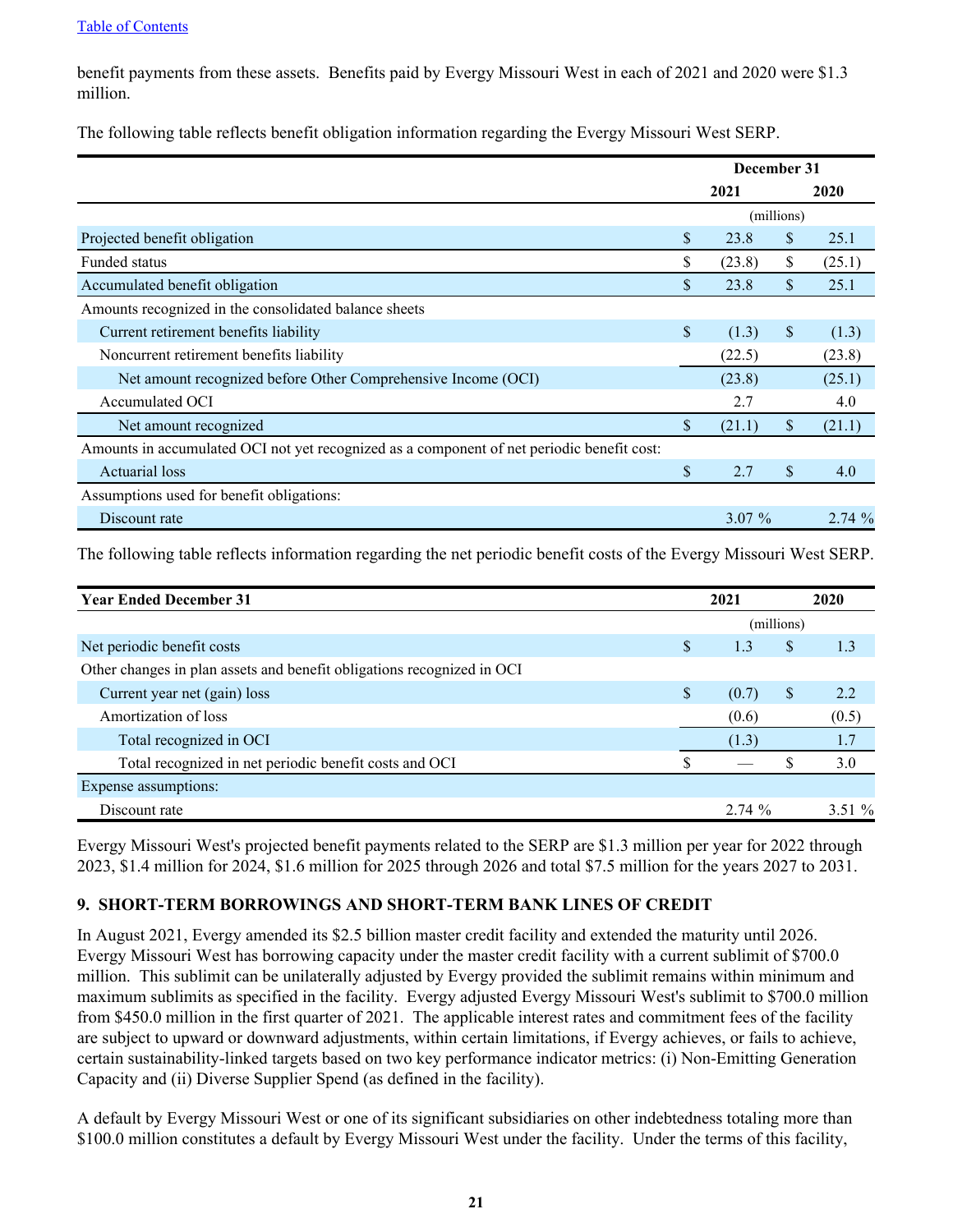<span id="page-21-0"></span>Evergy Missouri West is required to maintain a total indebtedness to total capitalization ratio, as defined in the facility, of not greater than 0.65 to 1.00 at all times. As of December 31, 2021, Evergy Missouri West was in compliance with this covenant.

At December 31, 2021, Evergy Missouri West had \$395.3 million of commercial paper outstanding at a weightedaverage interest rate of 0.40%, had not issued letters of credit and had no outstanding cash borrowings under the master credit facility. At December 31, 2020, Evergy Missouri West had \$65.0 million of commercial paper outstanding at a weighted-average interest rate of 0.36%, had issued letters of credit totaling \$2.0 million and had no outstanding cash borrowings under the master credit facility.

#### **10. LONG-TERM DEBT**

Evergy Missouri West's long-term debt is detailed in the following table.

|                                                   |                 |             | December 31 |         |
|---------------------------------------------------|-----------------|-------------|-------------|---------|
|                                                   | <b>Year Due</b> | 2021        |             | 2020    |
|                                                   |                 |             | (millions)  |         |
| First Mortgage Bonds 9.44% Series <sup>(a)</sup>  |                 | $\$$        | \$          | 1.1     |
| <b>Senior Notes</b>                               |                 |             |             |         |
| 8.27% Series <sup>(a)</sup>                       |                 |             |             | 80.9    |
| 3.49% Series $A^{(a)}$                            | 2025            |             | 36.0        | 36.0    |
| 4.06% Series $B^{(a)}$                            | 2033            |             | 60.0        | 60.0    |
| 4.74% Series $C^{(a)}$                            | 2043            | 150.0       |             | 150.0   |
| $3.74\%$ Series <sup>(a)</sup>                    | 2022            | 100.0       |             | 100.0   |
| 2.86% Series $A^{(a)}$                            | 2031            | 350.0       |             |         |
| 3.01% Series $B^{(a)}$                            | 2033            |             | 75.0        |         |
| 3.21% Series $C^{(a)}$                            | 2036            |             | 75.0        |         |
| <b>Medium Term Notes</b>                          |                 |             |             |         |
| 7.33% Series $(a)$                                | 2023            |             | 3.0         | 3.0     |
| 7.17% Series $(a)$                                | 2023            |             | 7.0         | 7.0     |
| Affiliated Notes Payable to Evergy                |                 |             |             |         |
| 4.97% Series                                      |                 |             |             | 347.4   |
| 5.15% Series                                      | 2022            | 287.5       |             | 287.5   |
| Current maturities                                |                 | (387.5)     |             | (429.4) |
| Unamortized debt discount and debt issuance costs |                 |             | (3.5)       | (1.2)   |
| Total excluding current maturities                |                 | \$<br>752.5 | \$          | 642.3   |

(a) Unconditionally guaranteed by Evergy, Inc.

#### **Senior Notes**

Under the terms of the note purchase agreements for certain senior notes, Evergy Missouri West is required to maintain a consolidated indebtedness to consolidated capitalization ratio, as defined in the agreements, not greater than 0.65 to 1.00. In addition, Evergy Missouri West's priority debt, as defined in the agreements, cannot exceed 15% of consolidated tangible net worth, as defined in the agreements. At December 31, 2021, Evergy Missouri West was in compliance with these covenants.

In April 2021, Evergy Missouri West issued in a private placement \$350.0 million of 2.86% Series A Senior Notes, maturing in 2031, \$75.0 million of 3.01% Series B Senior Notes, maturing in 2033, and \$75.0 million of 3.21% Series C Senior Notes, maturing in 2036, pursuant to a note purchase agreement. In connection with the issuance, Evergy entered into an agreement to provide an unconditional guaranty of the Series A, B and C Senior Notes, and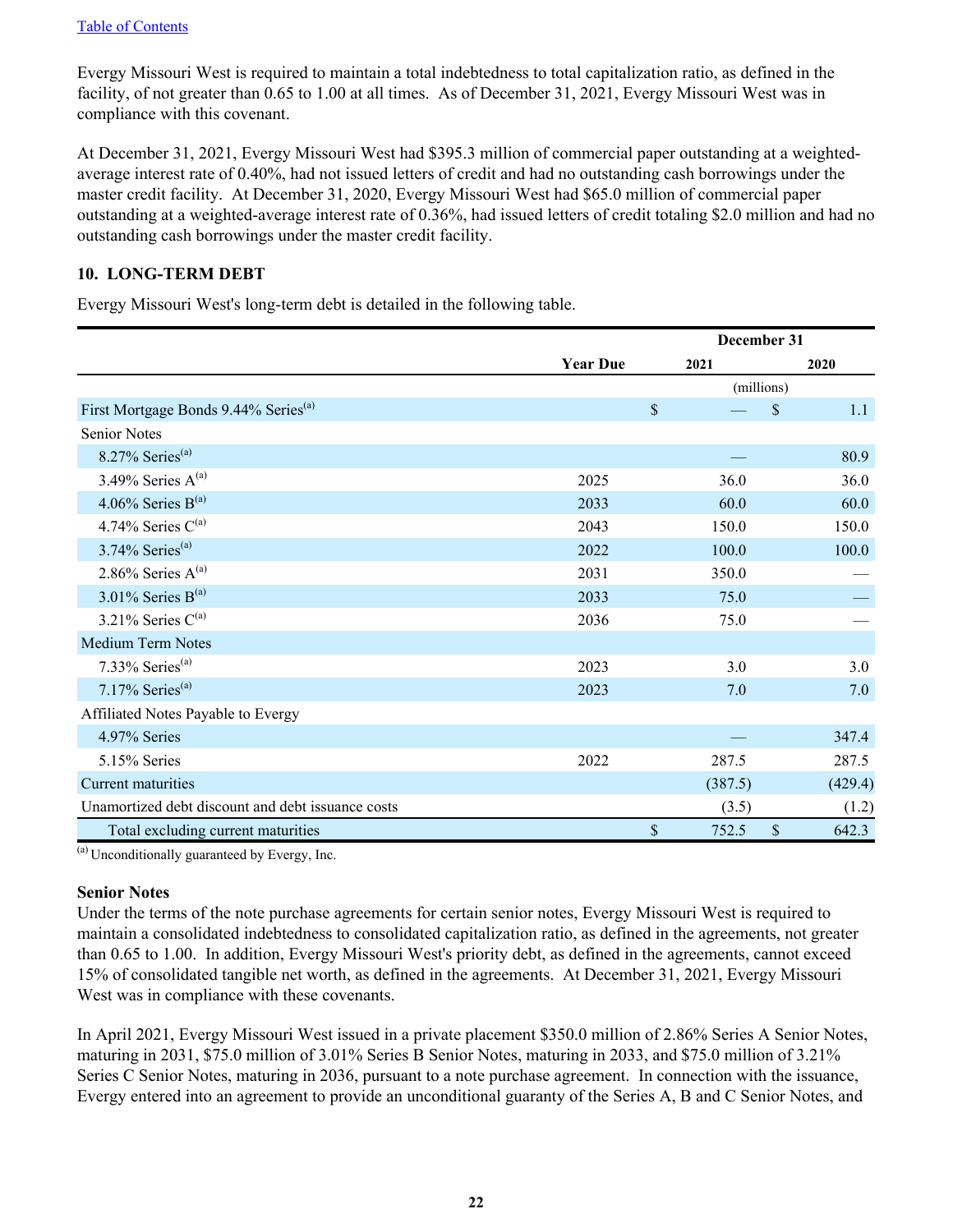<span id="page-22-0"></span>as required by certain existing note purchase agreements, also agreed to provide unconditional guaranty of the following series of outstanding Evergy Missouri West unsecured senior notes:

- \$36.0 million of 3.49% Series A, maturing in 2025;
- \$60.0 million of 4.06% Series B, maturing in 2033;
- \$150.0 million of 4.74% Series C, maturing in 2043; and
- \$100.0 million of 3.74% Series, maturing in 2022.

In April 2021, Evergy Missouri West redeemed its \$347.4 million of 4.97% Affiliated Notes Payable to Evergy, which had a maturity date of June 2021.

In November 2021, Evergy Missouri West repaid its \$80.9 million of 8.27% Senior Notes at maturity.

In March 2022, Evergy Missouri West repaid its \$100.0 million of 3.74% Senior Notes at maturity.

#### **Scheduled Maturities**

Evergy Missouri West's long-term debt maturities for the next five years are detailed in the following table.

|                         |   | 2022  |   | 2023 |     | 2024            | 2025 |    | 2026 |
|-------------------------|---|-------|---|------|-----|-----------------|------|----|------|
|                         |   |       |   |      |     | .<br>(millions) |      |    |      |
| Missouri West<br>Evergy | Ψ | 387.5 | w | 10.0 | ιIJ |                 | 36.C | J. |      |

#### **11. FAIR VALUE MEASUREMENTS**

GAAP establishes a hierarchical framework for disclosing the transparency of the inputs utilized in measuring assets and liabilities at fair value. Management's assessment of the significance of a particular input to the fair value measurement requires judgment and may affect the classification of assets and liabilities within the fair value hierarchy levels. In addition, Evergy Missouri West measures certain investments that do not have a readily determinable fair value at net asset value (NAV), which are not included in the fair value hierarchy. Further explanation of these levels and NAV is summarized below.

Level 1 - Quoted prices are available in active markets for identical assets or liabilities. The types of assets and liabilities included in Level 1 are highly liquid and actively traded instruments with quoted prices, such as equities listed on public exchanges.

Level 2 - Pricing inputs are not quoted prices in active markets, but are either directly or indirectly observable. The types of assets and liabilities included in Level 2 are certain marketable debt securities, financial instruments traded in less than active markets or other financial instruments priced with models using highly observable inputs.

Level 3 - Significant inputs to pricing have little or no transparency. The types of assets and liabilities included in Level 3 are those with inputs requiring significant management judgment or estimation.

NAV - Investments that do not have a readily determinable fair value are measured at NAV. These investments do not consider the observability of inputs and, therefore, they are not included within the fair value hierarchy. Evergy Missouri West includes in this category investments that do not have a readily determinable fair value.

Evergy Missouri West records cash and cash equivalents, accounts receivable and short-term borrowings on its balance sheets at cost, which approximates fair value due to the short-term nature of these instruments.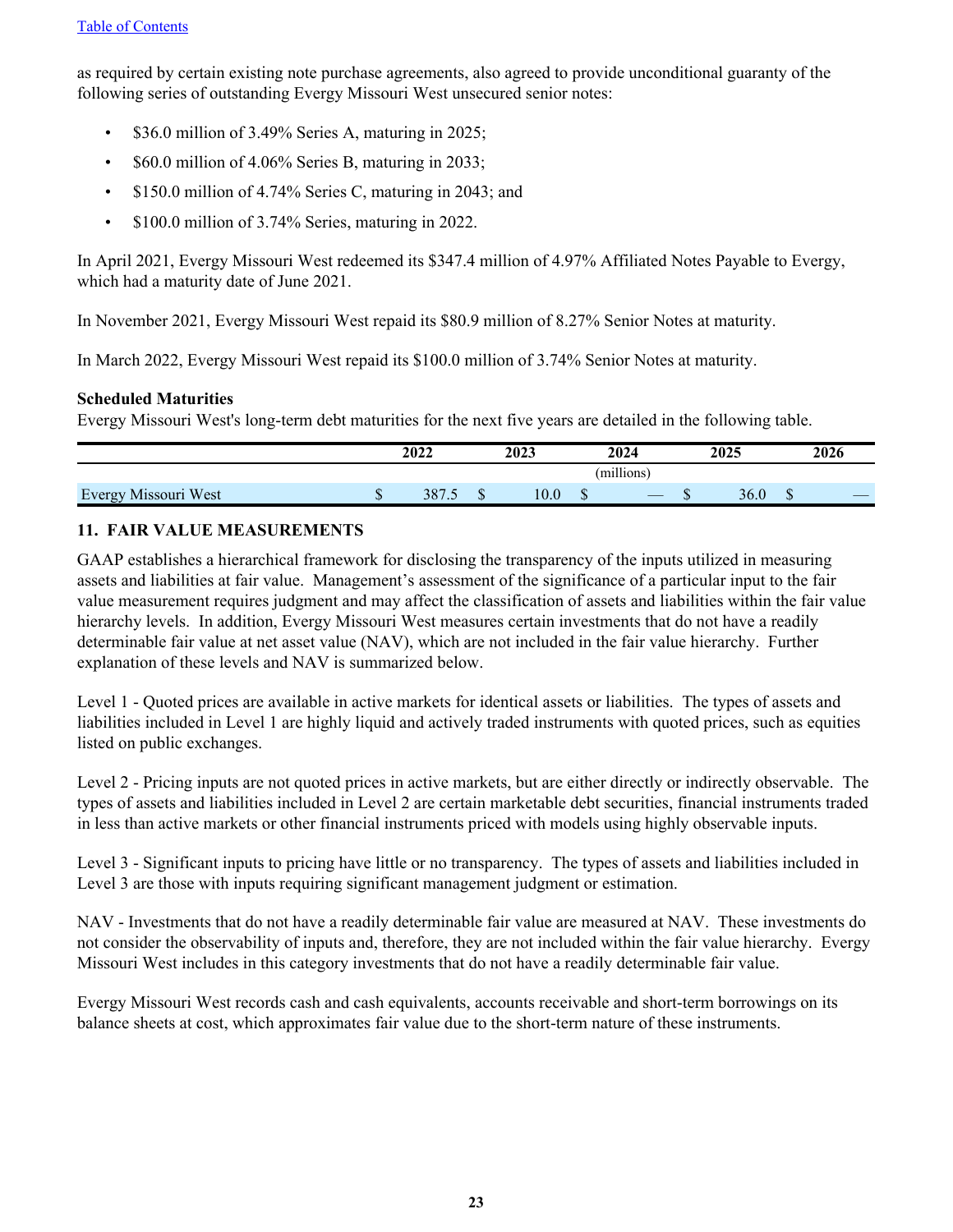#### <span id="page-23-0"></span>**Fair Value of Long-Term Debt**

Evergy Missouri West measures the fair value of long-term debt using Level 2 measurements available as of the measurement date. The book value and fair value of Evergy Missouri West's long-term debt is summarized in the following table.

|                               |   | December 31                            |   |                   |            |        |                   |         |
|-------------------------------|---|----------------------------------------|---|-------------------|------------|--------|-------------------|---------|
|                               |   | 2021                                   |   |                   |            |        | 2020              |         |
|                               |   | <b>Book Value</b><br><b>Fair Value</b> |   | <b>Book Value</b> |            |        | <b>Fair Value</b> |         |
|                               |   |                                        |   |                   | (millions) |        |                   |         |
| Long-term $debt^{(a)}$        | S | 1.140.0                                | S | 1.195.4           | \$         | .071.7 | S                 | 1,156.6 |
| $\mathcal{L}$ . $\mathcal{L}$ |   |                                        |   |                   |            |        |                   |         |

(a)Includes current maturities.

#### **Supplemental Executive Retirement Plan**

At December 31, 2021 and 2020, Evergy Missouri West's SERP rabbi trusts included \$12.5 million of core bond funds and \$13.1 million of fixed income funds, respectively. The core bond funds are Level 1 investments and the fixed income funds are valued at NAV per share (or its equivalent) and are not categorized in the fair value hierarchy.

#### **12. COMMITMENTS AND CONTINGENCIES**

#### **Environmental Matters**

Set forth below are descriptions of contingencies related to environmental matters that may impact Evergy Missouri West's operations or its financial results. Management's assessment of these contingencies, which are based on federal and state statutes and regulations, and regulatory agency and judicial interpretations and actions, has evolved over time. These laws, regulations, interpretations and actions can also change, restrict or otherwise impact Evergy Missouri West's operations or financial results. The failure to comply with these laws, regulations, interpretations and actions could result in the assessment of administrative, civil and criminal penalties and the imposition of remedial requirements. Evergy Missouri West believes that all its operations are in substantial compliance with current federal, state and local environmental standards.

There are a variety of final and proposed laws and regulations that could have a material adverse effect on Evergy Missouri West's operations and consolidated financial results. Due in part to the complex nature of environmental laws and regulations, Evergy Missouri West is unable to assess the impact of potential changes that may develop with respect to the environmental contingencies described below.

#### *Clean Air Act - Startup, Shutdown and Malfunction (SSM) Regulation*

In 2015, the Environmental Protection Agency (EPA) issued a final rule addressing how state implementation plans (SIPs) can treat excess emissions during SSM events. This rule was referred to as the 2015 SIP Call Rule. The rule required 36 states to submit SIP revisions by November 2016 to remove certain exemptions and other discretionary enforcement provisions that apply to excess emissions during SSM events. Legal challenges ensued and the case was eventually placed in abeyance. In December 2021, the U.S. Court of Appeals for the D.C. Circuit (D.C. Circuit) restarted the 2015 SIP Call Rule litigation. The outcome of this case could result in required SIP revisions in Oklahoma, Kansas and Missouri which could have a material impact on Evergy Missouri West.

#### *Ozone Interstate Transport State Implementation Plans*

In 2015, the EPA lowered the Ozone National Ambient Air Quality Standards (NAAQS) from 75 ppb to 70 ppb. Impacted states were required to submit Interstate Transport State Implementation Plans (ITSIPs) in 2018 to comply with the good neighbor provisions of the Clean Air Act. The EPA did not act on these ITSIP submissions and was challenged in a court filing in May 2021 to address them. In January 2022, the U.S. District Court for the Northern District of California entered a final consent decree between the EPA and various environmental groups requiring the EPA to approve or disapprove, in whole or in part, by February 28, 2022, the ITSIPs for the 2015 Ozone NAAQS, for twenty-one states including Kansas, Missouri and Oklahoma. For any ITSIP fully or partially disapproved by the EPA along with a corresponding federal implementation plan (FIP) proposed by February 28,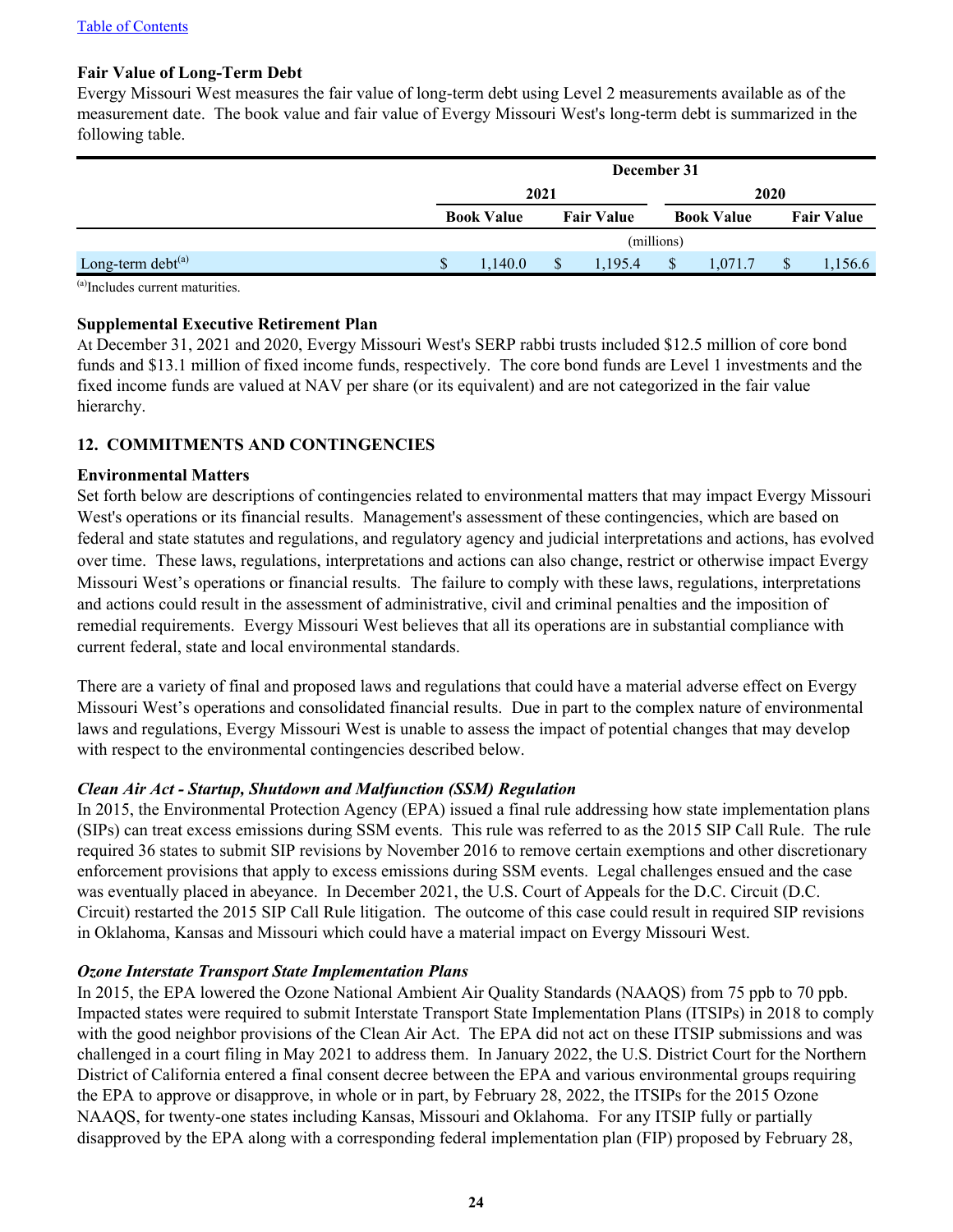2022, the consent decree requires the EPA to sign a final action on the ITSIP for the affected state by December 15, 2022. On January 25, 2022, the EPA transmitted a proposed FIP to the Office of Management and Budget for review. On February 8, 2022, the EPA published a proposed approval of the Kansas ITSIP in the Federal Register. On February 22, 2022, the EPA published proposed disapprovals of ITSIPs for nineteen states including Missouri and Oklahoma. The EPA is also in the process of reconsidering the 2020 Ozone NAAQS and the 2020 PM2.5 NAAQS. Due to uncertainty regarding the disposition of these 2015 Ozone NAAQS ITSIPs for Kansas, Missouri and Oklahoma, along with potential lowering of the 2020 NAAQS, Evergy Missouri West cannot determine the impacts on its operations or consolidated financial results, but the cost to comply with a FIP or a lower future NAAQS could be material.

#### *Regional Haze Rule*

In 1999, the EPA finalized the Regional Haze Rule which aims to restore national parks and wilderness areas to pristine conditions. The rule requires states in coordination with the EPA, the National Park Service, the U.S. Fish and Wildlife Service, the U.S. Forest Service, and other interested parties to develop and implement air quality protection plans to reduce the pollution that causes visibility impairment. There are 156 "Class I" areas across the U.S. that must be restored to pristine conditions by the year 2064. There are no Class I areas in Kansas, whereas Missouri has two: the Hercules-Glades Wilderness Area and the Mingo Wilderness Area. States must submit revisions to their Regional Haze Rule SIPs every ten years and the first round was due in 2007. For the second tenyear implementation period, the EPA issued a final rule revision in 2017 that allowed states to submit their SIP revisions by July 31, 2021. Evergy Missouri West's has been in contact with the Kansas Department of Health and Environment (KDHE) and the Missouri Department of Natural Resources (MDNR) as they worked to draft their SIP revisions. The Missouri SIP revision is still being drafted. MDNR has indicated they intend to submit the Missouri SIP revision in early 2022 and that it will not require any additional reductions from Evergy Missouri West's generating units in the state. The Kansas SIP revision was placed on public notice in June 2021 and requested no additional emission reductions by electric utilities based on the significant reductions that were achieved during the first implementation period. The EPA provided comments on the Kansas SIP revision in June 2021 that each state is statutorily required to conduct a "four-factor analysis" on at least two sources within the state to help determine if further emission reductions are necessary. The EPA also stated it would be difficult to approve the Kansas SIP revision if at least two four-factor analyses are not conducted on Kansas emission sources. KDHE submitted the Kansas SIP revision in July 2021. If a generating unit of Evergy Missouri West is selected for analysis, the possibility exists that the state or EPA, through a FIP, could determine that additional operational or physical modifications are required on the generating unit to further reduce emissions. The overall cost of those modifications could be material to Evergy Missouri West.

#### *Greenhouse Gases*

Burning coal and other fossil fuels releases carbon dioxide  $(CO<sub>2</sub>)$  and other gases referred to as greenhouse gases (GHG). Various regulations under the federal Clean Air Act Amendments of 1990 (CAA) limit  $CO<sub>2</sub>$  and other GHG emissions, and in addition, other measures are being imposed or offered by individual states, municipalities and regional agreements with the goal of reducing GHG emissions.

In July 2019, the EPA published the final Affordable Clean Energy (ACE) rule in the Federal Register. This rule contained emission guidelines for GHG emissions from existing electric utility generating units (EGUs) and revisions to emission guideline implementing regulations. The rule defined the "best system of emission reduction" (BSER) for GHG emissions from existing coal-fired EGUs as on-site, heat-rate efficiency improvements. In conjunction with the finalization of the ACE rule, the EPA repealed its previously adopted Clean Power Plan (CPP). In January 2021, the D.C. Circuit vacated and remanded the ACE rule back to the EPA. In October 2021, the Supreme Court granted petitions for certiorari to review the D.C. Circuit decision to vacate and remand the ACE rule. A ruling from the Supreme Court is expected in mid-2022.

Due to uncertainty regarding the future of the ACE rule or other potential GHG regulations, Evergy Missouri West cannot determine the impacts on its operations or consolidated financial results, but the cost to comply with the ACE rule or other potential GHG rules could be material.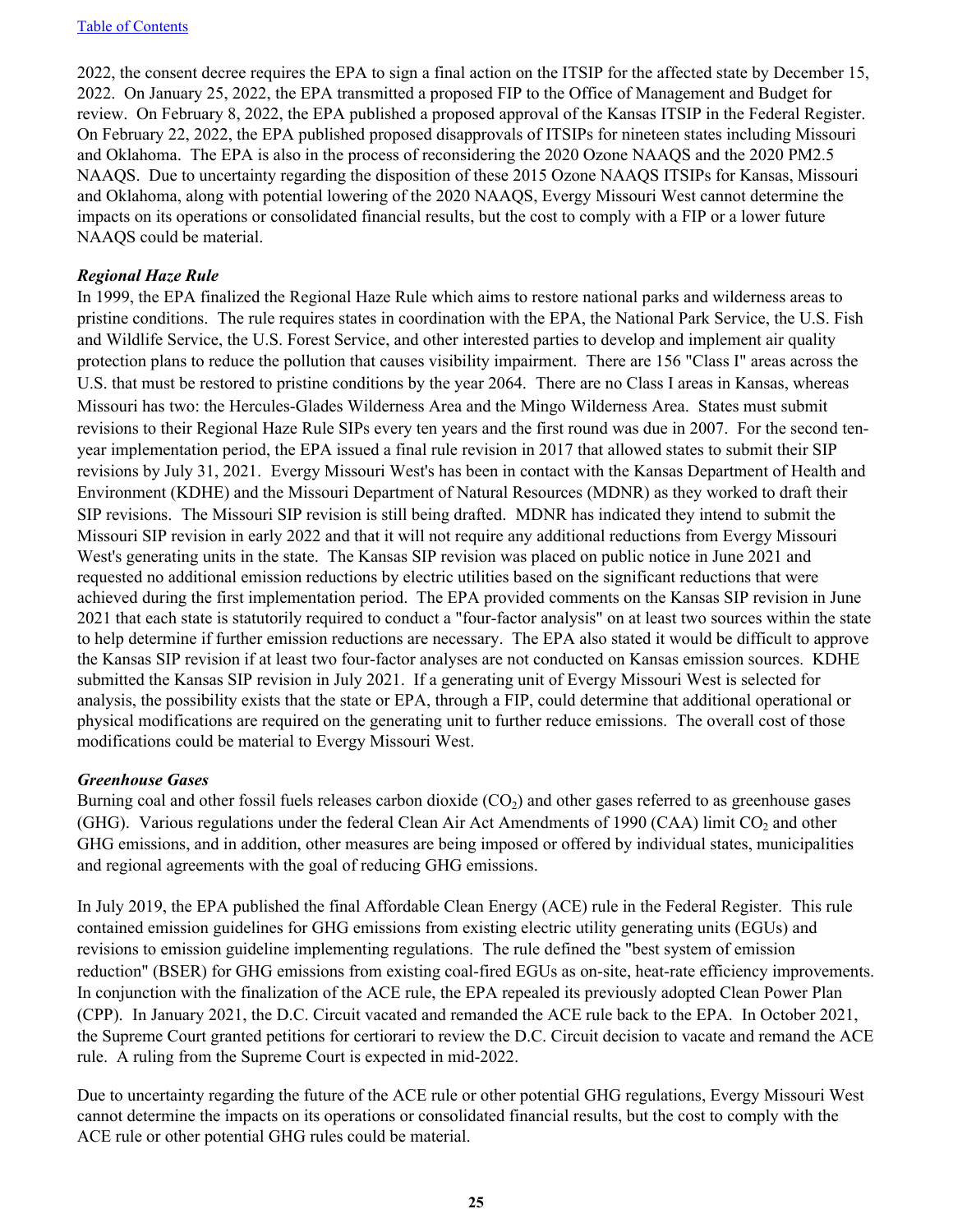#### *Water*

Evergy Missouri West discharges some of the water used in generation and other operations containing substances deemed to be pollutants. A November 2015 EPA rule applicable to steam-electric power generating plants establishes effluent limitations guidelines (ELG) and standards for wastewater discharges, including limits on the amount of toxic metals and other pollutants that can be discharged. Implementation timelines for this 2015 rule vary from 2018 to 2023. In April 2019, the U.S. Court of Appeals for the 5th Circuit (5th Circuit) issued a ruling that vacated and remanded portions of the original ELG rule. Due to this ruling, the EPA announced a plan in July 2021 to release a proposed rulemaking in September 2022 to address the vacated limitations for legacy wastewater and landfill leachate. Future ELG modifications for the best available technology economically achievable for the discharge of legacy wastewater and landfill leachate are likely and could be material to Evergy Missouri West.

In October 2020, the EPA published the final ELG reconsideration rule. This rule adjusts numeric limits for flue gas desulfurization (FGD) wastewater and adds a 10% volumetric purge limit for bottom ash transport water. The timeline for final FGD wastewater compliance is as soon as possible on or after one year following publication of the final rule in the Federal Register but no later than December 31, 2025. In August 2021, the EPA published notice in the Federal Register that it is initiating a supplemental rulemaking to revise the ELG regulations after completing review of the reconsideration rule as a result of an executive order from President Biden. As part of the rulemaking process, the EPA will determine if more stringent limitations and standards are appropriate. The 2020 ELG reconsideration rule will remain in effect while the EPA undertakes this new rulemaking.

Evergy Missouri West has reviewed the 2020 ELG reconsideration regulation, and the costs to comply with these changes are not expected to be material. However, Evergy Missouri West cannot predict what revisions the EPA may make under its supplemental rulemaking to revise the ELG regulations and compliance costs associated with any revisions could be material.

After reviewing the Navigable Waters Protection Rule as directed by President Biden's administration, the EPA and Department of the Army determined a need to revise the definition to prevent environmental degradation. In December 2021, the EPA and the Department of the Army published a proposed rule that repeals the Navigable Waters Protection Rule and revises the definition of "Waters of the United States." This proposed rule restores definitions of Waters of the United States that were in place prior to 2015. Evergy Missouri West is reviewing the proposed rule and the impact on its operations or consolidated financial results could be material. A second rulemaking is expected in the future which will replace the Navigable Waters Protection Rule. The costs to comply with any future rulemaking that replaces the Navigable Waters Protection Rule could be material to Evergy Missouri West.

#### *Regulation of Coal Combustion Residuals*

In the course of operating its coal generation plants, Evergy Missouri West produces CCRs, including fly ash, gypsum and bottom ash. The EPA published a rule to regulate CCRs in April 2015 that requires additional CCR handling, processing and storage equipment and closure of certain ash disposal units.

Evergy Missouri West has recorded AROs for current estimates for the closure of ash disposal ponds and landfills, but the revision of these AROs may be required in the future due to changes in existing CCR regulations, the results of groundwater monitoring of CCR units or changes in interpretation of existing CCR regulations or changes in the timing or cost to close ash disposal ponds and landfills. If revisions to these AROs are necessary, the impact on Evergy Missouri West operations or consolidated financial results could be material.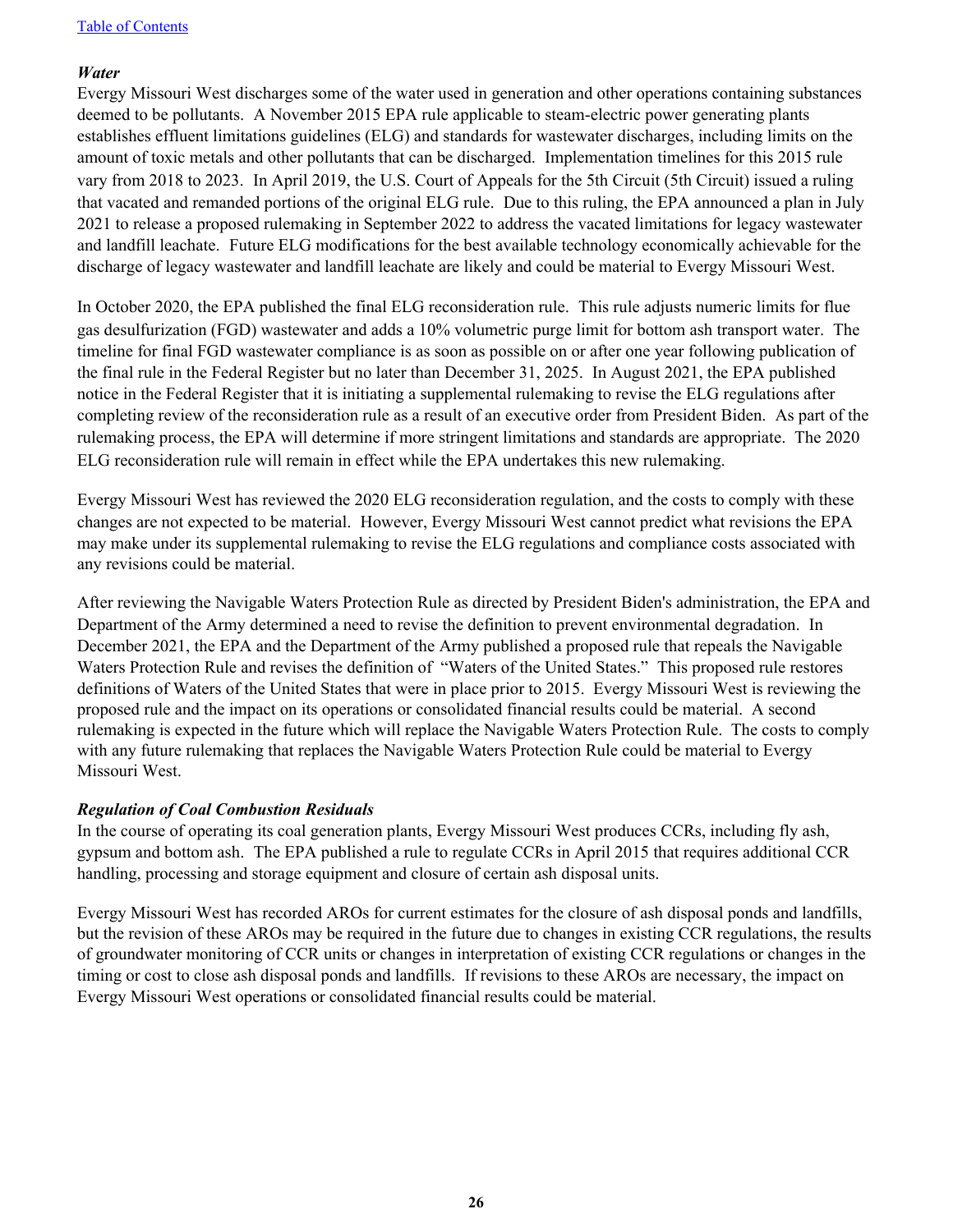#### <span id="page-26-0"></span>**Contractual Commitments -** *Fuel and Power*

Evergy Missouri West's contractual commitments for fuel and power at December 31, 2021, are detailed in the following table.

|                                  |              | 2022 |    | 2023 |               | 2024 |    | 2025       |               | 2026 | <b>After 2026</b> | <b>Total</b> |
|----------------------------------|--------------|------|----|------|---------------|------|----|------------|---------------|------|-------------------|--------------|
| Purchase commitments             |              |      |    |      |               |      |    | (millions) |               |      |                   |              |
| Fuel                             |              | 25.4 |    | 7.2  | -S            | 3.6  | S. | 2.6        | <sup>\$</sup> | 2.7  |                   | 41.5         |
| Power                            |              | 39.1 |    | 38.2 |               | 32.4 |    | 28.3       |               | 28.3 | 123.7             | 290.0        |
| Total fuel and power commitments | $\mathbb{S}$ | 64.5 | -S | 45.4 | $\mathcal{S}$ | 36.0 | S  | 30.9       |               | 31.0 |                   | 331.5        |

Fuel commitments consist of commitments for coal and coal transportation. Power commitments consist of certain commitments for renewable energy under power purchase agreements, capacity purchases and firm transmission service.

#### **13. RELATED PARTY TRANSACTIONS AND RELATIONSHIPS**

In the normal course of business, Evergy Missouri West, Evergy Kansas Central and Evergy Metro engage in related party transactions with one another. A summary of these transactions and the amounts associated with them is provided below.

#### **Jointly-Owned Plants and Shared Services**

Evergy Missouri West has no employees of its own. Employees of Evergy Kansas Central and Evergy Metro manage Evergy Missouri West's business and operate its facilities at cost, including Evergy Missouri West's 8% ownership interest in Evergy Kansas Central's Jeffrey Energy Center (JEC) and an 18% ownership interest in Evergy Metro's Iatan Nos. 1 and 2. Employees of Evergy Kansas Central and Evergy Metro provide Evergy Missouri West with shared service support, including costs related to human resources, information technology, accounting and legal services.

The operating expenses and capital costs billed for jointly-owned plants and shared services are detailed in the following table.

|                                                        | 2021  |            | 2020  |
|--------------------------------------------------------|-------|------------|-------|
|                                                        |       | (millions) |       |
| Evergy Kansas Central billings to Evergy Missouri West | 32.5  |            | 37.6  |
| Evergy Metro billings to Evergy Missouri West          | 142.1 |            | 168.7 |

#### **Affiliated Financing**

Evergy Missouri West is authorized to participate in the Evergy, Inc. money pool, which is an internal financing arrangement in which funds may be lent on a short-term basis between Evergy Missouri West, Evergy Metro, Evergy Kansas Central and Evergy, Inc. Evergy, Inc. can lend but not borrow under the money pool. As of December 31, 2021 and 2020, Evergy Missouri West had no outstanding receivables and \$155.0 million and \$100.0 million of outstanding payables to Evergy Metro, respectively, under the money pool.

See Note 10 for information regarding Evergy Missouri West's affiliated notes payable to Evergy. In each of 2021 and 2020, Evergy Missouri West recognized interest expense on these affiliated notes payable of \$19.2 million and \$32.1 million, respectively.

Evergy Missouri West also has access to certain equity financing support from its parent company, Evergy, Inc. in the circumstance that such support would be needed.

In February 2022, Evergy, Inc. provided Evergy Missouri West with an equity contribution of \$200.0 million.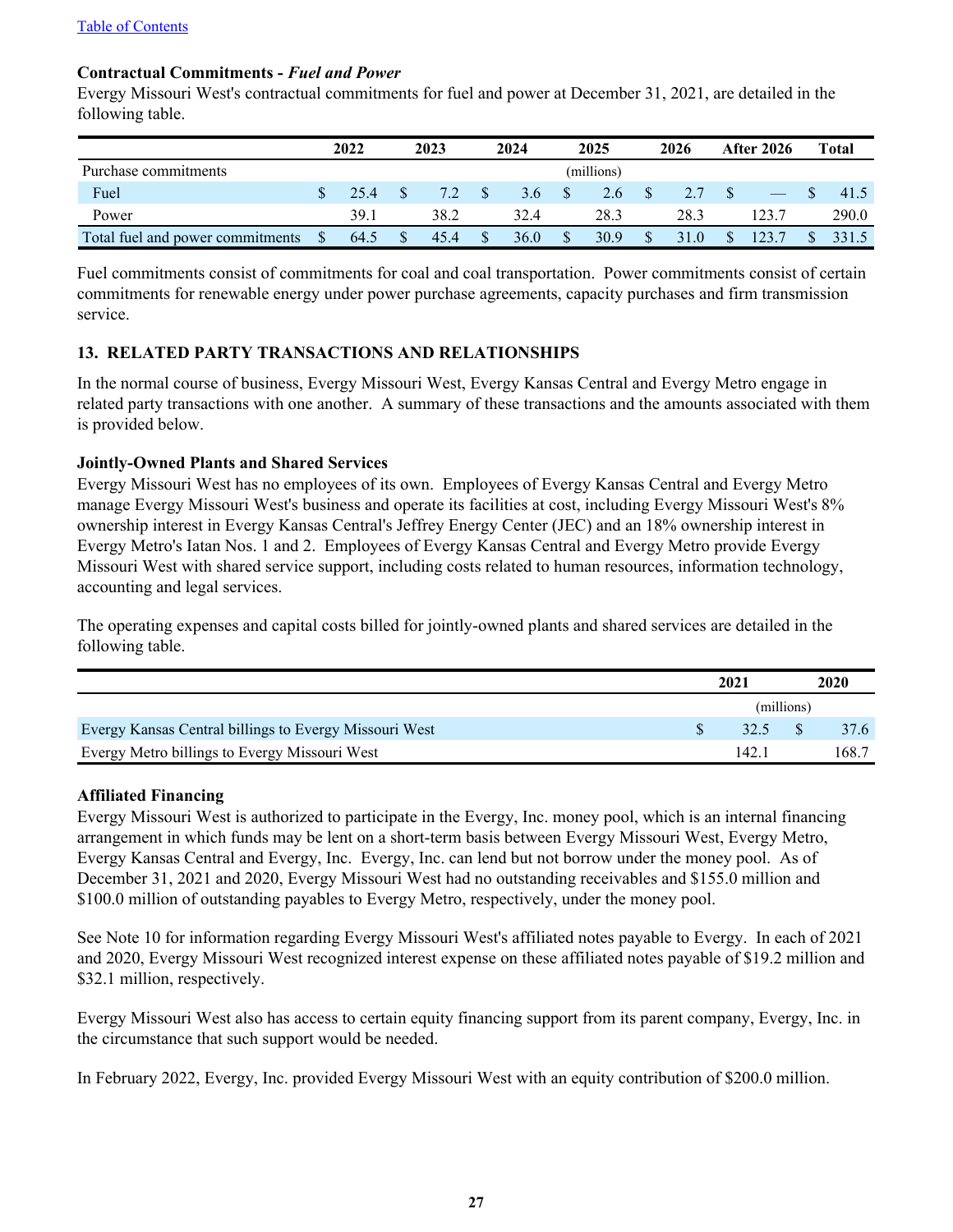#### <span id="page-27-0"></span>**Related Party Net Receivables and Payables**

The following table summarizes Evergy Missouri West's related party net payables.

|                                      |   | December 31 |            |       |  |
|--------------------------------------|---|-------------|------------|-------|--|
|                                      |   | 2021        |            | 2020  |  |
|                                      |   |             | (millions) |       |  |
| Net payable to Evergy                | S | 39.5        |            | 39.8  |  |
| Net payable to Evergy Kansas Central |   | 10.4        |            | 6.6   |  |
| Net payable to Evergy Metro          |   | 254.5       |            | 188.1 |  |

#### **Tax Allocation Agreement**

Evergy files a consolidated federal income tax return as well as unitary and combined income tax returns in several state jurisdictions with Kansas and Missouri being the most significant. Income taxes for consolidated or combined subsidiaries are allocated to the subsidiaries based on separate company computations of income or loss. As of December 31, 2021 and 2020, Evergy Missouri West had income taxes receivable from Evergy of \$3.9 million and \$26.8 million, respectively.

#### **14. SHAREHOLDER'S EQUITY**

Evergy Missouri West has certain restrictions on its ability to pay dividends to Evergy stemming from statutory requirements, corporate organizational documents, covenants and other conditions that could affect dividend levels or the ability to pay dividends. Under the Federal Power Act, Evergy Missouri West generally can pay dividends only out of retained earnings.

Certain conditions in the MPSC order authorizing the merger transaction also require Evergy Missouri West to maintain a credit rating of at least investment grade. If Evergy Missouri West's credit rating is downgraded below the investment grade level as a result of its affiliation with Evergy or any of Evergy's affiliates, Evergy Missouri West shall not pay a dividend to Evergy without MPSC approval or until Evergy Missouri West's investment grade credit rating has been restored.

The master credit facility of Evergy, under which Evergy Missouri West has borrowing capacity, and the note purchase agreements for certain Evergy Missouri West senior notes contain covenants requiring Evergy Missouri West to maintain a consolidated indebtedness to consolidated total capitalization ratio of not more than 0.65 to 1.00 at all times.

As of December 31, 2021, all of Evergy Missouri West's retained earnings and net income were free of restrictions.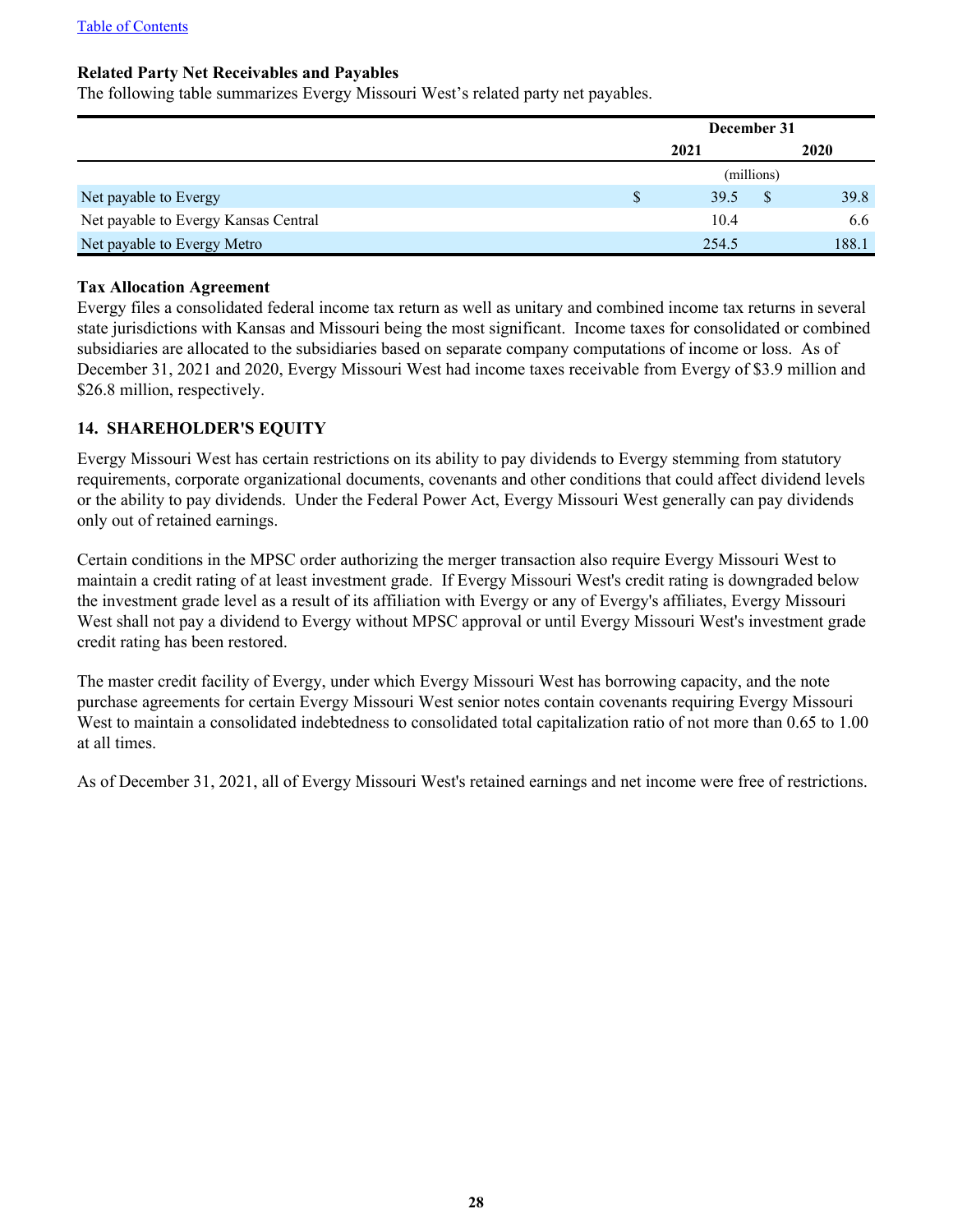# <span id="page-28-0"></span>**15. TAXES**

Components of income tax expense are detailed in the following table.

|                                    | 2021         |    | 2020   |
|------------------------------------|--------------|----|--------|
| Current income taxes               | (millions)   |    |        |
| Federal                            | \$<br>(63.7) | S  | (14.2) |
| <b>State</b>                       | (3.0)        |    | 3.6    |
| Total                              | (66.7)       |    | (10.6) |
| Deferred income taxes              |              |    |        |
| Federal                            | 70.9         |    | 47.9   |
| <b>State</b>                       | 10.0         |    | (81.2) |
| Total                              | 80.9         |    | (33.3) |
| Investment tax credit amortization |              |    | (0.1)  |
| Income tax expense (benefit)       | \$<br>14.2   | \$ | (44.0) |

#### **Effective Income Tax Rates**

Effective income tax rates reflected in the financial statements and the reasons for the differences from the statutory federal rates are detailed in the following table.

|                                                         | 2021     | 2020       |
|---------------------------------------------------------|----------|------------|
| Federal statutory income tax rate                       | 21.0%    | 21.0%      |
| Effect of:                                              |          |            |
| State income taxes                                      | 5.5      | 4.3        |
| Flow through depreciation for plant-related differences | (9.2)    | (6.7)      |
| Federal tax credits                                     | (0.1)    | (0.1)      |
| AFUDC equity                                            | (0.4)    |            |
| Amortization of federal investment tax credits          |          | (0.1)      |
| State tax rate change                                   |          | (57.0)     |
| Valuation allowance                                     |          | (1.4)      |
| Other                                                   | (2.8)    | 1.2        |
| Effective income tax rate                               | 14.0 $%$ | $(38.8)\%$ |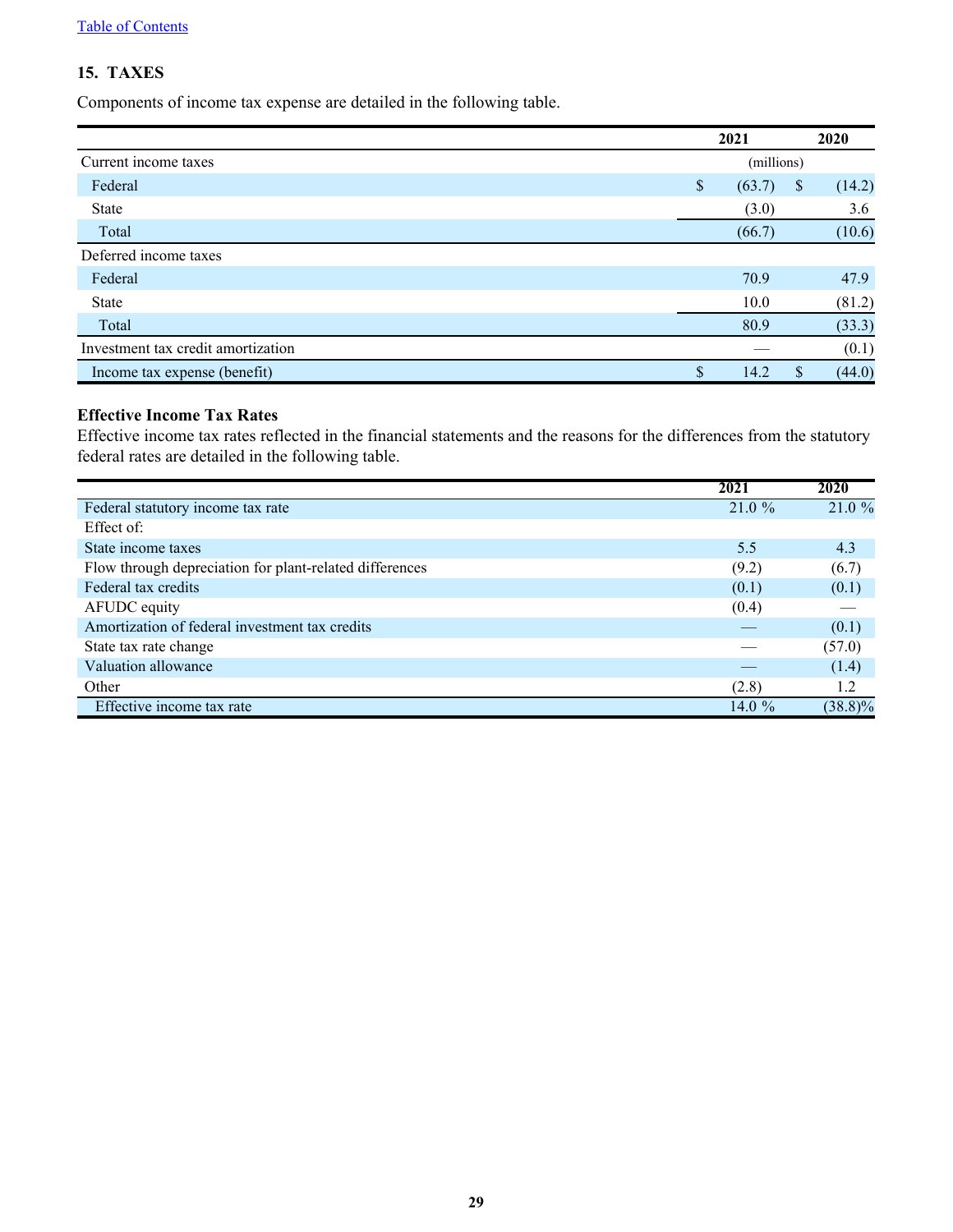#### **Deferred Income Taxes**

The tax effects of major temporary differences resulting in deferred income tax assets (liabilities) in the consolidated balance sheets is in the following table.

|                                                      |              | December 31 |               |         |  |  |
|------------------------------------------------------|--------------|-------------|---------------|---------|--|--|
|                                                      |              | 2021        |               | 2020    |  |  |
| Deferred tax assets:                                 |              | (millions)  |               |         |  |  |
| Tax credit carryforward                              | $\mathbb{S}$ | 6.0         | $\mathbf{\$}$ | 6.1     |  |  |
| Income taxes refundable to customers, net            |              | 44.2        |               | 47.9    |  |  |
| Deferred employee benefit costs                      |              |             |               | 4.0     |  |  |
| Net operating loss carryforward                      |              | 38.9        |               | 48.9    |  |  |
| <b>Accrued liabilities</b>                           |              |             |               | 4.4     |  |  |
| Regulatory liabilities                               |              | 23.6        |               | 18.1    |  |  |
| Other                                                |              | 22.9        |               | 9.7     |  |  |
| Total deferred tax assets before valuation allowance |              | 135.6       |               | 139.1   |  |  |
| Valuation allowance                                  |              | (10.5)      |               | (11.9)  |  |  |
| Total deferred tax assets, net                       |              | 125.1       |               | 127.2   |  |  |
| Deferred tax liabilities:                            |              |             |               |         |  |  |
| Plant-related                                        |              | (402.9)     |               | (388.6) |  |  |
| Deferred employee benefit costs                      |              | (14.9)      |               | (19.5)  |  |  |
| Regulatory assets                                    |              | (16.3)      |               | (15.8)  |  |  |
| Fuel recovery mechanism adjustments                  |              | (81.9)      |               | (1.1)   |  |  |
| Other                                                |              | (7.4)       |               | (7.9)   |  |  |
| Total deferred tax liabilities                       |              | (523.4)     |               | (432.9) |  |  |
| Net deferred income tax liabilities                  | \$           | (398.3)     | \$            | (305.7) |  |  |

#### **Tax Credit Carryforwards**

At December 31, 2021 and 2020, Evergy Missouri West had \$6.0 million and \$6.1 million, respectively, of federal general business income tax credit carryforwards. The carryforwards relate primarily to solar, research and development, and alternative refueling property tax credits and expire in the years 2022 to 2041. Due to federal limitations on the utilization of income tax attributes acquired in the Evergy Missouri West acquisition by Great Plains Energy, management expects a portion of these credits to expire unutilized and has provided a valuation allowance against \$0.1 million of the federal income tax benefit.

#### **Net Operating Loss Carryforwards**

At December 31, 2021 and 2020, Evergy Missouri West had \$34.5 million and \$42.8 million, respectively, of tax benefits related to federal net operating loss (NOL) carryforwards. The federal NOL carryforwards expire in years 2023 to 2034. Due to federal limitations on the utilization of income tax attributes acquired in the Evergy Missouri West acquisition by Great Plains Energy, management does not expect to utilize \$7.1 million of tax benefits related to federal NOLs. Therefore, a valuation allowance has been provided against \$7.1 million of the federal income tax benefits.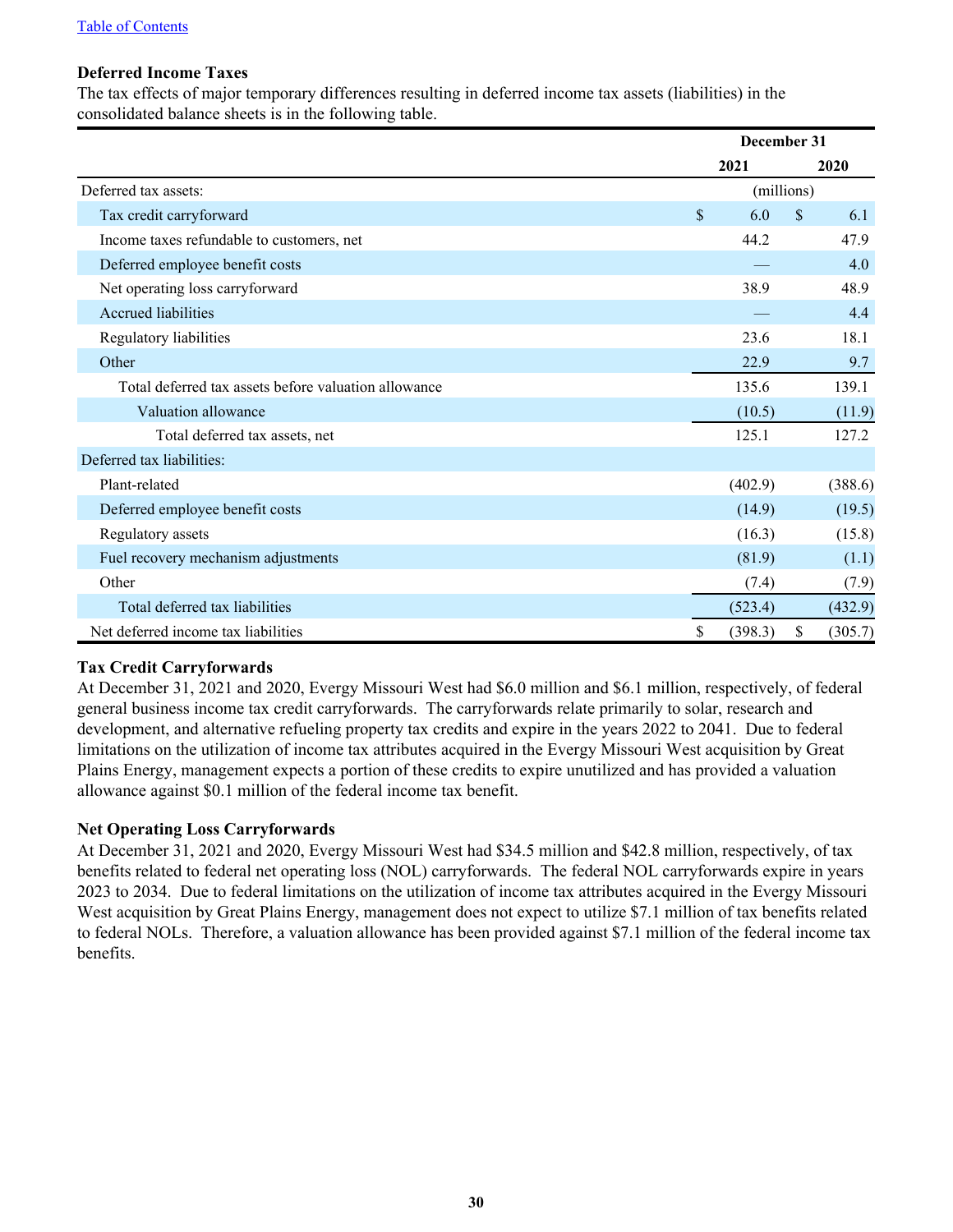The year of origin of Evergy Missouri West's related tax benefit amounts for federal NOL carryforwards as of December 31, 2021 are detailed in the following table.

| <b>Year of Origin</b> | <b>Amount of</b><br><b>Benefit</b> |
|-----------------------|------------------------------------|
|                       | (millions)                         |
| 2005                  | 2.4                                |
| 2006                  | 32.1                               |
|                       | 34.5<br>-JD                        |

In addition, Evergy Missouri West also had deferred tax benefits of \$4.4 million and \$6.1 million related to state NOLs as of December 31, 2021 and 2020, respectively. Management does not expect to utilize \$2.9 million of tax benefits related to NOLs in state tax jurisdictions where Evergy Missouri West does not expect to operate in the future and \$0.4 million of NOLs due to projected future taxable income in state tax jurisdictions where Evergy Missouri West has operations. Therefore, a valuation allowance has been provided against \$3.3 million of state tax benefits.

#### **Valuation Allowances**

Evergy Missouri West is required to assess the ultimate realization of deferred tax assets using a "more likely than not" assessment threshold. This assessment takes into consideration tax planning strategies within Evergy Missouri West's control and is computed using a separate return approach. This approach requires a valuation allowance for deferred tax benefits if Evergy Missouri West would not realize such benefits on a separate company return. As a result of this assessment, Evergy Missouri West has established a partial valuation allowance for tax benefits related to federal and state tax NOL carryforwards, and tax credit carryforwards.

During 2021 and 2020, \$1.4 million and \$2.9 million of tax benefit, respectively, was recorded in continuing operations primarily related to federal and state NOL carryforwards and federal alternative minimum tax credits.

#### **Uncertain Tax Positions**

Evergy and its subsidiaries, including Evergy Missouri West, file a consolidated federal income tax return as well as unitary and combined income tax returns in several state jurisdictions with Kansas and Missouri being the most significant. Evergy is considered open to U.S. federal examination for years after 2009 due to the carryforward of net operating losses and general business income tax credits. With few exceptions, Evergy is no longer subject to state and local tax examinations by tax authorities for years before 2016. As of December 31, 2021, Evergy Missouri West does not have any significant income tax issues under examination.

#### **Kansas Tax Reform**

In May 2020, the state of Kansas exempted certain public utilities, including Evergy Kansas Central and Evergy Metro, from Kansas corporate income tax beginning in 2021 and authorized the KCC to approve changes in rates related to increases or decreases in federal or state income tax rates. Evergy Missouri West is a member of Evergy's consolidated tax group and files consolidated tax returns with Evergy. Evergy allocates to Evergy Missouri West its pro rata portion of consolidated income taxes based on Evergy Missouri West's contribution to consolidated taxable income.

As a result of the exemption from Kansas corporate income tax of certain members of the Evergy consolidated tax group, Evergy Missouri West revalued its deferred income tax assets and liabilities in May 2020. Evergy Missouri West decreased its net deferred income tax liabilities by \$64.6 million offset by an income tax benefit in May 2020 primarily related to the revaluation of deferred income taxes that will not be refunded to customers in future rates.

The amount of income tax benefit related to the revaluation of deferred income taxes that will not be refunded to customers in future rates primarily pertains to deferred tax adjustments related to the difference between Evergy's consolidated tax rate and the statutory tax rates used for setting rates at Evergy Missouri West as well as deferred income tax adjustments related to non-regulated operations.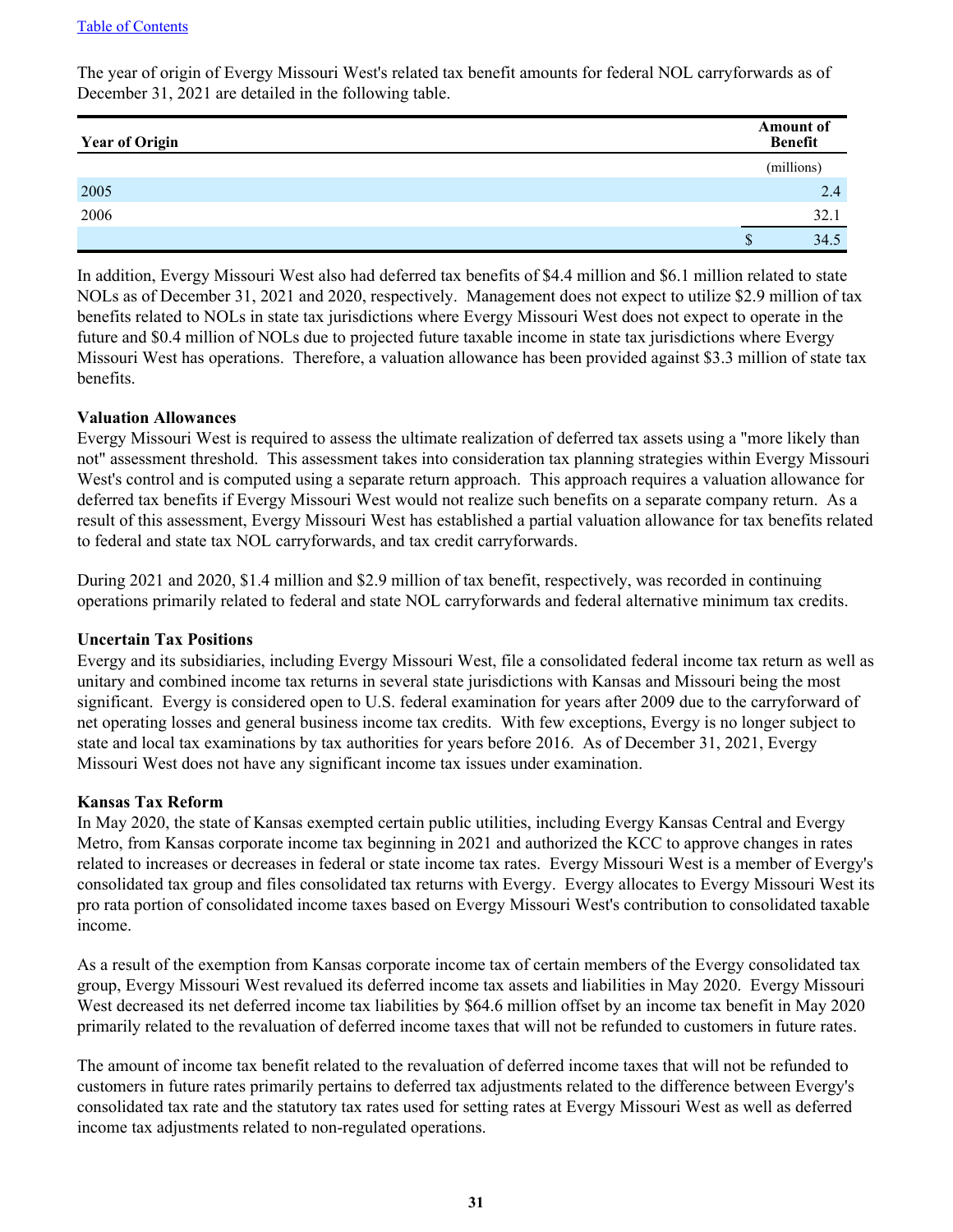#### <span id="page-31-0"></span>**16. LEASES**

Evergy Missouri West leases generating plant and other property and equipment. Under GAAP, a contract is or contains a lease if the contract conveys the right to control the use of identified property, plant or equipment for a period of time in exchange for consideration. Evergy Missouri West assesses a contract as being or containing a lease if the contract identifies property, plant and equipment, provides the lessee the right to obtain substantially all of the economic benefits from use of the property, plant and equipment and provides the lessee the right to direct the use of the property, plant and equipment.

Evergy Missouri West has entered into several agreements to purchase energy through renewable purchase power agreements that are accounted for as leases that commenced prior to the application of *Topic 842-Leases*. Due to the intermittent nature of renewable generation, these leases have significant variable lease payments not included in the initial and subsequent measurement of the lease liability. Variable lease payments are expensed as incurred. In addition, certain other contracts contain payment for activity that transfers a separate good or service such as utilities or common area maintenance. Evergy Missouri West has elected a practical expedient permitted by GAAP to not separate such components of the lease from other lease components for all leases.

Evergy Missouri West's leases have remaining terms ranging from 3 to 7 years. Leases that have original lease terms of twelve months or less are not recognized on Evergy Missouri West's balance sheets. Some leases have options to renew the lease or terminate early at the election of Evergy Missouri West. Judgment is applied at lease commencement to determine the reasonably certain lease term based on then-current assumptions about use of the leased asset, market conditions and terms in the contract. The judgment applied to determine the lease term can significantly impact the measurement of the lease liability and right-of-use asset and lease classification.

Evergy Missouri West typically discounts lease payments over the term of the lease using its incremental borrowing rate at lease commencement to measure its initial and subsequent lease liability. For leases that existed at the initial application of Topic 842, Evergy Missouri West used the incremental borrowing rates that corresponded to the remaining lease term as of January 1, 2019.

Leases may be classified as either operating leases or finance leases. The lease classification is based on assumptions of the lease term and discount rate, as discussed above, and the fair market value and economic life of the leased asset. Operating leases recognize a consistent expense each period over the lease term, while finance leases will result in the separate presentation of interest expense on the lease liability and amortization of the rightof-use asset.

Evergy Missouri West's lease expense is detailed in the following table.

|                                                              |   | 2021       |    | 2020        |
|--------------------------------------------------------------|---|------------|----|-------------|
| Finance lease costs                                          |   | (millions) |    |             |
| Amortization of right-of-use assets                          | S | 0.1        | -S | 0.1         |
| Interest on lease liabilities                                |   | 0.1        |    | $0^{\circ}$ |
| Operating lease costs                                        |   | 0.4        |    | 0.4         |
| Short-term lease costs                                       |   | 1.1        |    | 0.1         |
| Variable lease costs for renewable purchase power agreements |   | 33.5       |    | 48.9        |
| Total lease costs                                            |   | 352        |    | 49.6        |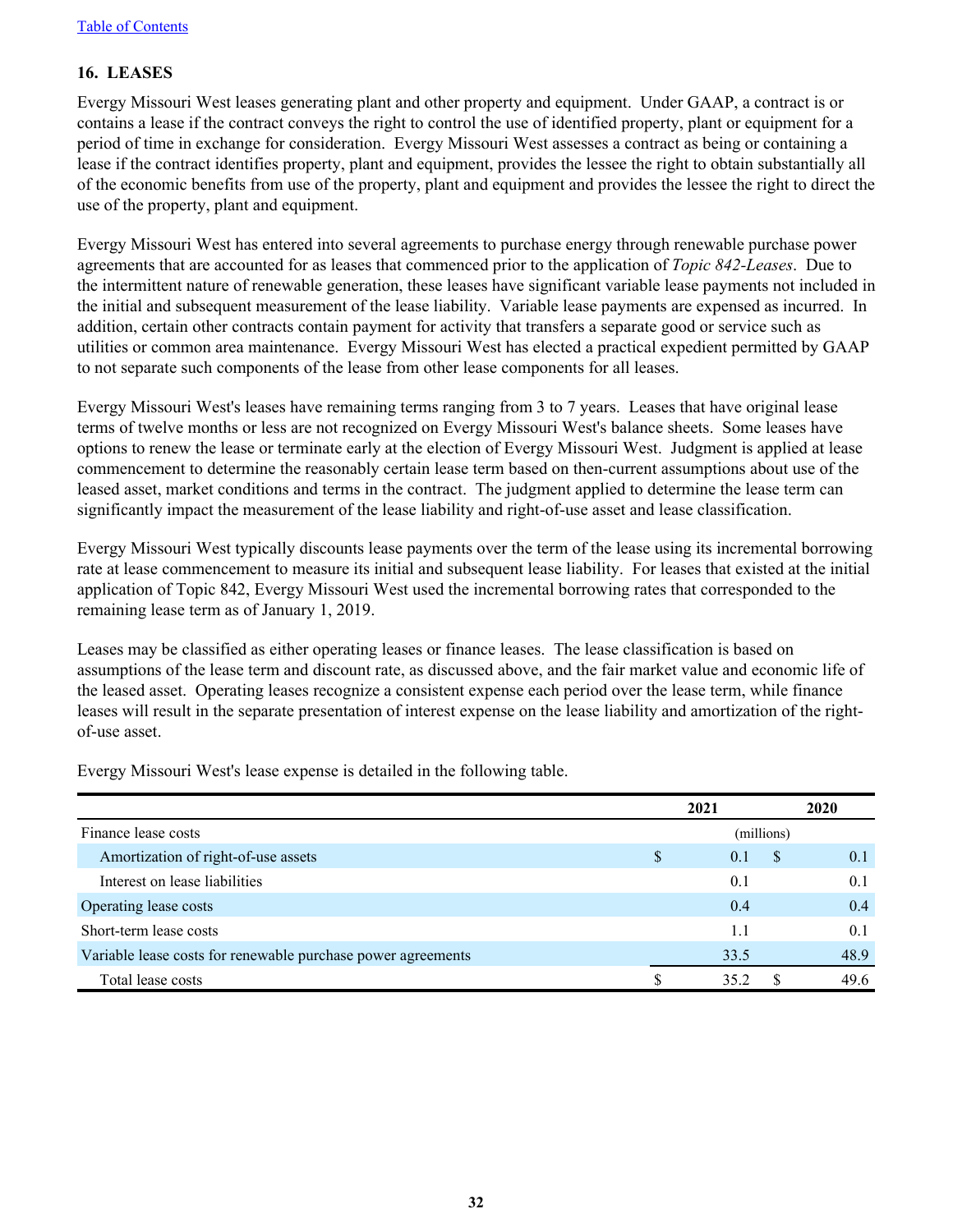### **Finance Leases**

Right-of-use assets for finance leases are included in property, plant and equipment on Evergy Missouri West's balance sheets. Lease liabilities for finance leases are included in other current and other long-term liabilities. Payments and other supplemental information for finance leases as of December 31, 2021, are detailed in the following table.

|                                                                                                                               |              | (millions) |
|-------------------------------------------------------------------------------------------------------------------------------|--------------|------------|
| 2022                                                                                                                          | $\mathbb{S}$ | 0.2        |
| 2023                                                                                                                          |              | 0.2        |
| 2024                                                                                                                          |              | 0.2        |
| 2025                                                                                                                          |              | 0.2        |
| 2026                                                                                                                          |              | 0.2        |
| After 2026                                                                                                                    |              | 0.4        |
| Total finance lease payments                                                                                                  |              | 1.4        |
| Amounts representing imputed interest                                                                                         |              | (0.3)      |
| Present value of lease payments                                                                                               |              | 1.1        |
| Less: current portion                                                                                                         |              | (0.1)      |
| Total long-term obligations under finance leases                                                                              | $\mathbb{S}$ | 1.0        |
|                                                                                                                               |              |            |
| Right-of-use assets under finance leases included in property, plant and equipment,<br>net on the consolidated balance sheets | $\mathbb{S}$ | 257.5      |
|                                                                                                                               |              |            |
| Weighted-average remaining lease term (years)                                                                                 |              | 6.7        |
| Weighted-average discount rate                                                                                                |              | 8.7 %      |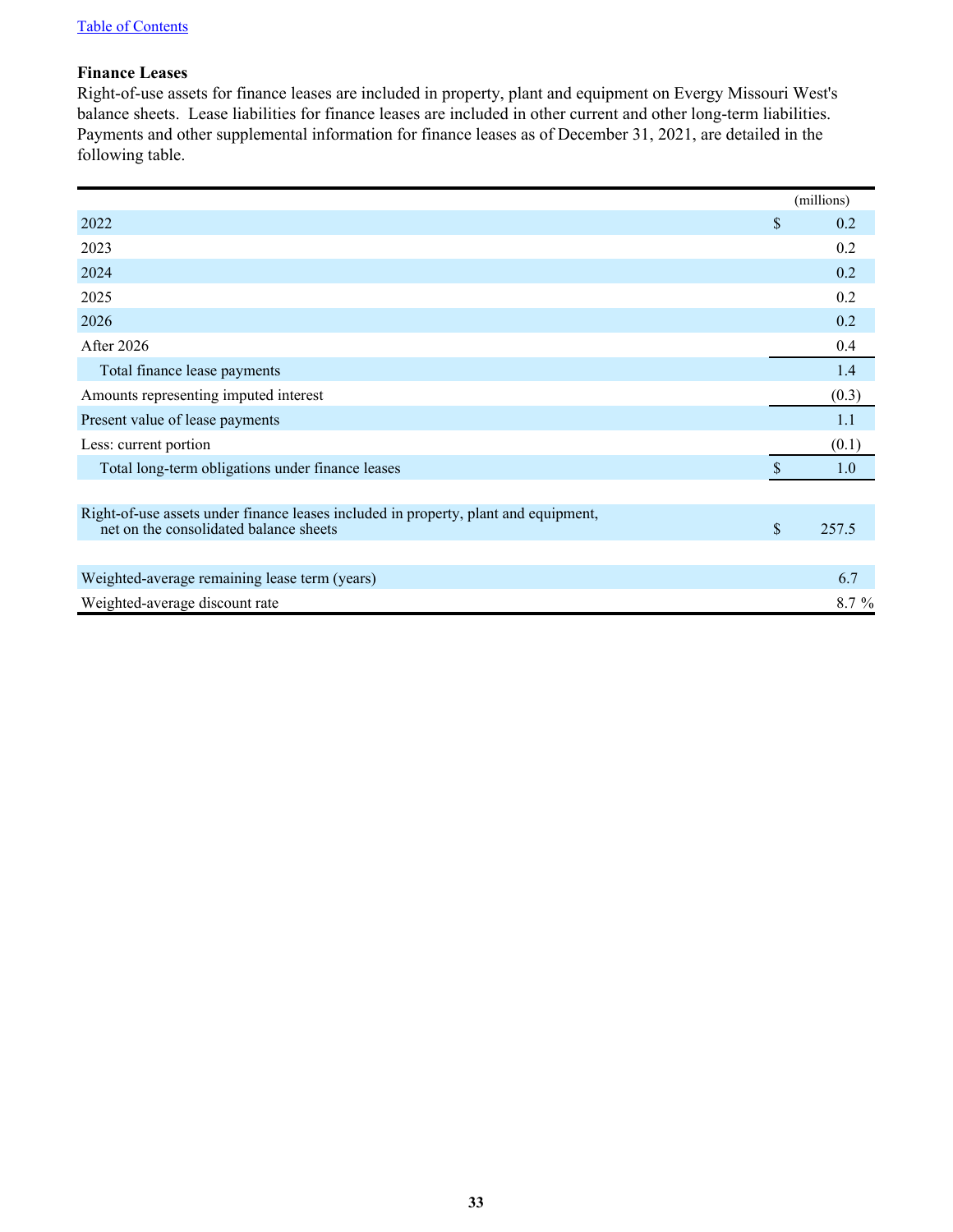# **Operating Leases**

Right-of-use assets for operating leases are included in other long-term assets on Evergy Missouri West's balance sheets. Lease liabilities for operating leases are included in other current and other long-term liabilities. Lease payments and other supplemental information for operating leases as of December 31, 2021, are detailed in the following table.

|                                                                                                           |              | (millions) |
|-----------------------------------------------------------------------------------------------------------|--------------|------------|
| 2022                                                                                                      | $\mathbb{S}$ | 0.4        |
| 2023                                                                                                      |              | 0.4        |
| 2024                                                                                                      |              | 0.4        |
| 2025                                                                                                      |              |            |
| 2026                                                                                                      |              |            |
| After 2026                                                                                                |              |            |
| Total operating lease payments                                                                            |              | 1.2        |
| Amounts representing imputed interest                                                                     |              |            |
| Present value of lease payments                                                                           |              | 1.2        |
| Less: current portion                                                                                     |              | (0.4)      |
| Total long-term obligations under operating leases                                                        | \$           | 0.8        |
|                                                                                                           |              |            |
| Right-of-use assets under operating leases included in other assets<br>on the consolidated balance sheets | \$           | 1.2        |
|                                                                                                           |              |            |
| Weighted-average remaining lease term (years)                                                             |              | 3.0        |
| Weighted-average discount rate                                                                            |              | $2.2 \%$   |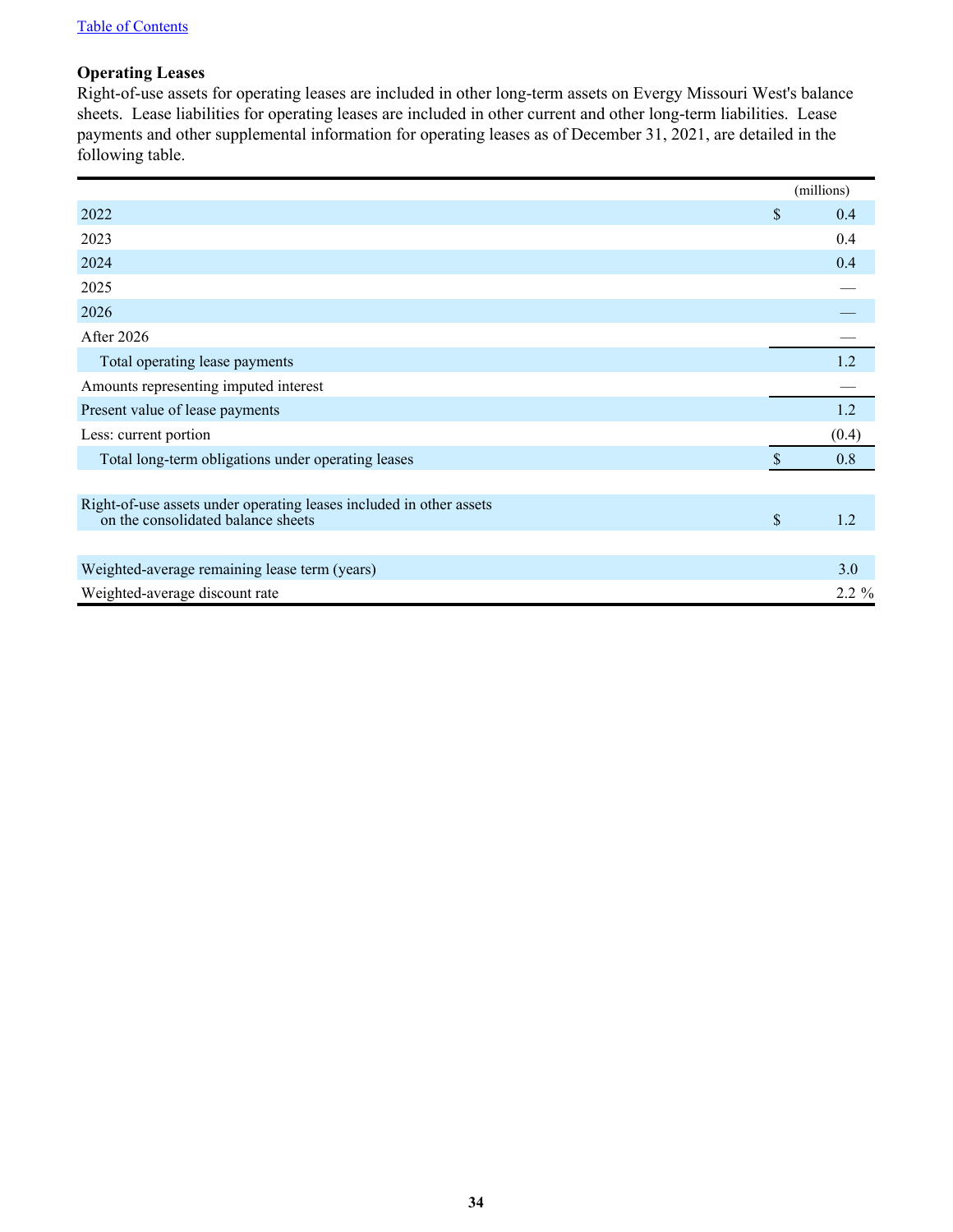# **Deloitte.**

**Deloitte & Touche LLP** 1100 Walnut **Suite 3300** Kansas City, MO 64106 **LISA** Tel: +1 816 474 6180 www.deloitte.com

#### INDEPENDENT AUDITOR'S REPORT

To the Board of Directors and Shareholder of Evergy Missouri West, Inc.

#### Opinion

We have audited the consolidated financial statements of Evergy Missouri West, Inc. and its subsidiaries (the "Company"), which comprise the consolidated balance sheets as of December 31, 2021 and 2020, and the related consolidated statements of comprehensive income, changes in equity, and cash flows for the years then ended and the related notes to the consolidated financial statements.

In our opinion, the accompanying financial statements present fairly, in all material respects, the financial position of the Company as of December 31, 2021 and 2020, and the results of its operations and its cash flows for the years then ended in accordance with accounting principles generally accepted in the United States of America.

#### Basis for Opinion

We conducted our audits in accordance with auditing standards generally accepted in the United States of America (GAAS). Our responsibilities under those standards are further described in the Auditor's Responsibilities for the Audit of the Financial Statements section of our report. We are required to be independent of the Company and to meet our other ethical responsibilities, in accordance with the relevant ethical requirements relating to our audits. We believe that the audit evidence we have obtained is sufficient and appropriate to provide a basis for our audit opinion.

#### Responsibilities of Management for the Financial Statements

Management is responsible for the preparation and fair presentation of the financial statements in accordance with accounting principles generally accepted in the United States of America, and for the design, implementation, and maintenance of internal control relevant to the preparation and fair presentation of financial statements that are free from material misstatement, whether due to fraud or error.

In preparing the financial statements, management is required to evaluate whether there are conditions or events, considered in the aggregate, that raise substantial doubt about the Company's ability to continue as a going concern for one year after the date that the financial statements are issued.

#### Auditor's Responsibilities for the Audit of the Financial Statements

Our objectives are to obtain reasonable assurance about whether the financial statements as a whole are free from material misstatement, whether due to fraud or error, and to issue an auditor's report that includes our opinion. Reasonable assurance is a high level of assurance but is not absolute assurance and therefore is not a guarantee that an audit conducted in accordance with GAAS will always detect a material misstatement when it exists. The risk of not detecting a material misstatement resulting from fraud is higher than for one resulting from error, as fraud may involve collusion, forgery, intentional